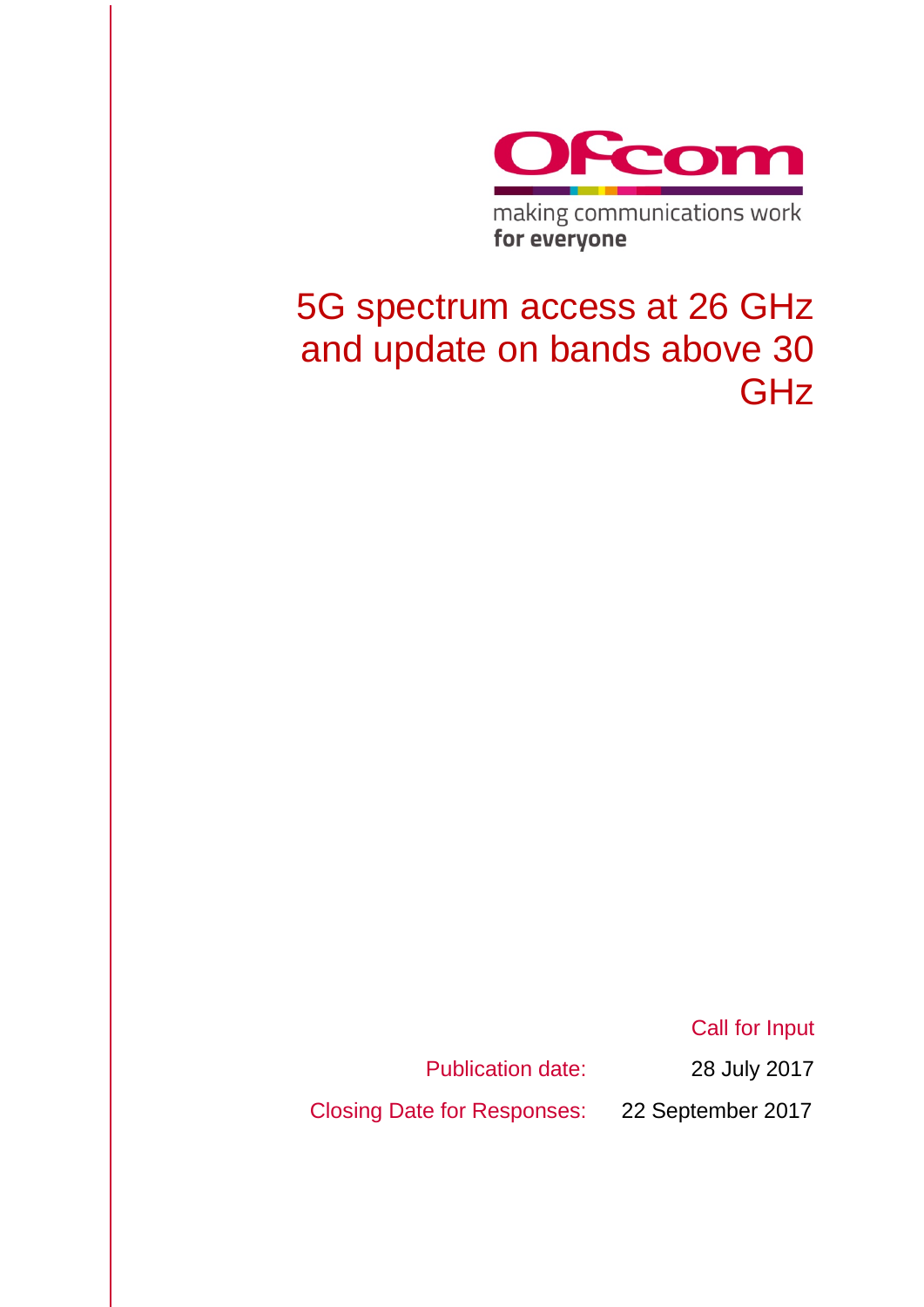Call for Input on 5G spectrum access at 26 GHz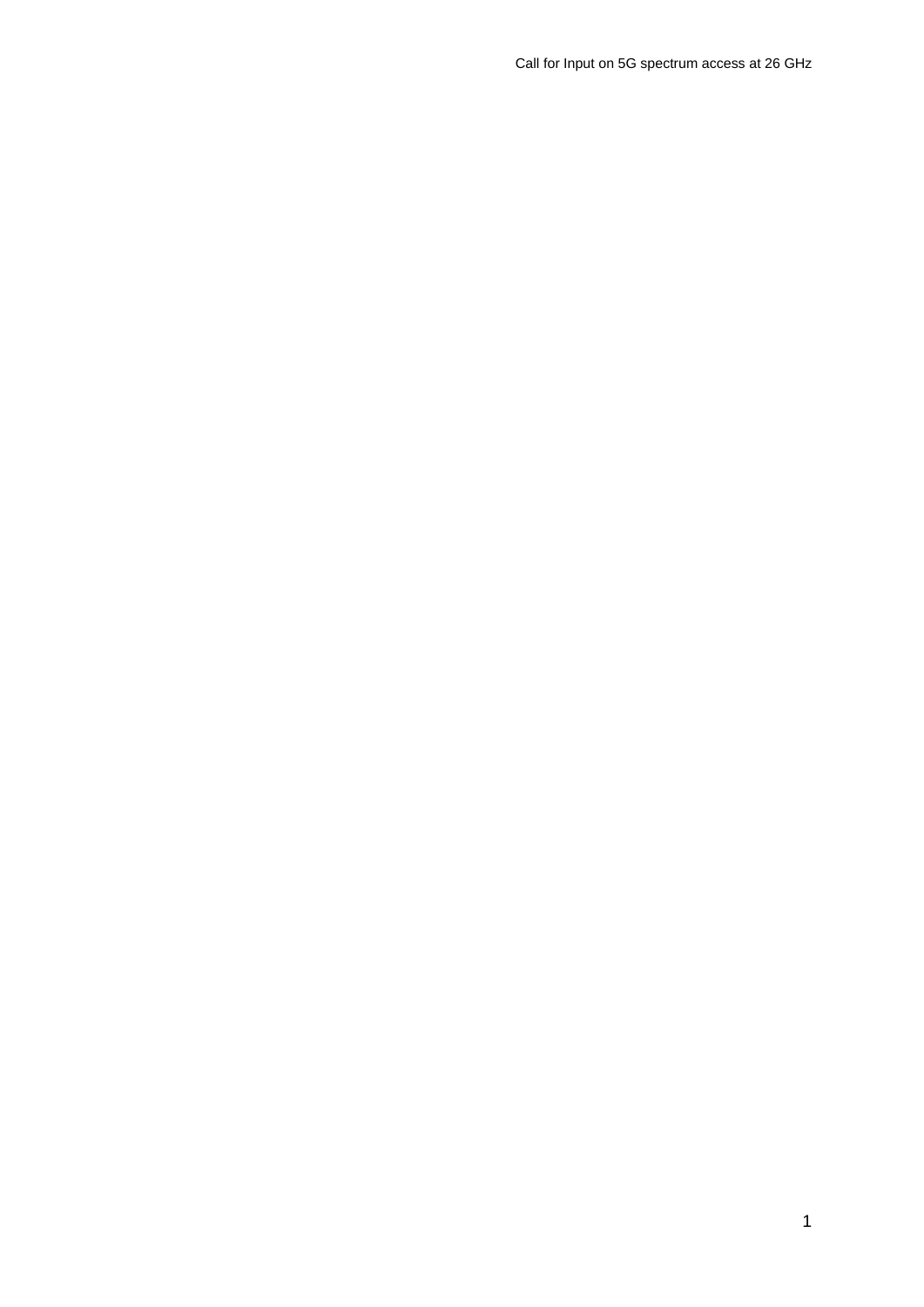## About this document

This Call for Inputs (CFI) seeks information from stakeholders that will inform our ongoing programme of work to make spectrum in the 26 GHz band available for 5G wireless networks. It also sets out our current thinking on which other bands we will prioritise for 5G.

5G is the next generation of wireless network technology and is being designed to deliver more data, to more devices and more consistently than previous technologies.

The 26 GHz band covers the 3.25 GHz of spectrum between 24.25 GHz and 27.5 GHz and is being prioritised across Europe as the first high frequency band for 5G. This high frequency spectrum (known as 'mmWave spectrum'), offers very high data capacity and speeds but with a limited range.

5G networks are being designed to be more flexible than previous generations of mobile networks and will be configurable to provide bespoke services to different types of customer. They will also have the capability to be deployed as enhancements to existing mobile networks or as a standalone, localised network. We expect these new features to fuel innovation, create new markets and, potentially, increase the number of organisations wishing to access spectrum.

The limited range of operation in the mmWave spectrum, combined with new technologies being developed for 5G, could facilitate greater geographic reuse of spectrum and thereby allow more operators to deploy networks than has been previously possible.

The document is aimed at gathering input from stakeholders on all aspects related to making the 26 GHz band available for 5G. We are seeking views from stakeholders who have an interest in deploying networks, from equipment manufacturers planning to build chip sets and network equipment and we also welcome views more generally on authorisation options stakeholders consider best meet their deployment needs and service offering.

The document also sets out our current thinking on which other bands we will prioritise for 5G, and confirms our intention to start working on making available spectrum in the 66-71 GHz band.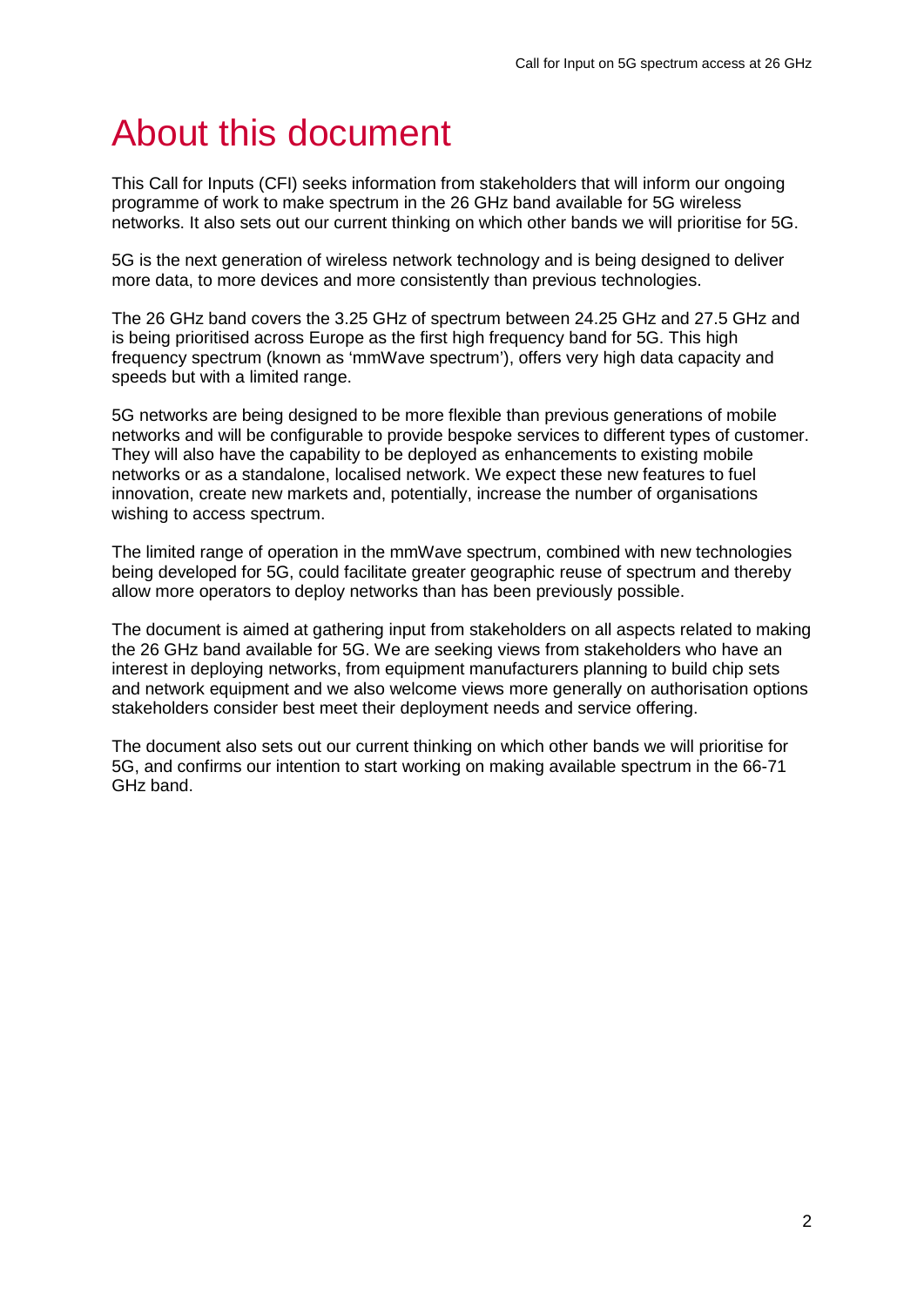## **Contents**

| <b>Section</b> |                                               | Page |
|----------------|-----------------------------------------------|------|
| 1              | Introduction                                  | 4    |
| 2              | 5G technology and equipment availability      | 9    |
| 3              | The 26 GHz band                               | 12   |
| 4              | Understanding spectrum demand                 | 16   |
| 5              | <b>Spectrum Authorisation</b>                 | 22   |
| 6              | Next Steps for 26 GHz                         | 28   |
| 7              | Roadmap for further bands for 5G              | 29   |
| Annex          |                                               | Page |
| $\overline{2}$ | Responding to this call for inputs            | 36   |
| 3              | Ofcom's consultation principles               | 38   |
| 4              | CFI questions                                 | 40   |
| 5              | Maps of existing users within the 26 GHz band | 42   |
|                |                                               |      |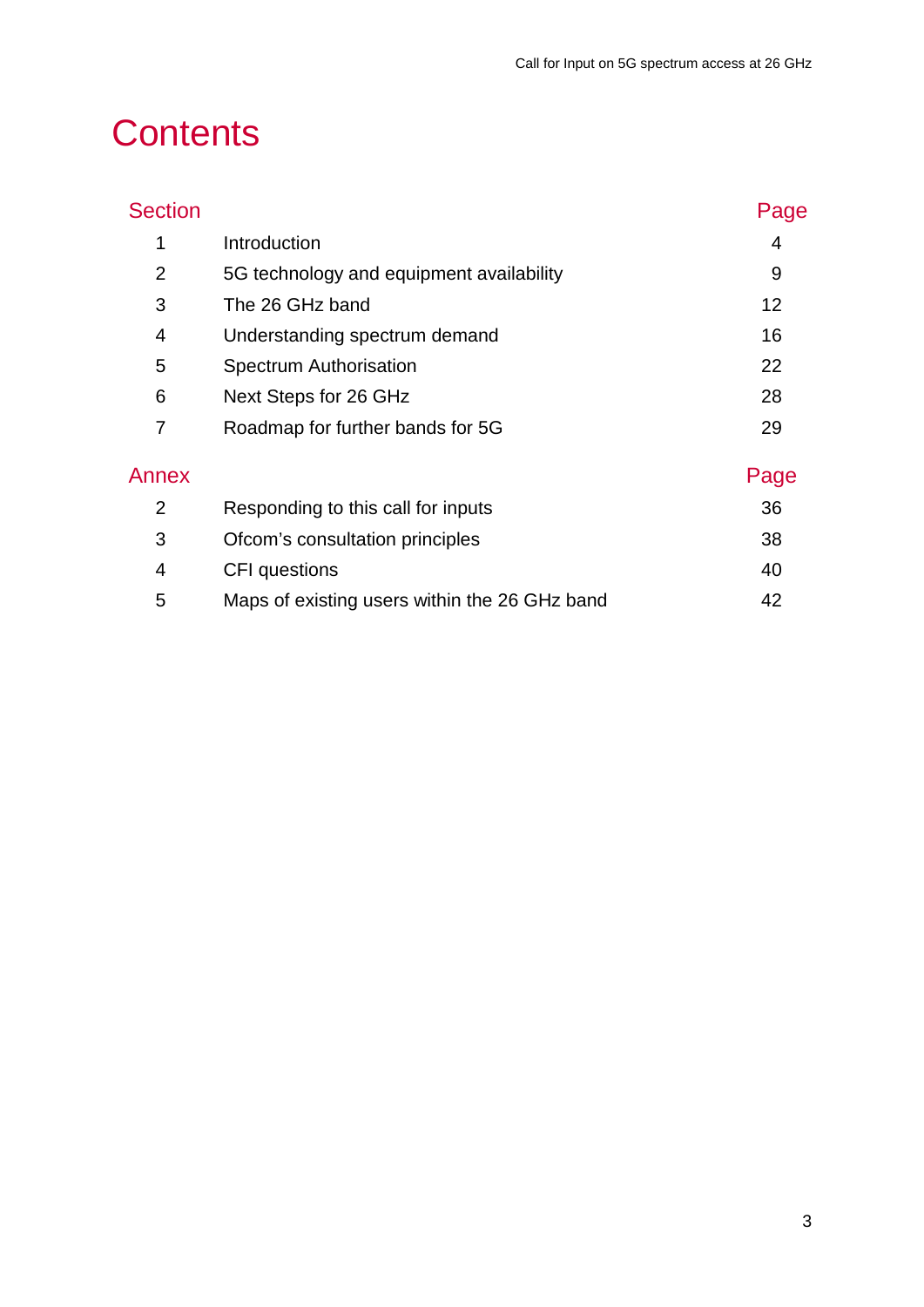## **Section 1**

<u>.</u>

## <span id="page-4-0"></span>**Introduction**

1.1 5G is the next generation of wireless network technology and is being designed to deliver more data, to more devices, more consistently than previous technologies. As well as meeting the growing demand from consumers for mobile data, 5G is being designed to serve the needs of different industries and enterprises, enabling improved operational efficiency and new ways of working.

## **The role of spectrum in enabling 5G**

- 1.2 One of the key enablers for 5G is the availability of suitable radio spectrum. The diverse set of services and applications 5G is being designed to deliver will require access to different spectrum bands with different characteristics:
	- Spectrum at lower frequencies, such as the 700 MHz band, to enable coverage to wider areas;
	- Spectrum at mid-range frequencies with large bandwidths, such as the 3.4 to 3.8 GHz band, to provide the necessary capacity to support a very high number of connected devices and to enable higher speeds to concurrently connected devices; and
	- Spectrum at high frequencies above 24 GHz with very large bandwidths, providing ultra-high capacity and supporting services requiring very low latency.
- 1.3 This CFI relates to the spectrum at high frequencies, often referred to as millimetre wave (mmWave), specifically the 3.25 GHz of spectrum in the 26 GHz band (24.25 – 27.5 GHz). [1](#page-4-1) This band has been identified as a 'pioneer' band for 5G across Europe. We also provide an update on other mmWave bands being considered internationally for 5G (e.g. under for WRC-19 agenda item 1.13) and highlight those that we believe have the greatest potential for global harmonisation and therefore should be the focus of further study.

## **Identification of the 26 GHz band for 5G**

- 1.4 In February 2017, we published our *Update on 5G spectrum in the UK* (the February 5G Update). [2](#page-4-2) Amongst other things, this document provided an overview of the international process which led to the identification of 26 GHz as the pioneer mmWave band for 5G in Europe.
- 1.5 We have worked closely with national spectrum regulators across Europe, through the Radio Spectrum Policy Group (RSPG)<sup>[3](#page-4-3)</sup> to develop an opinion on spectrum bands

<span id="page-4-2"></span><sup>2</sup> [https://www.ofcom.org.uk/\\_\\_data/assets/pdf\\_file/0021/97023/5G-update-08022017.pdf](https://www.ofcom.org.uk/__data/assets/pdf_file/0021/97023/5G-update-08022017.pdf)

<span id="page-4-1"></span><sup>1</sup> Strictly speaking, mmWave is the band of spectrum between 30 GHz and 300 GHz – wavelengths at these frequencies are between 1mm and 1cm long. The term is commonly used refer to frequencies above 24 GHz and this is how we use it here

<span id="page-4-3"></span><sup>&</sup>lt;sup>3</sup> The Radio Spectrum Policy Group is a high level advisory group that assists the European Commission in the development of radio spectrum policy and is chaired by one of the Member States. The RSPG 'Work Programme for 2016 and Beyond' was adopted in February 2016 and included a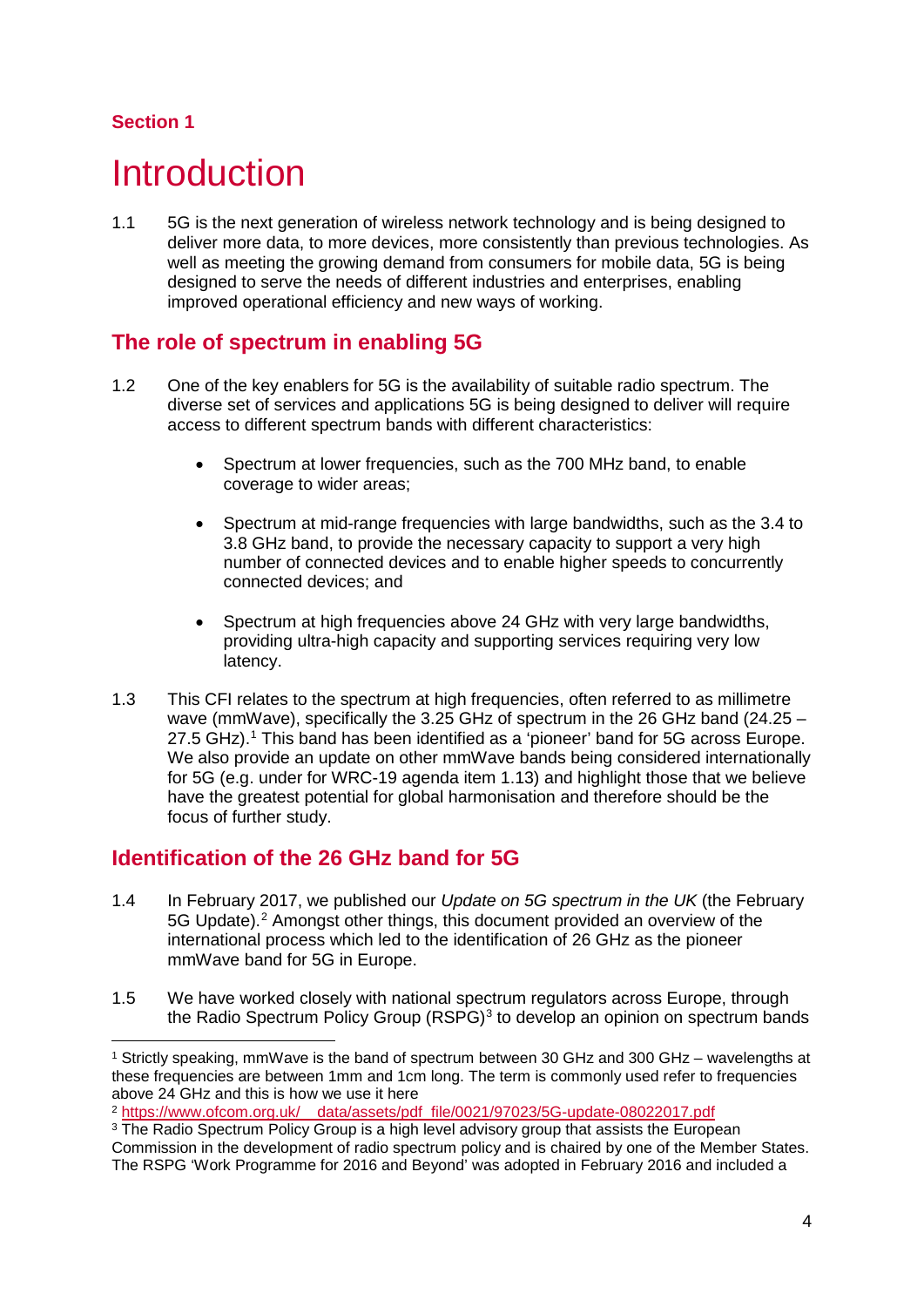for 5G. The opinion, which was consulted upon and formalised in 2016, identified a strategic roadmap for 5G in Europe.<sup>[4](#page-5-0)</sup> In particular the roadmap identified spectrum at 24.25 – 27.5 GHz as the "pioneer" mmWave band.

- 1.6 Following on from the RSPG's opinion, the Radio Spectrum Committee (RSC) agreed a European Commission mandate to CEPT to develop harmonised technical conditions for spectrum in the 26 GHz band in support of the introduction of 5G in the European Union.<sup>[5](#page-5-1)</sup>
- 1.7 We expect the ITU will formally identify the 26 GHz band as a global band for IMT2020 (the ITU terminology for 5G) during the next World Radio Conference in 2019 (WRC-19).
- 1.8 In the February 5G Update, we set out our view that the 26 GHz band offers the most credible possibility to establish, ahead of the WRC-19, a global band for 5G. We committed to facilitating access to the 26 GHz band for 5G services in the UK, and confirmed that we would consult on making all or part of the band available for 5G services and consider the most appropriate authorisation approach for this band to support innovation and competition.

## **Purpose of this CFI**

 $\overline{a}$ 

- 1.9 The purpose of this CFI is to seek stakeholders' input on making the 26 GHz band available for 5G deployment in the UK. We are looking for inputs across the following areas:
	- The likely demand, with regards to locations, services, channel bandwidth and deployment models to use 5G technologies at 26 GHz.
	- The timelines for 5G equipment that will operate across the 26 GHz band and the technology features that may be relevant to how we authorise spectrum.
	- The range of spectrum authorisation options that may be relevant in response to the specific market demand at 26 GHz and whether different authorisation types are required to meet the needs of different deployment models and services.
	- Options for existing users of the band to allow the introduction of 5G.
- 1.10 As well as feeding into our proposals for making this spectrum available for 5G wireless systems, responses to this CFI, in conjunction with ongoing coexistence studies, will allow us to assess the implications for existing spectrum users.
- 1.11 The technology developments brought by 5G in mmWave bands have the potential to open new opportunities and enable innovative services and business models. 5G at mmWave is expected not only to deliver high capacity in high demand areas to meet increasing consumer demand for mobile broadband, but also to enable potential new players and alternative deployment solutions beyond the traditional

work item for spectrum related aspects for Next Generation Wireless systems (5G) [http://rspg](http://rspg-spectrum.eu/wpcontent/uploads/2013/05/RSPG16-007_rev_sept_2016.pdf)[spectrum.eu/wpcontent/uploads/2013/05/RSPG16-007\\_rev\\_sept\\_2016.pdf](http://rspg-spectrum.eu/wpcontent/uploads/2013/05/RSPG16-007_rev_sept_2016.pdf)

<span id="page-5-0"></span><sup>4</sup> Opinion on spectrum related aspects for next-generation wireless systrems (5G) [http://rspg](http://rspg-spectrum.eu/wp-content/uploads/2013/05/RPSG16-032-Opinion_5G.pdf)[spectrum.eu/wp-content/uploads/2013/05/RPSG16-032-Opinion\\_5G.pdf](http://rspg-spectrum.eu/wp-content/uploads/2013/05/RPSG16-032-Opinion_5G.pdf)

<span id="page-5-1"></span><sup>&</sup>lt;sup>5</sup> The Radio Spectrum Committee is an EU legislative committee. It debates and votes upon both Mandates for technical work to CEPT and European Commission harmonisation decisions.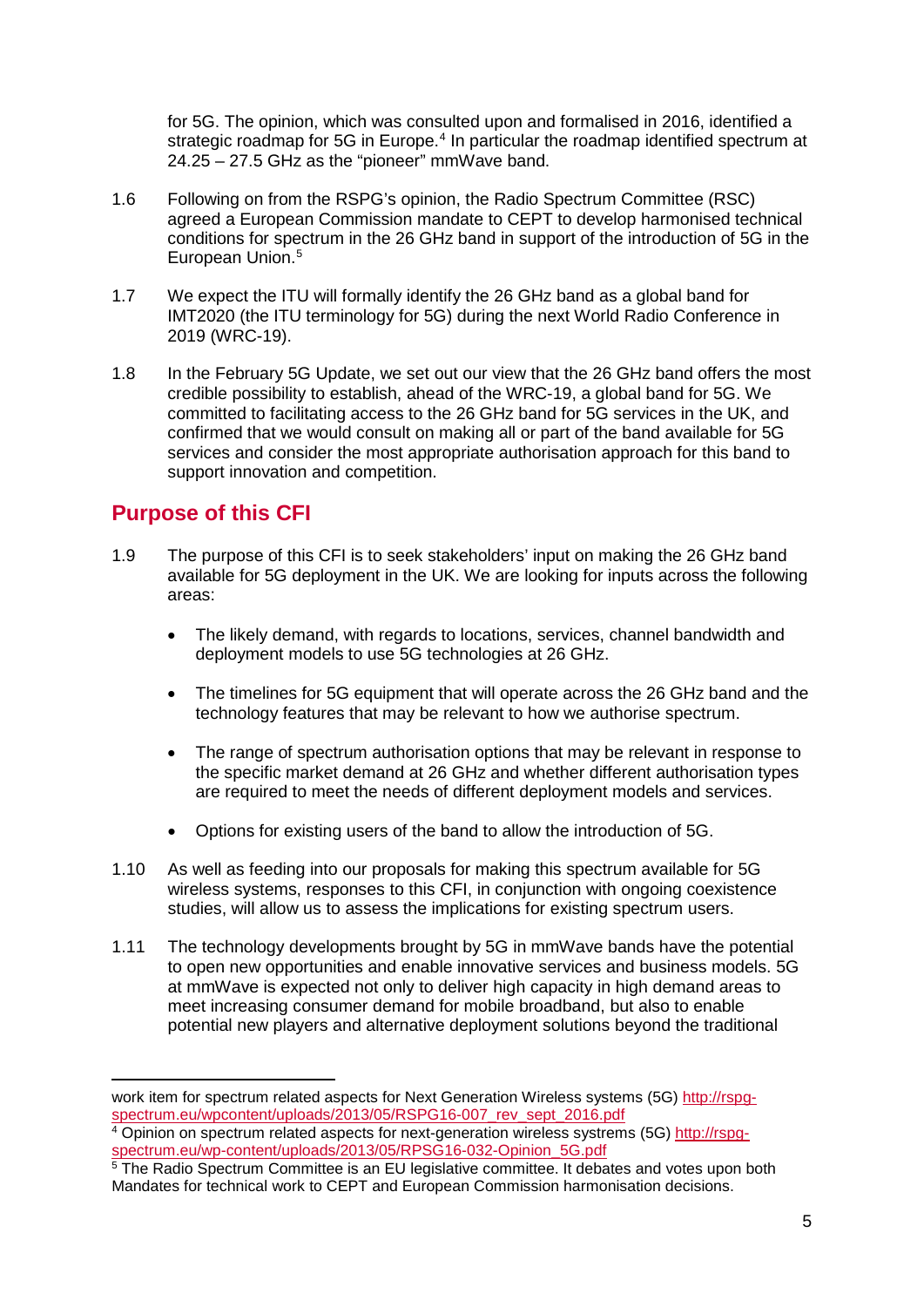MNOs model. We are therefore keen, with this CFI, to reach all stakeholders who have an interest in using spectrum at mmWave.

- 1.12 We expect to consult on our proposed approach to make the 26 GHz band available later in the year.
- 1.13 In parallel with this CFI, we are minded to commence the process to develop the necessary regulation to facilitate 5G in the 66-71 GHz band, taking into account the current developments in the adjacent lower band (57-66 GHz) which is currently under review as part of our Fixed Wireless spectrum strategy work.

## **Roadmap for bands for 5G**

 $\overline{a}$ 

- 1.14 This CFI focuses on the use of 5G in high frequency 'mmWave' bands. This is part of our programme of work to ensure spectrum is not an inhibitor of 5G rollout and includes our work to make other bands available for 5G (see Figure 1), these include:
	- 3.4-3.6 GHz: On 11 July, we published our statement on the 2.3 / 3.4 GHz auction, setting out the competition measures for the award and an indicative timeline. We expect the auction to start later in 2017.<sup>[6](#page-6-0)</sup>
	- 3.6-3.8 GHz: We have today published a further document on the 3.6-3.8 GHz band confirming our intention to make the band available for mobile as soon as practicable, and setting out our proposed approach.[7](#page-6-1)
- 1.15 We have initiated a process to make spectrum in the 700 MHz band available and expect to conduct an award in 2019.
- 1.16 Whilst 26 GHz remains our highest priority band, in our 5G Update we also committed to defining a UK roadmap for all bands being considered for 5G under WRC-19 agenda item 1.13.<sup>[8](#page-6-2)</sup> In order to achieve progress at the conference, we consider that between now and then, attention needs to be focused on a smaller number of bands in order to increase the likelihood of agreeing globally harmonised ranges that will support the development of a global device ecosystem.
- 1.17 Based on our prioritisation exercise, we intend to promote 66-71 GHz and 40.5-43.5 GHz (as part of the wider 37-43.5 GHz band) as priority bands for study for 5G services. We set out our rationale for this in section 7. We will continue to consider other bands in preparation for the conference.
- 1.18 We consider that the frequency range 37-43.5 GHz has strong potential to become a 5G band for harmonisation of equipment. The benefit of identifying a wider frequency range is that we can select frequencies across the range that suit UK utilisation whilst also enabling global economies of scale. We can then make spectrum for 5G available when and where required.

<span id="page-6-0"></span><sup>6</sup> https://www.ofcom.org.uk/about-ofcom/latest/features-and-news/ofcom-sets-rules-for-mobilespectrum-auction

<span id="page-6-1"></span><sup>7</sup> <https://www.ofcom.org.uk/consultations-and-statements/category-1/future-use-at-3.6-3.8-ghz>

<span id="page-6-2"></span><sup>&</sup>lt;sup>8</sup> The full list of bands being studied, as specified in Resolution 238 (WRC-15) is: 24.25-27.5 GHz, 31.8-33.4 GHz, 37-40.5 GHz, 40.5-42.5 GHz, 42.5-43.5 GHz, 45.5-47 GHz, 47-47.2 GHz, 47.2-50.2 GHz, 50.4-52.6 GHz, 66-76 GHz and 81- 86 GHz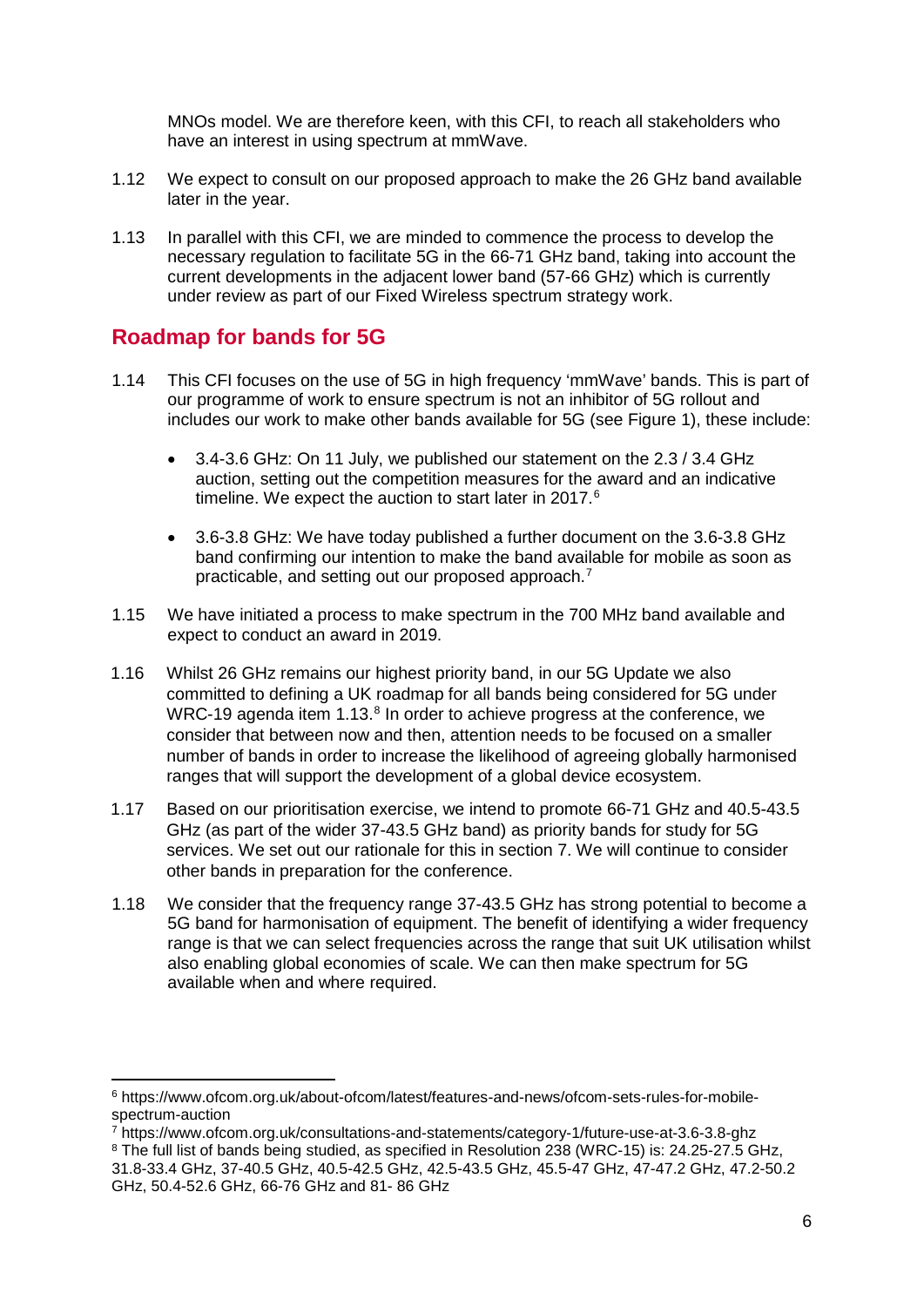1.19 As mentioned in paragraph 1.14 above, we are minded to commence work on 66-71 GHz.



harmonisation of equipment

#### **Figure 1 – UK Roadmap for bands for 5G**

**Enabling 5G testing and trials**

Further bands we are promoting for priority study for 5G

- 1.20 We recognise that the timely availability of spectrum is a critical component for developing new technologies such as 5G.
- 1.21 In order to facilitate innovation and ensure that spectrum is not an inhibitor to the development of 5G technologies, we can make spectrum available to enable testing, development, research or demonstration of radio equipment, when requested.
- 1.22 We have granted a number of non-operational licences to support 5G trials at mmWave frequencies and have an established licencing process in place to support applicants seeking frequencies for trials
- 1.23 Further details on these licence products. and how to apply can be found on the Ofcom website. [9](#page-7-0)

## **Structure of this document**

**.** 

- 1.24 Section 2 of this document provides an overview of the key features of 5G in mmWave bands and explains their relevance to spectrum release and authorisation. We also seek views on equipment availability and so this section is of particular relevance to 5G equipment manufacturers.
- 1.25 Section 3 and Annex 1 provide an overview of the 26 GHz band and its existing use. This section is of particular relevance to existing spectrum users in the 26 GHz band.
- 1.26 Section 4 provides examples of some of the services and business models mmWave 5G could support and sets out the information we would like to gather from stakeholders to inform our policy development. We seek the view of any stakeholders

<span id="page-7-0"></span><sup>9</sup> <https://www.ofcom.org.uk/manage-your-licence/radiocommunication-licences>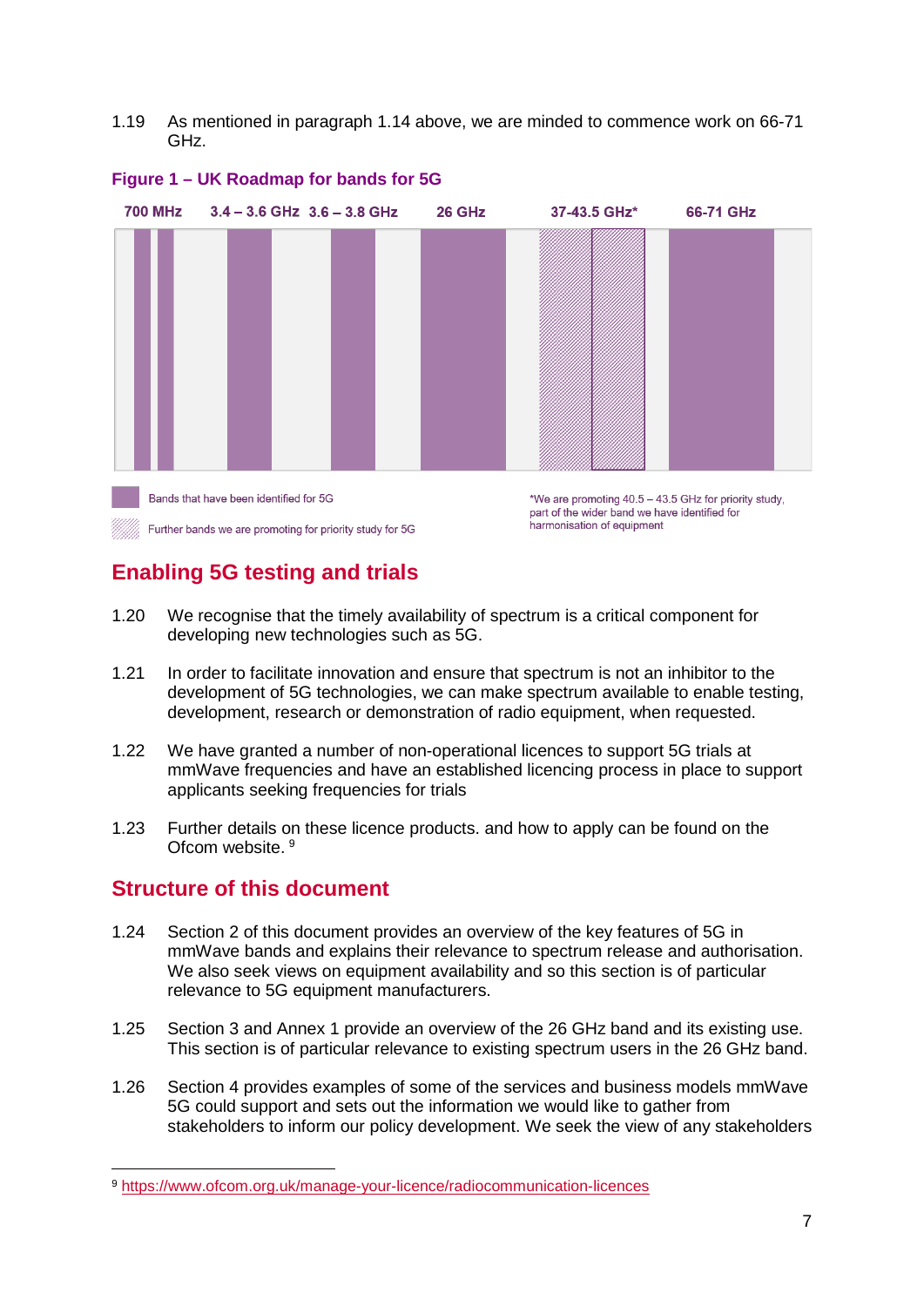with an interest in deploying mmWave 5G or those who wish to use the services these 5G networks can deliver.

- 1.27 Section 5 provides examples of different approaches to authorising spectrum that may be relevant to the 26 GHz band.
- 1.28 Section 6 sets out how we plan to use the results of this CFI.
- 1.29 Section 7 sets out our latest thinking on further mmWave bands that are being considered for 5G.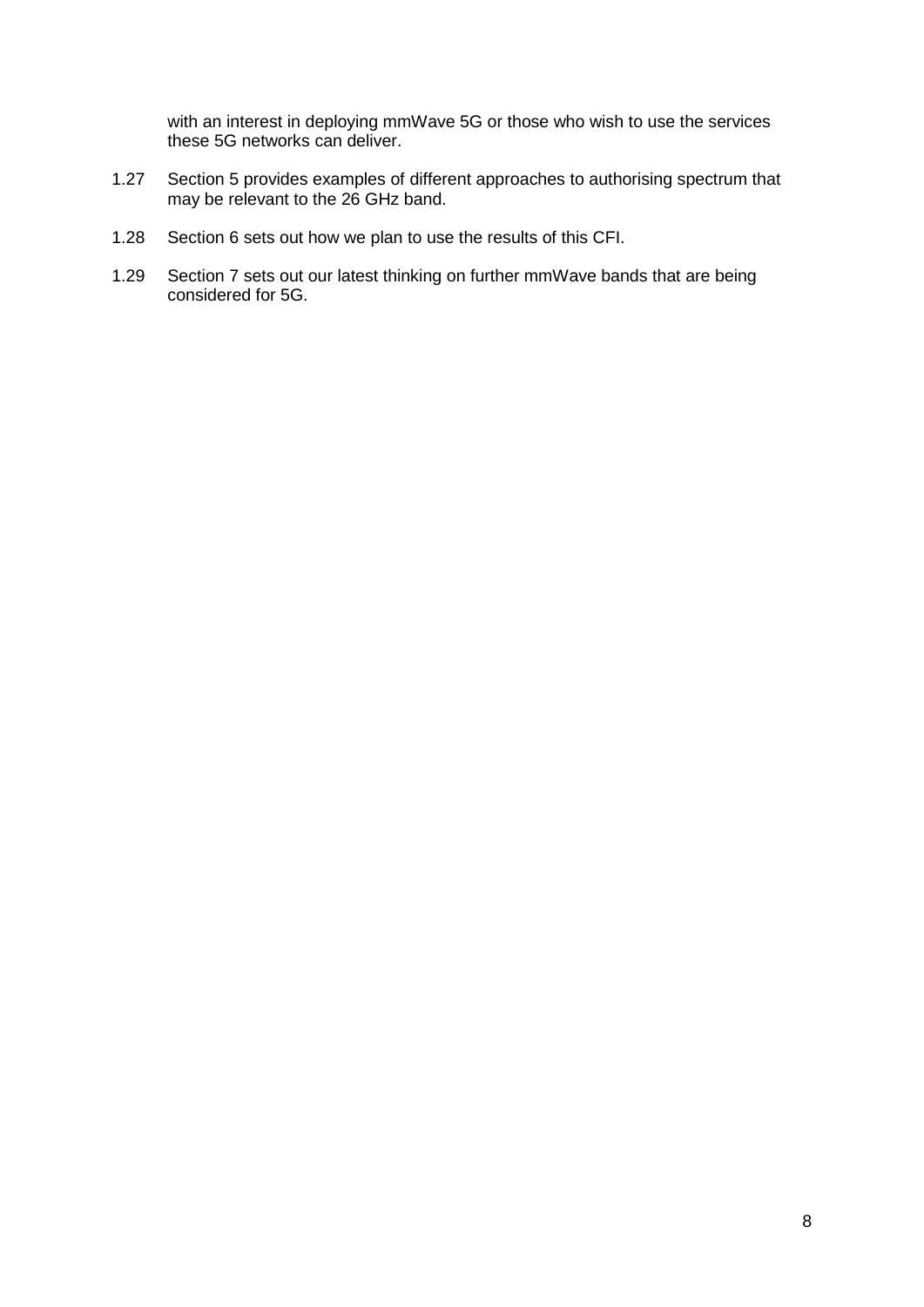#### **Section 2**

# <span id="page-9-0"></span>5G technology and equipment availability

- 2.1 This section summarises the ongoing activities to develop the new 5G technology standards and introduces some of the key features of 5G at mmWave spectrum that are likely to drive innovation in services and deployment opportunities, and enable greater geographic reuse of spectrum.
- 2.2 We also seek views from equipment and chipset manufacturers on when they expect to have products that support the 26 GHz band.

## **5G standard development**

- 2.3 5G is the next generation of mobile technologies. The high-level requirements for 5G have been defined by the ITU in its 'IMT 2020' specification.<sup>[10](#page-9-1)</sup>
- 2.4 The 3GPP (3rd Generation Partnership Project), an industry driven standardisation body, is currently developing standards for 5G to reflect the ITU requirements. A key component of the standards is a new radio interface (known as 5G New Radio 'NR') which will support a wide range of frequency bands, including frequencies at 3.4 to 3.8 GHz and mmWave frequencies. 5G NR will deliver very high speeds and capacity, and very low latency.
- 2.5 The development of the first release (Rel. 15) of 5G NR is being phased by 3GPP. The first phase specification will be completed in December 2017 and will define a 'non-standalone' NR solution that must be operated in conjunction with an existing LTE (4G) carrier and a 4G core network. By June 2018 the specification for a 'standalone' version of NR, which is not reliant on an existing 4G network, will be completed, allowing self-contained 5G networks to be built.
- 2.6 We note that, although 5G NR will support a large number of bands, network and equipment availability will be phased. There is still some uncertainty about tuning ranges and exact planned timelines for equipment availability. Therefore, we are seeking further information from stakeholders on this

## **5G in mmWave spectrum**

**.** 

- 2.7 5G will be the first terrestrial mobile technology to operate in high frequency, mmWave spectrum. A key advantage of mmWave over the lower frequency bands currently used for mobile is the large amounts of bandwidth available. Higher bandwidth increases cell capacity and supports higher speeds, and also allows the use of transmission techniques that reduce network latency, thereby improving network responsiveness.
- 2.8 Performance at mmWave is further enhanced by technologies such as 'beam forming' that use arrays of small antenna to concentrate the signal from the mast toward end users.

<span id="page-9-1"></span><sup>10</sup> <http://www.itu.int/en/mediacentre/Pages/2017-PR04.aspx>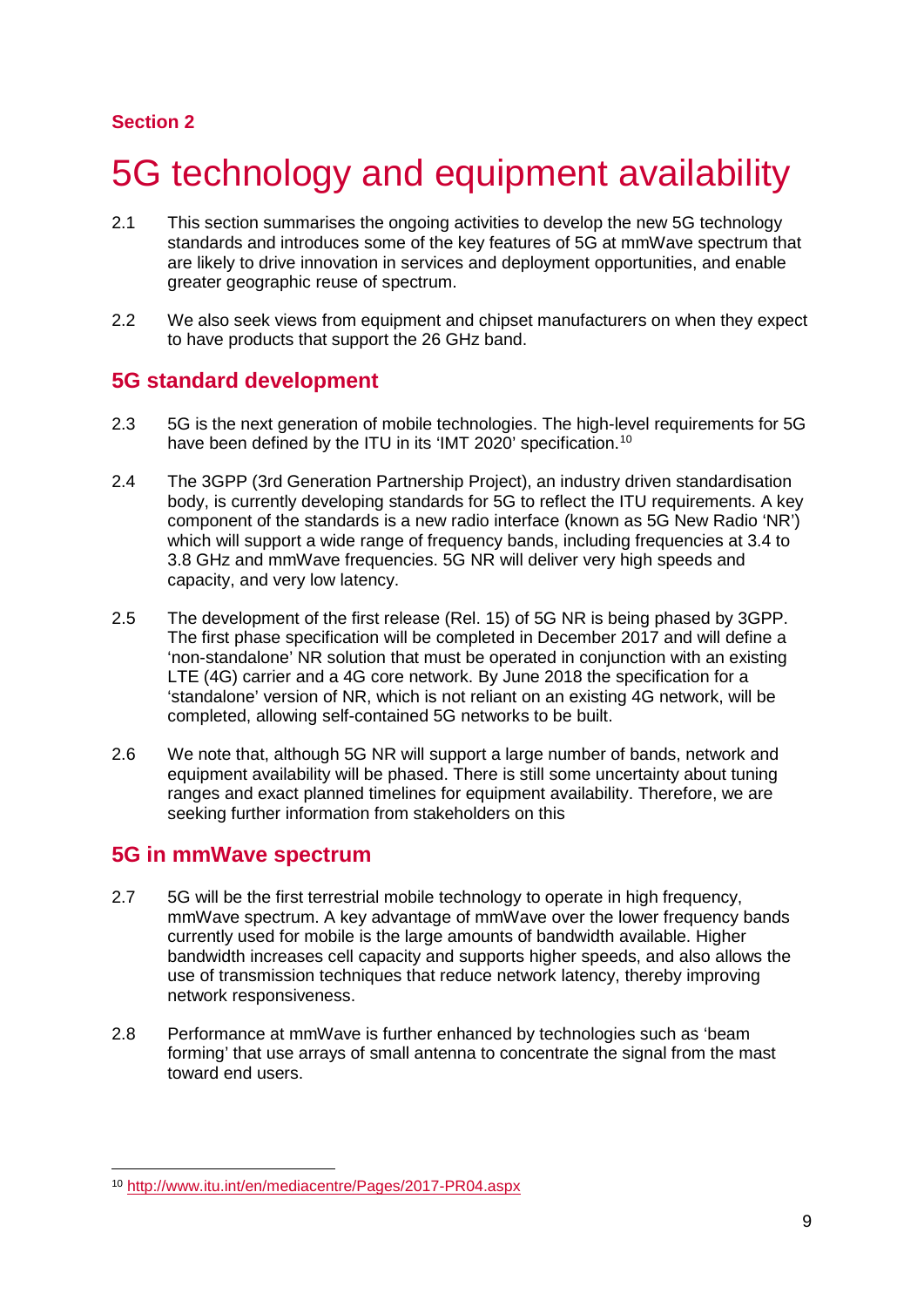#### **mmWave propagation**

- 2.9 While mmWave bands offer much higher bandwidths, they are subject to much higher signal losses due to obstacles such as walls, buildings, trees and terrain when compared to the lower frequency bands currently used for mobile networks.
- 2.10 As such, mmWave 5G cell sites deployed to service mobile handsets in built up areas will typically have a shorter range than traditional mobile macro sites<sup>[11](#page-10-0)</sup> and are therefore often referred to as 'small cells'. It is likely that 26 GHz cells will typically have a radius ranging from 50 meters to a few hundred meters.<sup>[12](#page-10-1)</sup>
- 2.11 To maximise performance, small cells will preferably be mounted in locations that have clear line-of-sight to end users, such as on street furniture and on the side of buildings. In some cases, users could be reached by exploiting reflected signals. However, it is not fully understood the extent to which mmWave will be able to work in non line-of-sight conditions in practical deployments.
- 2.12 Due to the higher losses in penetrating through walls, it will be more difficult to provide indoor coverage from outdoor base stations. On the other hand, indoor/outdoor isolation could allow, in some cases, for better geographic reuse of spectrum.
- 2.13 The limited reach of mmWave radio signals, particularly when deployed indoors, raise the possibility for greater geographic re-use of spectrum.

## **3GPP is studying enablers for a range of authorisation options**

2.14 3GPP has agreed a new study item to start in Q3 2017 to investigate NR-based operations in licence-exempt spectrum. [13](#page-10-2) The aim of this study item is to provide protocol and signaling enablers to facilitate new sharing paradigms. These studies are in their initial stages and their scope and outcomes are uncertain. One source<sup>[14](#page-10-3)</sup> discusses coordinated sharing and uncoordinated sharing (for licence-exempt operations), targeting in particular, deployments with a medium traffic load. Timelines for these studies and subsequent specifications are uncertain, however, we note that similar technologies have recently been developed for LTE (4G) networks which have enabled LTE deployments in spectrum with different types of authorisation, including licence exempt spectrum.

## **Potential for new services and new market entrants**

2.15 The increased capacity, speed and responsiveness of mmWave 5G technologies are expected to drive innovation in services and create new markets. The ability to build standalone networks with 5G small cells and technologies to support different authorisation options raises the possibility of new entrants deploying 5G networks in addition to the existing mobile network operators.

<u>.</u>

<span id="page-10-0"></span><sup>&</sup>lt;sup>11</sup> Mobile operators can already choose to deploy 'small cells' by reducing transmission power and mast heights, for example to densify their networks in high demand area. However, mmWave small cells are inherently small due to the nature of radio propagation at high frequencies.

<span id="page-10-1"></span><sup>12</sup> <https://insight.nokia.com/new-spectrum-5g-one-step-closer-mmwaves>

<span id="page-10-2"></span><sup>13</sup> [http://www.3gpp.org/ftp/TSG\\_RAN/TSG\\_RAN/TSGR\\_76/Docs/RP-171496.zip](http://www.3gpp.org/ftp/TSG_RAN/TSG_RAN/TSGR_76/Docs/RP-171496.zip)

<span id="page-10-3"></span><sup>14</sup> Qualcomm, "New 3GPP effort on NR in unlicensed spectrum expands 5G to new areas", May 4 2017.<https://www.qualcomm.com/documents/5g-spectrum-sharing>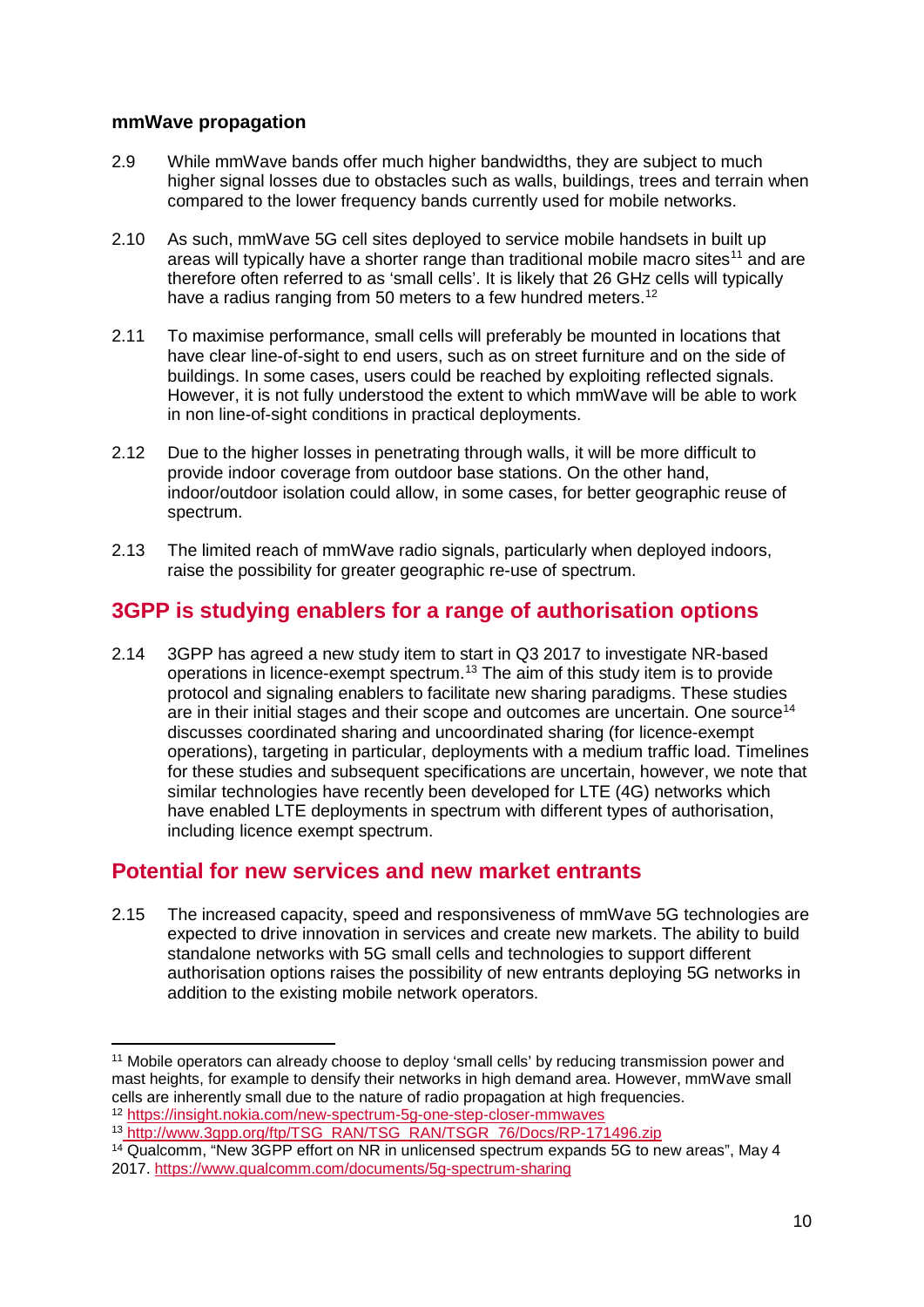2.16 This potential shift in demand for spectrum is discussed further in section 4.

## **Call for input**

2.17 We welcome input from the vendor community on their product roadmaps relevant to the 26 GHz band:

*Question 2.1: What are your planned timelines for commercial availability of network equipment and devices for the 26 GHz band? When will equipment for testing and trials be available? Please specify the specific mmWave tuning ranges supported and their timing.*

*Question 2.2: Given the 3GPP studies into NR-based operations in licence-exempt spectrum, when (if ever) do you expect to support licence exempt operation and/or coordinated sharing in the 26 GHz band in your products?* 

*Question 2.3: When do you expect to support standalone New Radio in the 26 GHz band in your products?* 

2.18 The current use of the spectrum, and the extent to which 5G services can coexist with these users, are also important factors when considering when different parts of the band can be made available for 5G and are discussed in the next section.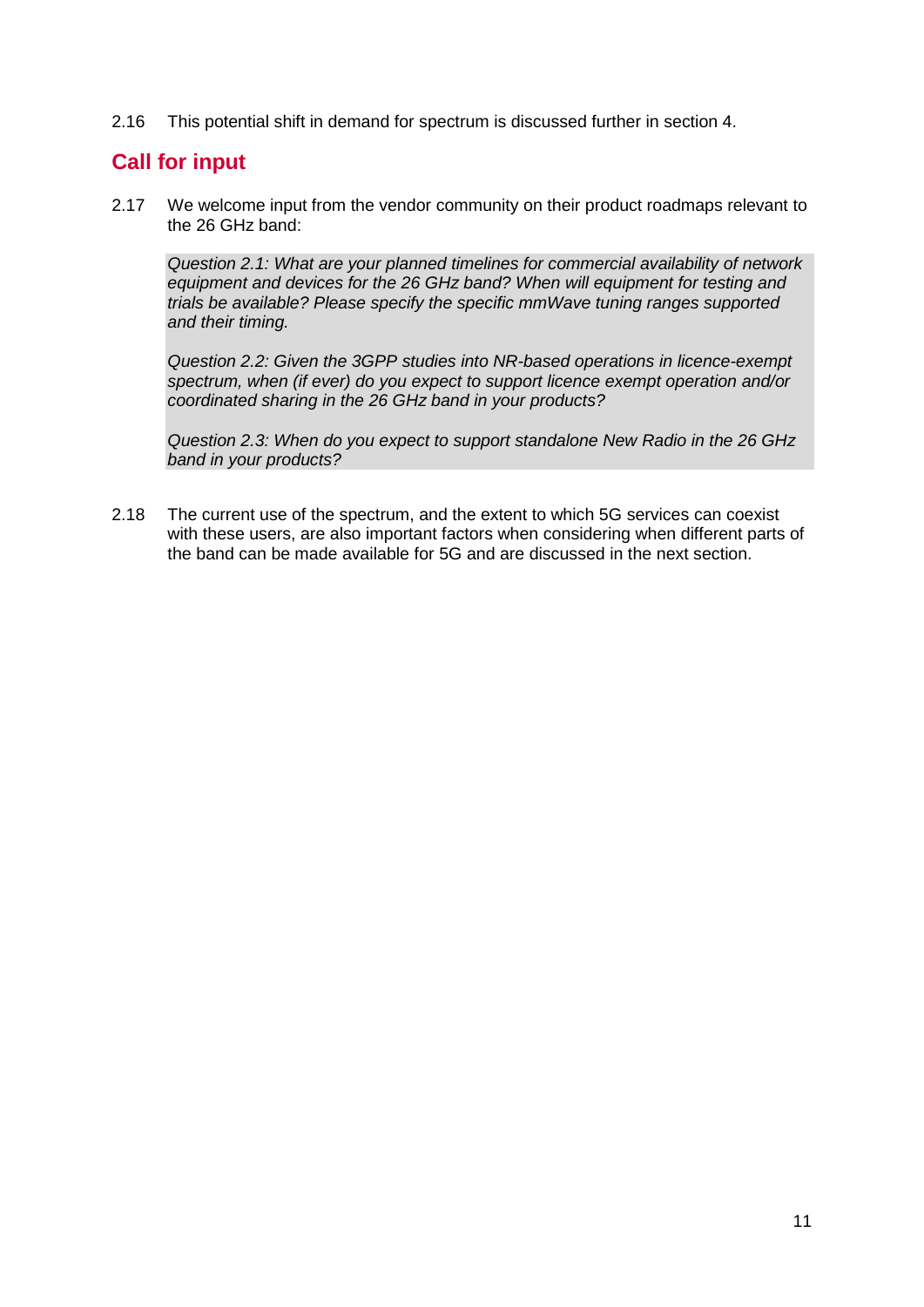#### **Section 3**

<u>.</u>

## <span id="page-12-0"></span>The 26 GHz band

- 3.1 The 26 GHz band is 3.25 GHz of spectrum between 26.25 GHz and 27.5 GHz. As set out in our 5G update on spectrum, we are currently undertaking a programme of work to make the whole of the 26 GHz band available for 5G on a progressive basis, with an initial focus on the upper 1 GHz of the band, given its light use. Due to the characteristics of spectrum at 26 GHz, we believe that a progressive approach to meet demand, when and where it arises, is likely to ensure optimal use of spectrum. This is in line with the approach set by the RSPG in its recent key messages on 5G.[15](#page-12-1)
- 3.2 This section sets out at a high level what the band currently looks like from both an international and national perspective along with an overview of the international technical studies that are currently underway. We seek stakeholders' views on options that could be considered for existing users to enable the introduction of 5G across the band.

### **International ITU allocations**

3.3 At the international level the 26GHz band has a number of different service allocations across the full frequency range. A high-level diagram showing the different primary service allocations (for ITU-R Region 1) and how they relate to each other is shown below (Fig. 2).

#### **Figure 2 - ITU Region 1 High level Band Structure / Primary Service Allocations (24.25 – 27.5 GHz)[16](#page-12-2)**



<span id="page-12-1"></span><sup>15</sup> [https://circabc.europa.eu/sd/a/d7d08273-0cab-4462-8839-25b009b5900e/RSPG17-029-](https://circabc.europa.eu/sd/a/d7d08273-0cab-4462-8839-25b009b5900e/RSPG17-029-43rd_Chairs_report.pdf) [43rd\\_Chairs\\_report.pdf](https://circabc.europa.eu/sd/a/d7d08273-0cab-4462-8839-25b009b5900e/RSPG17-029-43rd_Chairs_report.pdf)

<span id="page-12-2"></span><sup>16</sup> Article 5 of the Radio Regulations (2016) <http://search.itu.int/history/HistoryDigitalCollectionDocLibrary/1.43.48.en.101.pdf>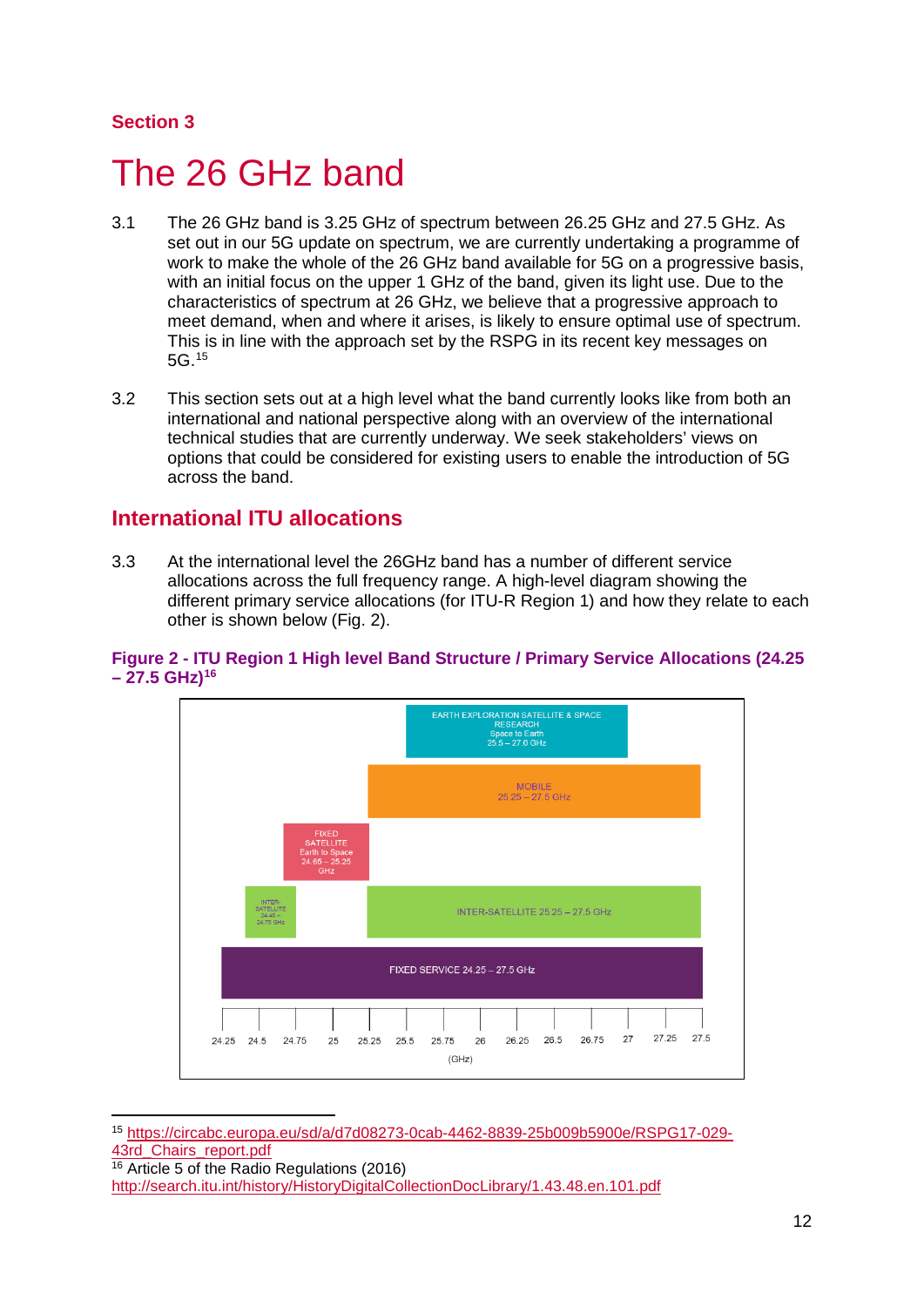## **High level current UK use**

3.4 From the UK authorisation perspective, the band is used by and is currently available for fixed links, Satellite receiver Earth stations, Programme Making and Special Event stations (PMSE), Short Range Devices (SRDs) and for military uses by the Ministry of Defence (MoD). Figure 3 below shows where, in frequency terms, these authorisations are currently available.



**Figure 3 - UK Authorisations / Grants of RSA for ROES / Permissions for Use**

- 3.5 The band can be broadly divided into two main parts and, in total, offers 3.25 GHz of future bandwidth potential for 5G systems:
	- the 'upper 26 GHz band' (26.5  $-$  27.5 GHz) currently used by the MoD and
	- the 'lower 26 GHz band' (24.25 26.5 GHz) that is managed and assigned by Ofcom.

## **Upper 1 GHz of 26 GHz band (26.5 – 27.5 GHz)**

3.6 The MoD currently grants permissions for defence use of frequencies in the upper 1 GHz of the 26 GHz band. However, the MoD have confirmed that the band is extremely lightly used and is therefore available for deployment of 5G.

## **Lower 2.25 GHz of 26 GHz band (24.25 – 26.5 GHz)**

3.7 The lower 2.25 GHz of the band is managed by Ofcom. There are a number of applications that are or can be currently authorised to use the band in the UK. These are Fixed Links, Satellite Receiver Earth stations, Programme Making and Special Events (PMSE) applications, and Short Range Devices (SRDs). Below we set out a high level overview of each of these uses.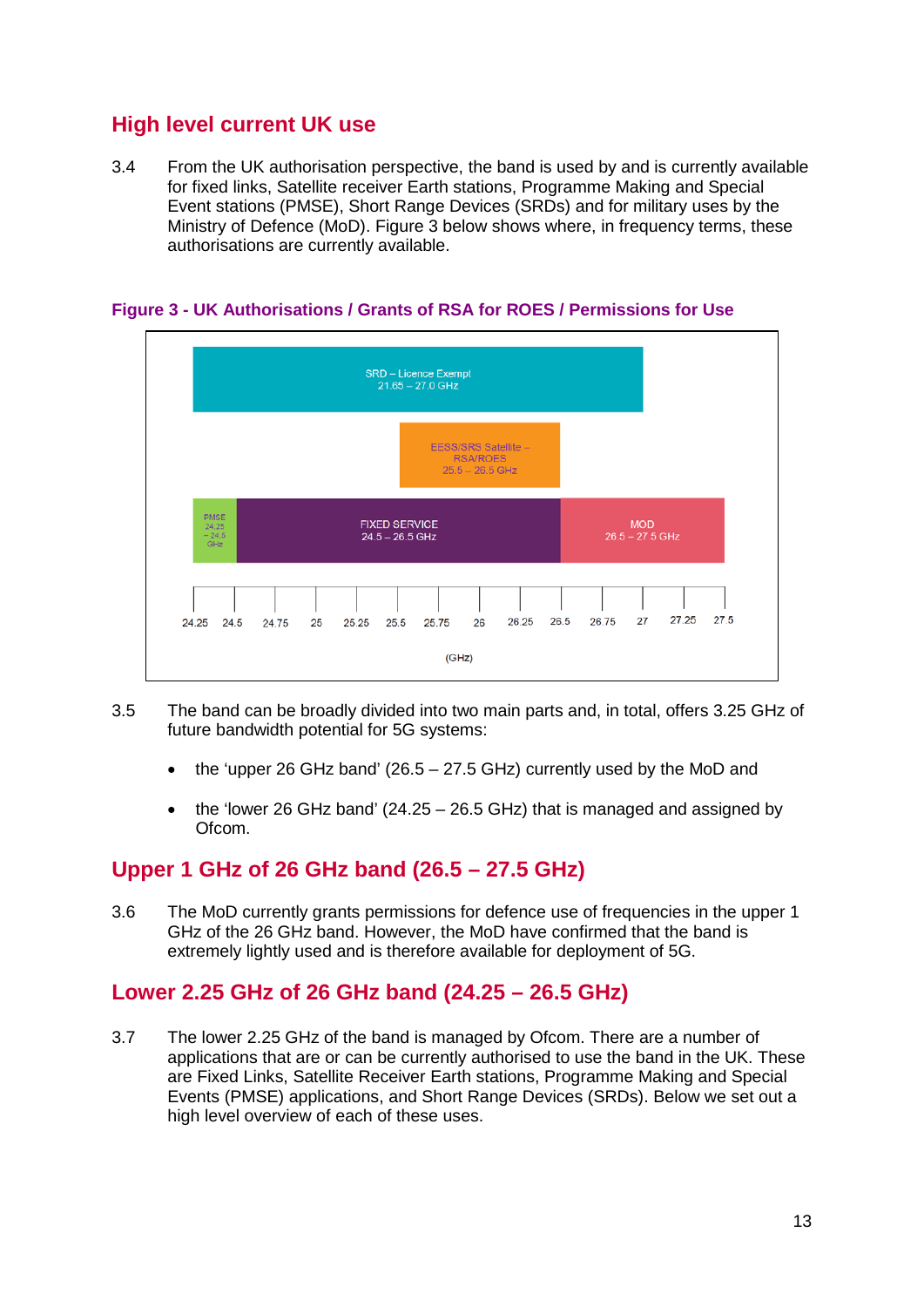### **Fixed Links**

3.8 These are point to point wireless links that carry a mixture of low, medium to high capacity data traffic between specific geographic locations. They are individually assigned and licensed on a first come first served basis (FCFS) and used for a variety of applications such as; backhaul for mobile network operators, fixed networks, utilities, emergency service traffic, TV broadcast distribution, and by several other private and public entities. Within the lower 26 GHz band fixed links are the main use of the band with around 2,800 licences currently on issue across the whole of the UK. Annex 5 contains a map showing the geographic distribution of these links in the UK.

#### **Earth Exploration Satellite Service Earth Stations**

- 3.9 Satellite Earth stations in this band are used for receiving Earth observation data, for example satellite imagery and climate data, from Earth exploration satellite systems. The UK currently has one satellite Earth station (receive only) located in Harwell with a grant of Recognised Spectrum Access (RSA). Annex 5 contains a map showing the location of this satellite Earth station. Our space spectrum strategy<sup>17</sup> indicated that we expect that only a small number of Earth stations may be needed to realise the benefits from the EESS data as once downlinked to Earth, the data can be distributed to users using terrestrial (e.g. fibre) networks.
- 3.10 Grants of RSA for receive only Earth stations are currently available in the UK across 1 GHz of bandwidth in the 25.5 – 26.5 GHz band. These are issued primarily to provide a specified maximum interference level at the Earth station receiver, not to be exceeded, which is then taken into account with respect to any future assignments in the band. There are no current plans to extend, in frequency terms, the 26 GHz RSA product further within the UK.

#### **Programme Making and Special Events (PMSE)**

3.11 PMSE is allocated to part of the 24.25 to 25 GHz band. Typical applications are temporary point to point and portable video links. The band is lightly used.

## **Short Range Devices (SRDs)**

 $\overline{a}$ 

3.12 A number of licence exempt uses are possible on a non-protected basis as detailed in IR2030[18](#page-14-1) along with the European Commission Decisions related to the harmonised use of 21.65-26.65 GHz for automotive radars, also known as short range radars or SRR. While the long term home for these SRRs is 79 GHz, due to delays in the 79 GHz SRR technology development and associated implementation, the European Commission issued an amending Decision<sup>[19](#page-14-2)</sup> in July 2011 that extended the use of the upper part of the 24 GHz band for SRR from the original date of 30 June 2013 to 1 January 2018. The amending Decision also extended by a further 4 years (until 1 January 2022) the possibility of mounting 24 GHz SRR equipment in cars where type approval was granted before 1 January 2018.

<span id="page-14-1"></span><span id="page-14-0"></span><sup>18</sup> [https://www.ofcom.org.uk/spectrum/radio-spectrum-and-the-law/licence-exempt-radio-use/licence](https://www.ofcom.org.uk/spectrum/radio-spectrum-and-the-law/licence-exempt-radio-use/licence-exempt-devices/short-range-devices-information)[exempt-devices/short-range-devices-information](https://www.ofcom.org.uk/spectrum/radio-spectrum-and-the-law/licence-exempt-radio-use/licence-exempt-devices/short-range-devices-information)

<span id="page-14-2"></span><sup>19</sup> European Commission Implementing Decision 2011/485/EU: [http://eur](http://eur-lex.europa.eu/LexUriServ/LexUriServ.do?uri=OJ:L:2011:198:0071:0072:EN:PDF)[lex.europa.eu/LexUriServ/LexUriServ.do?uri=OJ:L:2011:198:0071:0072:EN:PDF](http://eur-lex.europa.eu/LexUriServ/LexUriServ.do?uri=OJ:L:2011:198:0071:0072:EN:PDF)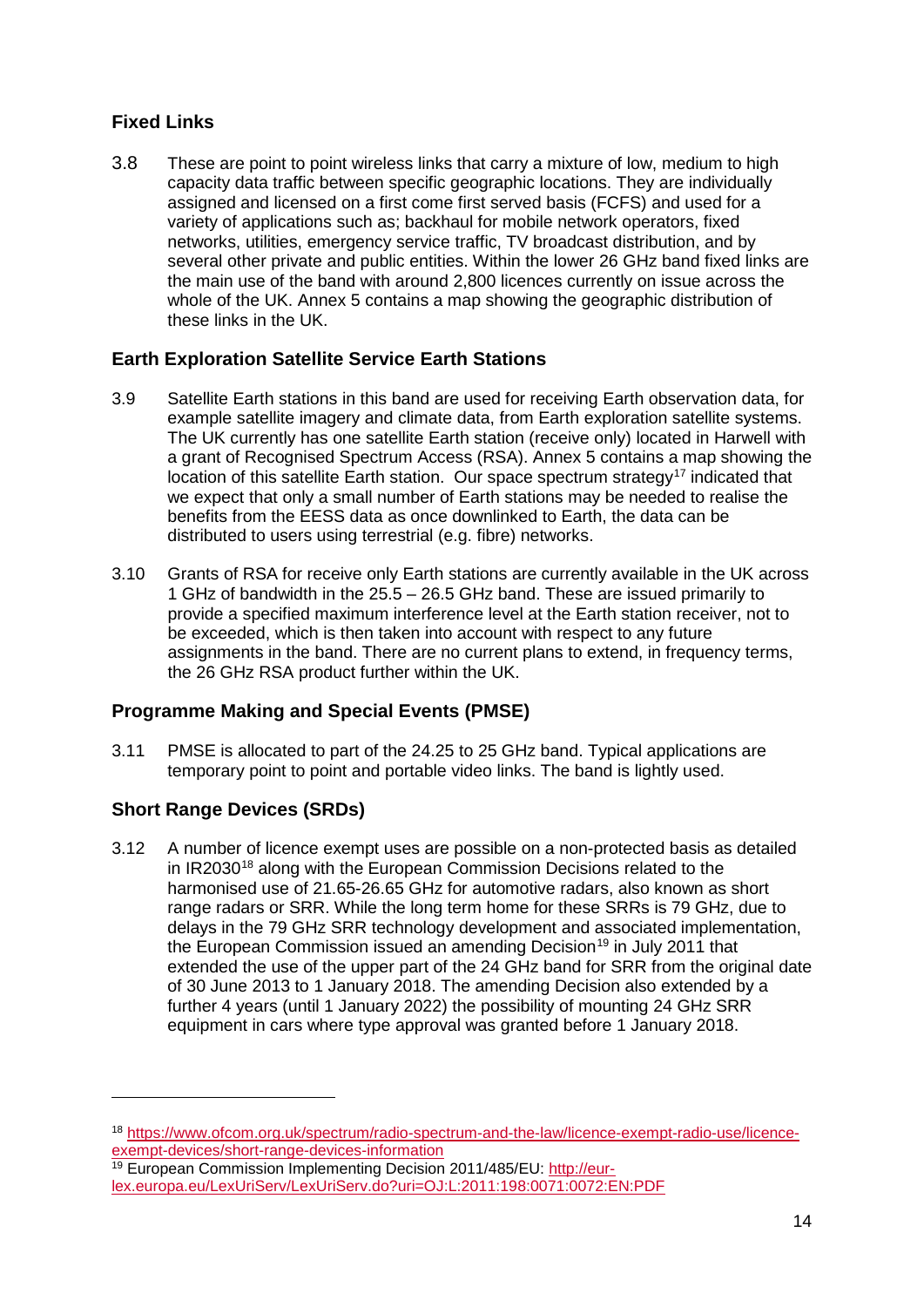## **Technical studies**

3.13 As outlined above, the lower 26 GHz band is currently used by a number of services. As part of the work to harmonise the band for 5G ahead of the ITU World Radio Conference in 2019 we are contributing to a number of national and international technical co-existence studies to understand the impact on existing users and any technical and regulatory measures, including the option of progressively clearing the band, in time, geography and with regards to bandwidth required to facilitate 5G.

## **Call for inputs**

3.14 We welcome views from existing users of the 26 GHz band regarding the current use of the spectrum in different parts of the UK and options that could be considered to enable the introduction of 5G services.

*Question 3.1: Are there any other aspects related to the existing use of 26 GHz not covered in this CFI that you believe need to be considered?*

*Question 3.2: What options for the existing services in the 26 GHz band do you believe need to be considered to allow for the introduction of new 5G services? Please give as detailed a response as possible along with all relevant information and explain how you would see any potential option you provide working in practice.* 

*Question 3.3: Should a moratorium be placed on issuing new licences in the 26 GHz band for existing services? E.g.to ensure that the 26 GHz band is not unnecessarily encumbered prior to the development of a new authorisation / licensing approach for 5G services?* 

- 3.15 The existing use of the band and the options available for introducing 5G will have implication for where and when 5G can be introduced using different parts of the band. Responses to the questions set out about will be considered as we develop policy options.
- 3.16 The demand from stakeholders to deploy 5G in the 26 GHz band is also relevant to where and when we make spectrum in the band available for 5G and is discussed in the next section.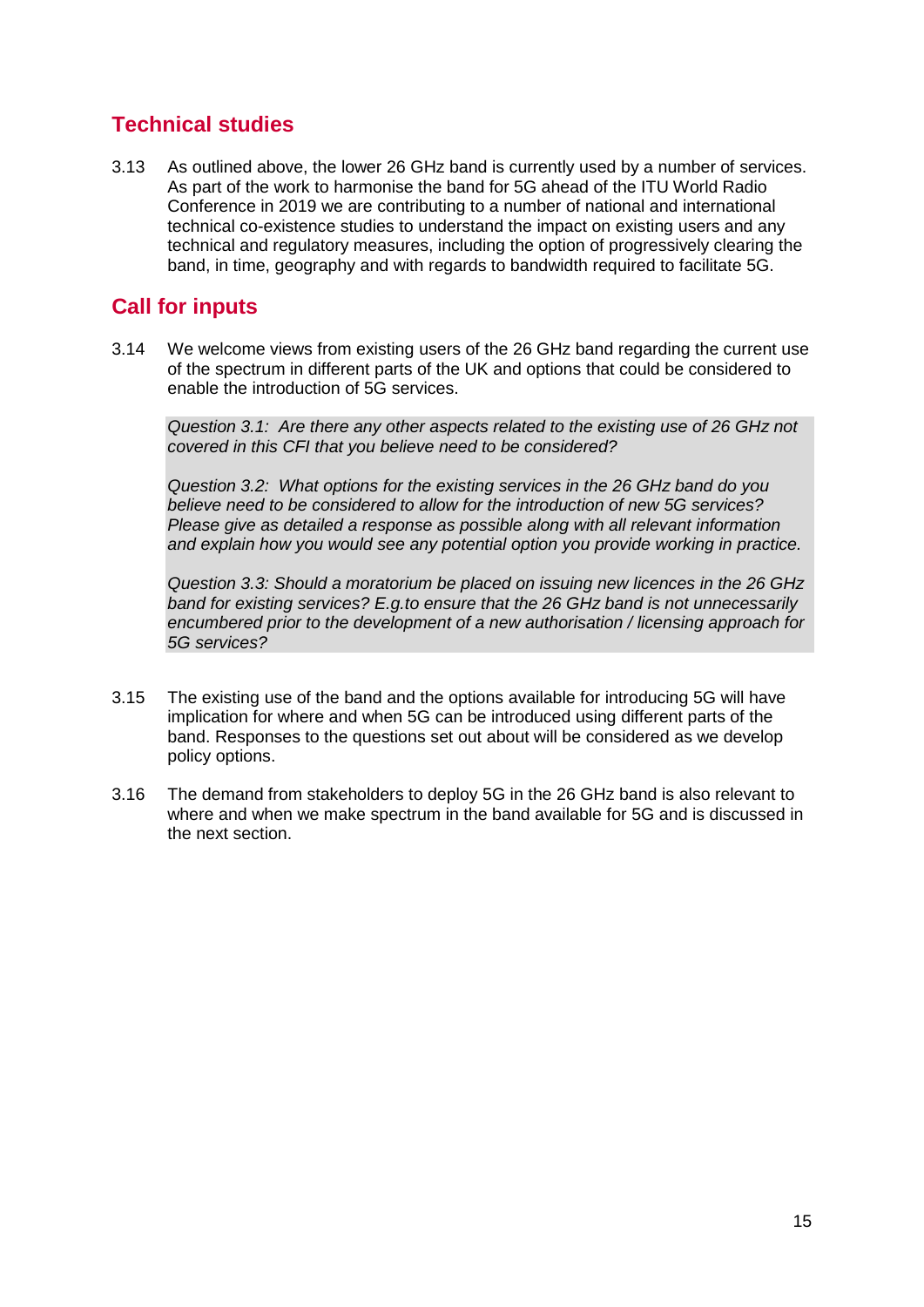### **Section 4**

# <span id="page-16-0"></span>Understanding spectrum demand

- 4.1 5G at mmWave is expected not only to deliver high capacity in high demand areas to meet increasing consumers demand for mobile broadband, but could enable new services and applications for citizens and consumers, opening up new business models and new opportunities not only for existing operators, but also for new entrants.
- 4.2 This section provides an overview of the potential new services and deployment solutions, to meet a potentially very diverse set of market requirements and deliver increased benefits to consumers and citizen.
- 4.3 We have also set out the types of information that we would like to gather to assess the nature of spectrum demand resulting from market and technology developments.

## **Understanding spectrum needs at 26 GHz**

- 4.4 5G technologies deployed at 26 GHz will provide very high capacity, lower latency and higher reliability than previous mobile technologies. In addition to supporting the growth of mobile broadband, these new features could enable a wide range of new services and use cases in the commercial/industrial and public sectors.
- 4.5 The new market opportunities enabled by 5G, combined with the ability to deploy standalone networks could enable numerous different players to deploy their own networks tailored to their individual needs, supported by the equipment vendor and systems integration industries.
- 4.6 This diversity of 5G services and deployment models will have implication for spectrum demand. Demand for spectrum will likely vary by location, bandwidth and quality of service requirements.
- 4.7 We have a duty to ensure the optimal use of spectrum, as well as have regard to encouraging investment, innovation and competition. To achieve these goals it is important that we gather evidence of demand from those who have an interest in using the spectrum, including information on target areas for deployments and capacity and quality requirements. This is particularly important for the 26 GHz band given it is the first mmWave band that we will be making available for 5G and so could result in a wave of new service innovation and network deployment models.
- 4.8 The following subsections provide examples of some of the services and deployment models that could be facilitated by mmWave 5G. It is not intended to be exhaustive, but to highlight the wide range of ways in which 5G technologies can be used at mmWave and the implications in terms of access to spectrum.

#### **High demand for Mobile Broadband in high traffic areas**

4.9 Given the increasing use of smart phones to access the internet we expect that one of the primary use cases for 5G will be to increase the network capacity of existing mobile networks in areas of high demand 'hotspots', such as railway stations and stadia.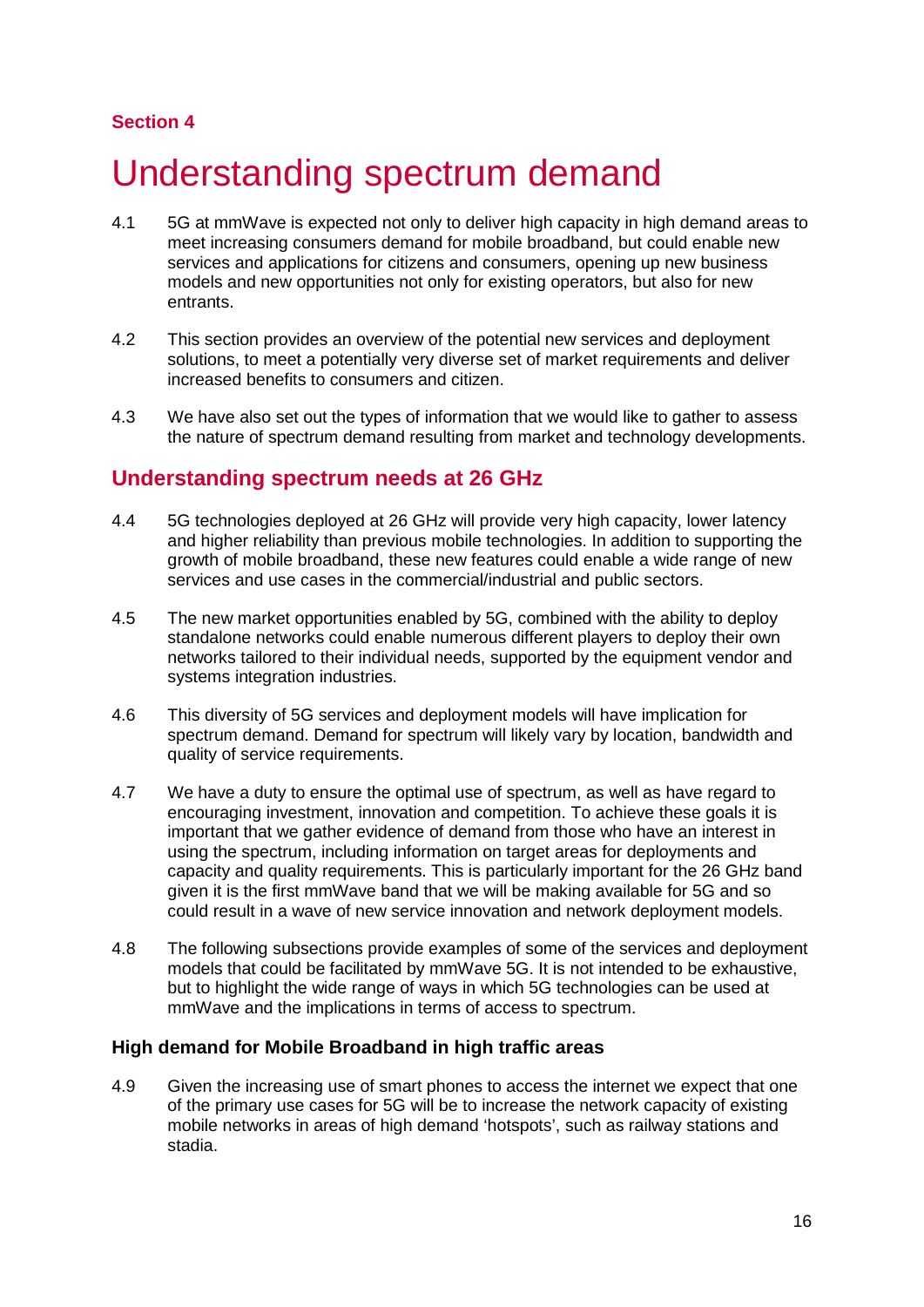- 4.10 Initial technical studies indicate that 5G small cells deployed in mobile networks will have a typical coverage range of between 50m and 200m when serving mobile handsets. As a result, in larger hotspot areas such as a city centre, multiple 5G small cells may need to be deployed to give contiguous coverage and configured to allow hand over between cells to provide consistent performance for users on the move.
- 4.11 Over time we would expect the number of data hotspots to increase as average data consumption per user increases. As such, we'd expect that mobile network operators will need to be able to add additional small cells over time.
- 4.12 The extent to which operators may need to build areas of contiguous coverage with 5G small cells is a relevant consideration for choosing a spectrum authorisation approach. An operator will likely seek certainty that they can place cells in locations that avoid coverage gaps between cells, achieve reliable handover and quality of service and add additional sites in the future.

#### **Neutral Hosts**

 $\overline{a}$ 

- 4.13 It is likely that some locations will be data hotspots for all the mobile networks and each operator will wish to increase its network capacity using 5G small cells.
- 4.14 Identifying and securing access to sufficient individual cell sites, provision of power and connecting to backhaul may raise practical, planning and commercial challenges to this approach. A model where a network operator installs and operates small cells and provides wholesale access to other operators or service providers could be envisaged as an alternative.
- 4.15 In such a model, the 'neutral<sup>[20](#page-17-0)</sup> host' may wish to secure access to spectrum rather than relying on the spectrum held by another operator. For example, if it wished to provide access to service providers that do not have access to spectrum. A neutral host is likely to require more spectrum than any of its individual upstream customers, but less than the sum of individual requirements due to statistical multiplexing gains. As such, a neutral host model could result in more efficient use of spectrum.
- 4.16 If there is demand to operate a neutral host model then this will need to be considered in the context of how we make spectrum available i.e. enable hosts to secure access to large bandwidths. We may also need to consider the implications for competition, particularly if the spectrum requirements of each neutral host meant that there was insufficient competition between hosts in the provision of wholesale services.
- 4.17 If this model were adopted by a 'non-neutral' host, for example an operator that wished to offer its own retail service as well hosting other service providers may also raise competition concerns, particularly if service providers did not have alternative options. In such a situation, it may be necessary to consider imposing access obligations.

<span id="page-17-0"></span><sup>&</sup>lt;sup>20</sup> The operator is 'neutral' in the sense that it only provides wholesale services to other providers and does not operate a competing retail service.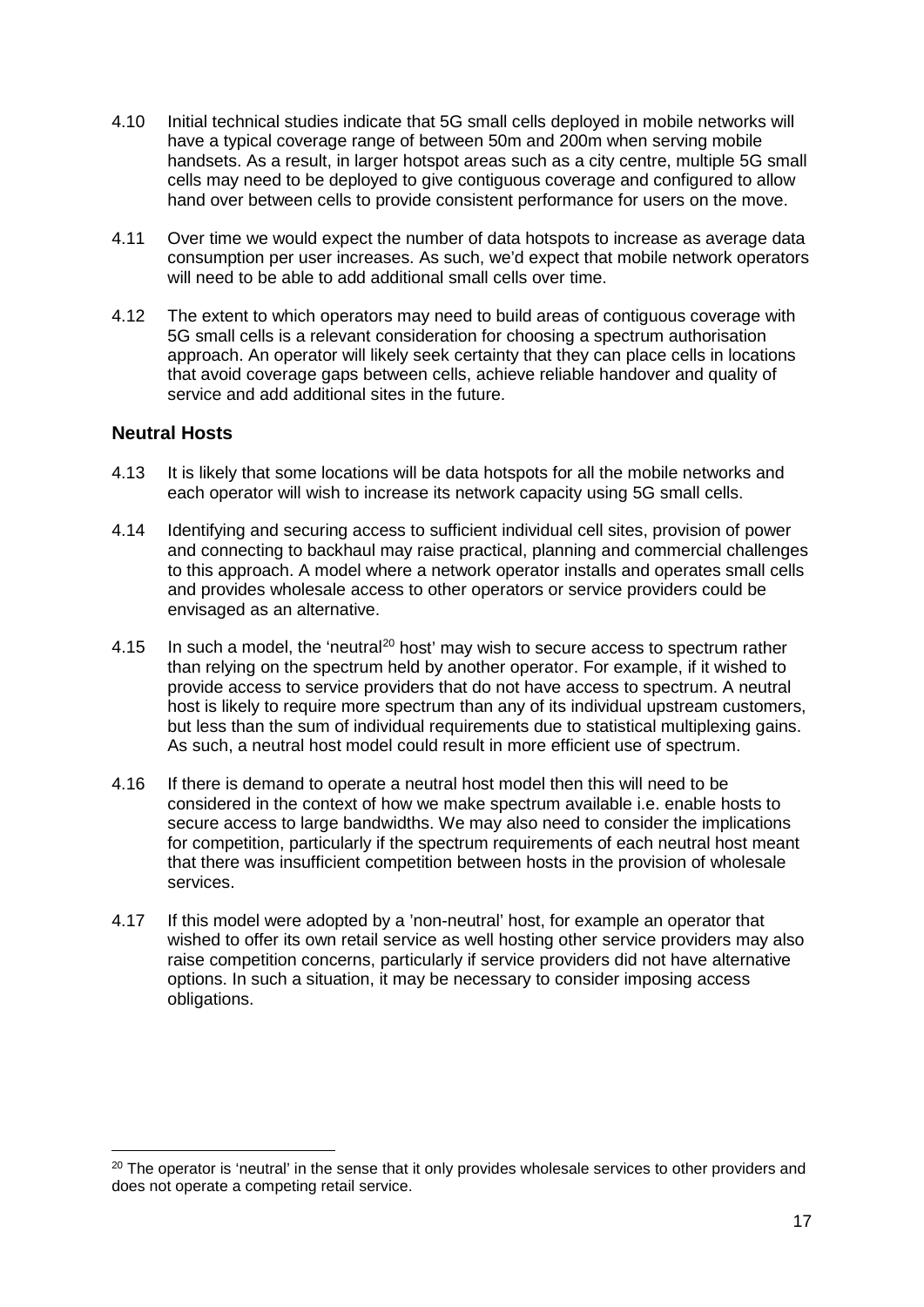#### **Enterprise and Industrial**

- 4.18 The 5G technology standards are being designed to support application that require very low latency, high reliability and the ability to connect large numbers of devices to the network.
- 4.19 These features make the technology suitable for enabling automation of factories, depos and warehouses. For example, controlling robotic high speed stock pickers in a warehouse or proactively monitoring the health of equipment to allow preventative maintenance to be undertaken.
- 4.20 5G technologies may also be used to improve the reliability and control of communications in offices, hospitals and similar sites. For example, very low latency and reliability could find application in trading environments and the high speed and low latency could allow medical staff to reliably access and intuitively manipulate detailed 3D imagery on mobile devices using tactile internet technologies.
- 4.21 The existing mobile network operators may seek to serve the specialist requirement of enterprise and industrial customers using 'network slicing'<sup>[21](#page-18-0)</sup> and the same infrastructure that is used to provide voice and mobile data to consumers. In some cases additional or dedicated cells may be required to meet capacity and quality requirements.
- 4.22 The needs of enterprise and industrial customers might also be met by new entrants. Equipment vendors and systems integrators may seek to serve this sector directly using bespoke 5G networks deployed on the customers site. The 5G standards are being developed to support a 'standalone' mode which could allow mmWave small cells to be deployed and provide connectivity within a specific site or area, operating as a self-contained network, independent of any existing mobile network. Such an approach would require access to radio spectrum.
- 4.23 These types of bespoke 'on site' services are likely to require the installation of dedicated 5G small cells within the relevant buildings and factories.

#### **Fixed Wireless Access**

 $\overline{a}$ 

- 4.24 In addition to serving mobile devices, some operators are planning to use mmWave 5G to broadband access to fixed locations – so called Fixed Wireless Access ('FWA'). Given the high attenuation experienced by mmWave radio when passing through walls, it's expected that in most FWA networks external antenna would be attached to the outside of the target premises and the data traffic is distributed internally over Ethernet or Wi-Fi. This approach improves the radio link, thereby increasing the speed, reliability, coverage and capacity of the network.
- 4.25 While 5G deployments to address mobile broadband hotspots are expected to be focussed on city centres and other area of high footfall, FWA networks might be targeted at more rural locations where existing copper based broadband is not

<span id="page-18-0"></span><sup>&</sup>lt;sup>21</sup> Network Slicing is a feature of 5G that allows network operators to provide dedicated virtual networks to different customers over the wireless and core network. Specific services could have a dedicated portion of the network allocated to them, allowing a tailored quality of experience.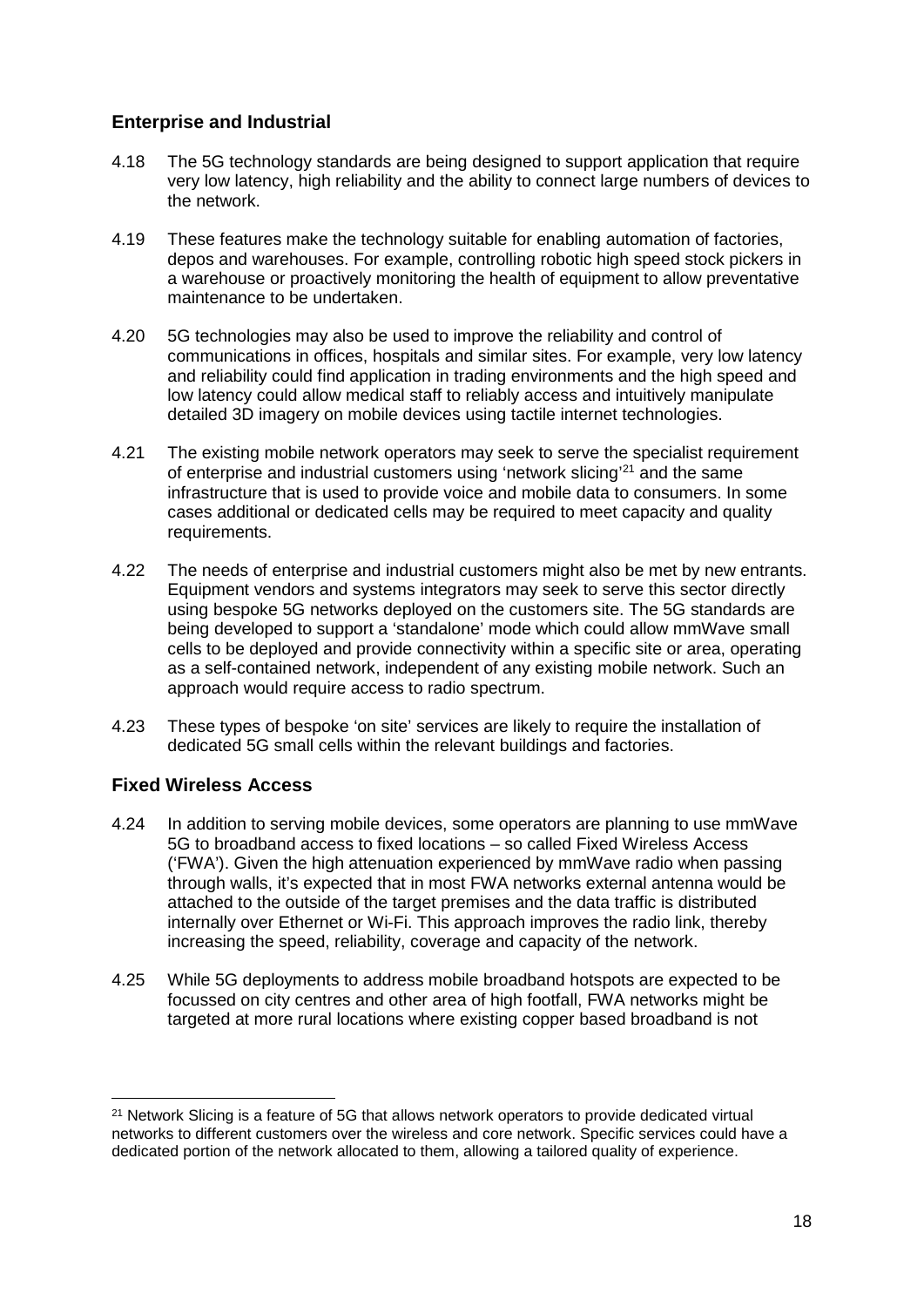meeting consumer needs and the cost of deploying fibre based solutions is not commercially viable.

- 4.26 The customer premises equipment in a FWA deployment is likely to be mains powered and its operation unconstrained by the battery management considerations associated with a mobile handset. Consequently, network operators may have the opportunity to increase the range and capacity of the serving cells using higher transmission powers and taller masts than those used for serving mobile terminals.
- 4.27 If operators deploying mmWave technology to offer FWA do require different technical parameters to those offering mobile services (for example, if taller masts or higher power transmission are required to optimise coverage), then there are likely to be implications for how spectrum is authorised because the nature of inter-cell interference will differ.

#### **Wireless Backhaul**

- 4.28 In the examples provided above, mmWave spectrum is used to provide connectivity between 5G small cells and handsets and other devices.
- 4.29 The nature of the 5G technology may also make it suitable for connecting the 5G small cells back to the core network, either using more conventional point to point microwave links from cells to aggregation points or, possibly, point to multipoint and mesh type networks using the 5G small cells as the nodes. 3GPP has initiated a study to investigate the use of mmWave spectrum for both access and backhaul.
- 4.30 As with FWA, if network operators do wish to use 26 GHz to provide backhaul as well as radio access, different technical parameters may be required and this could have implication for how spectrum is allocated and authorised.

#### **Road and Rail**

- 4.31 Consumers increasingly expect to be well connected when travelling by road and rail, whether to work more efficiently or to consume information and entertainment services. In addition, with the development of autonomous vehicles and the opportunities for 'smart' road networks, connectivity requirements to, and between, vehicles are increasing.
- 4.32 Given the limited range of small cells and the high attenuation of mmWave signals when passing through glass and steel, it is not clear whether 26 GHz spectrum will play a role in providing connectivity direct to handsets in cars and trains, but could be suitable for connectivity to roof mounted antenna. The service could then be redistributed within the vehicle.

## **Alternative spectrum and carrier aggregation**

- 4.33 As outlined in section 2, the combination of the mmWave spectrum and the new features being developed for the 5G standards could lead to innovation in service and deployment models. However, some of these new opportunities may not be unique to the 26 GHz band, and alternative spectrum could be suitable.
- 4.34 It's expected that some operators will deploy 26 GHz small cells in conjunction with other bands. Carrier Aggregation and other techniques can be used to increase capacity and/or increase reliability of connections. The potential to use carrier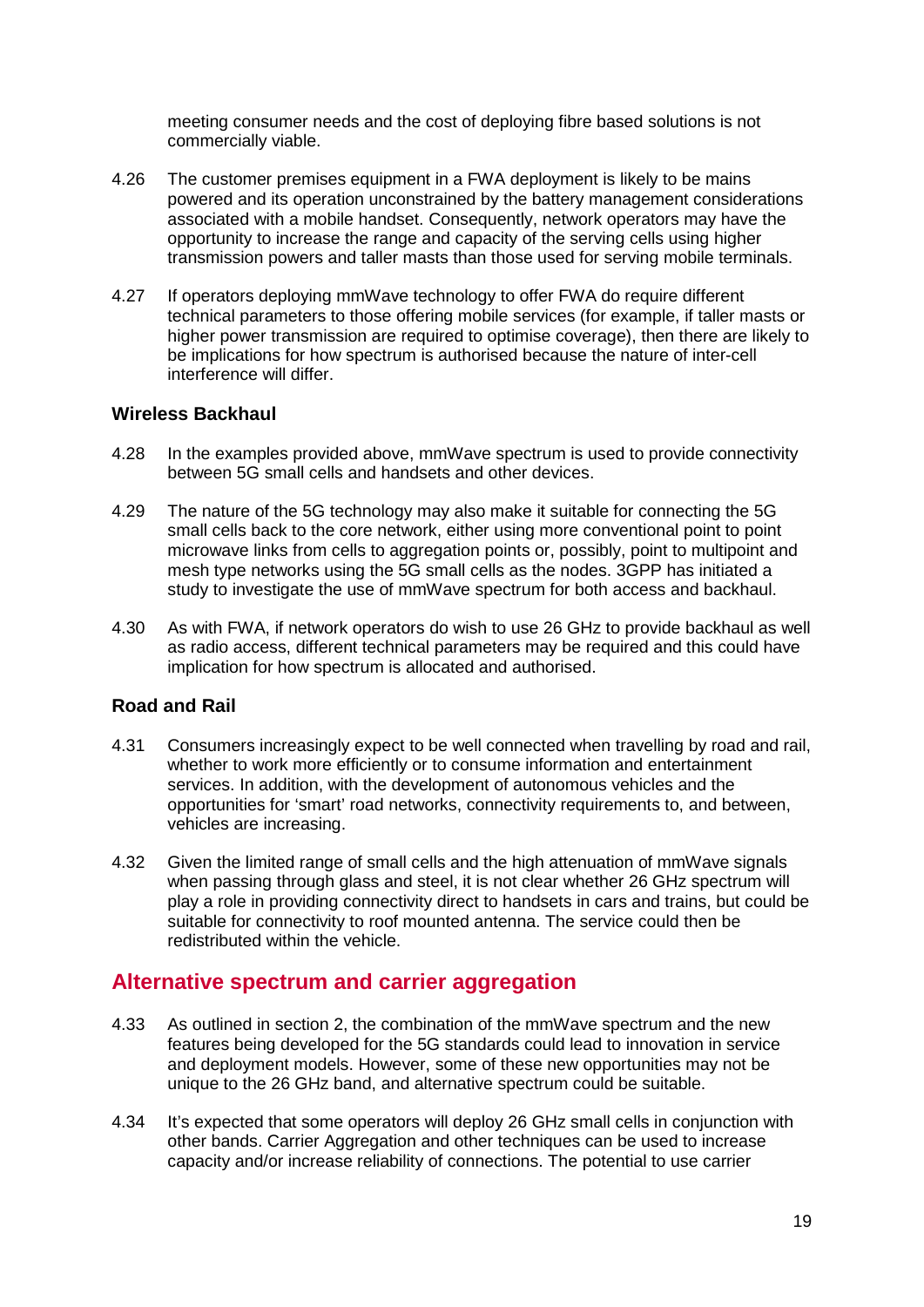aggregation could reduce the need to rely solely on securing a contiguous block of the 26 GHz band to meet capacity requirement.

4.35 While there is likely to be uncertainty in exact deployment plans, we are interested in hearing stakeholder views on what characteristics of the 26 GHz band make it particularly suited to their needs.

## **Call for input**

- 4.36 The examples above illustrate the range of possible uses and deployment models of 5G at 26 GHz, but are not intended to be exhaustive. We welcome feedback from any stakeholders who are interested in using spectrum in this band, irrespective of service offering. The information we gather on demand for spectrum will inform our choice of authorisation approaches.
- 4.37 While we recognise that the exact performance of mmWave 5G technologies and operator plans for deployments are subject to significant uncertainty, the questions below sets out the types of information we would like to gather from stakeholders to inform our policy development.

*Question 4.1: What service would be delivered and to which consumers and/or organisations?*

*Question 4.2: Where in the UK would the 26 GHz spectrum be used to deliver services? For example, will deployments be focussed on: a) Areas of existing high mobile broadband demand?*

- *b) Rural areas?*
- *c) Rail and road corridors?*
- *d) Specific types of enterprise or industrial sites?*
- *e) Indoors or outdoors?*
- *f) Specific nations or regions of the UK?*

*Question 4.3: Where 5G cells are deployed, are they expected to be individual cells or as clusters of cells required to give wider areas of contiguous coverage? What would be the area of a typical contiguous coverage cell cluster?*

*Question 4.4: What capacity and bandwidth (i.e Channel Bandwidth in MHz) would*  be required at each cell to meet initial capacity requirements? How will this change *over time?* 

*Question 4.5: What quality of service is required? How sensitive is the service being offered to variations in radio interference from other operator's 5G cells and other spectrum users?*

*Question 4.6: Will end users be fixed or mobile?*

*Question 4.7: What are the characteristics of 5G at 26 GHz which make this band particularly suited to the service you plan to deploy? What other spectrum bands could be used as an alternative, or in preference to, the 26 GHz band? To what extent could carrier aggregation and other techniques reduce your reliance on 26 GHz?*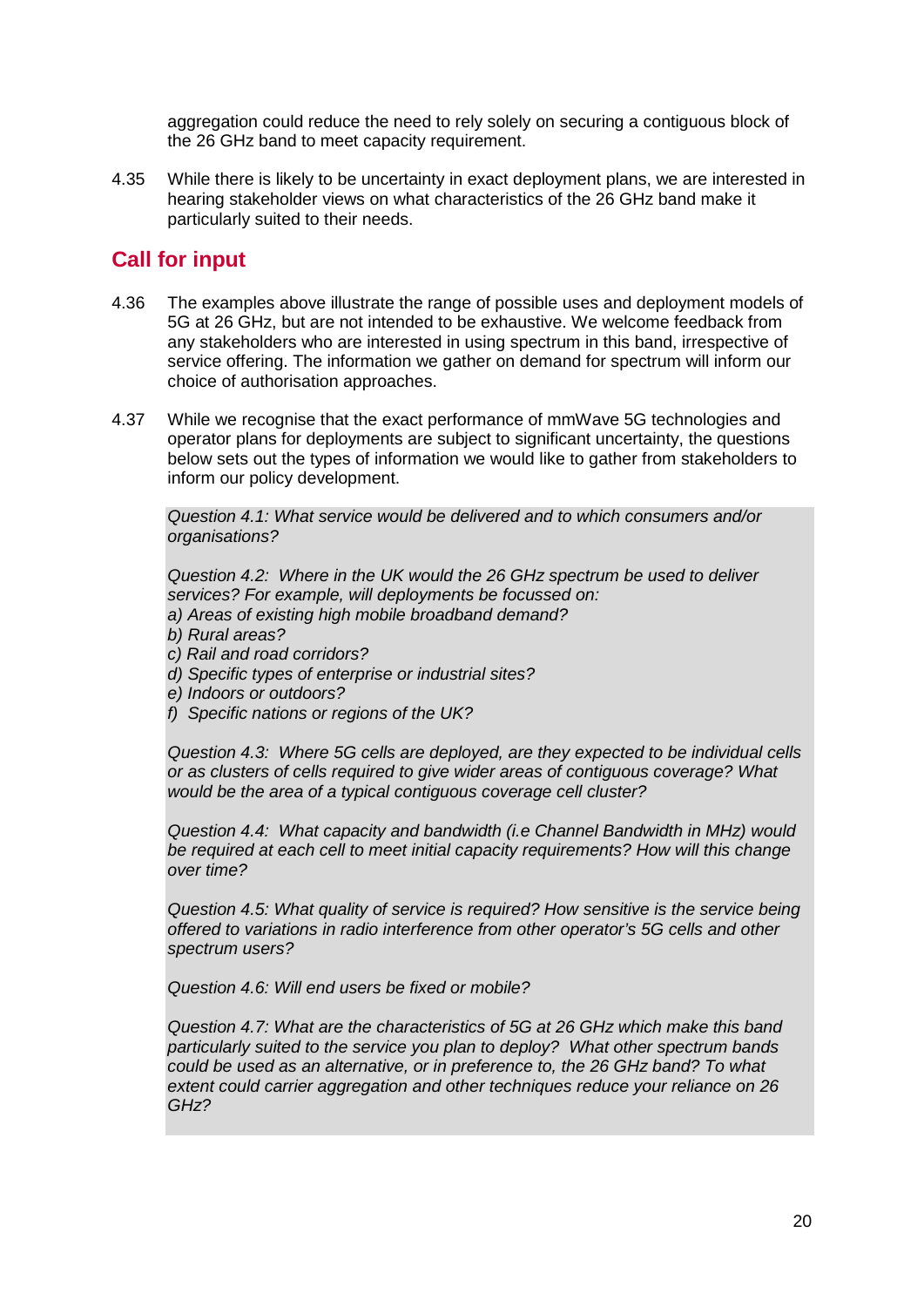- 4.38 In addition to the specific questions set out above, we welcome any other information stakeholders wish to submit relating to the future use of the 26 GHz band.
- 4.39 Feedback from stakeholders on likely demand to deploy 5G in the 26 GHz, in conjunction with information on technology availability and capability (section 2) and the current use of the spectrum (section 3) will inform our policy options for authorising spectrum in the band. A discussion on the potential authorisation options we could consider is provided in the next section.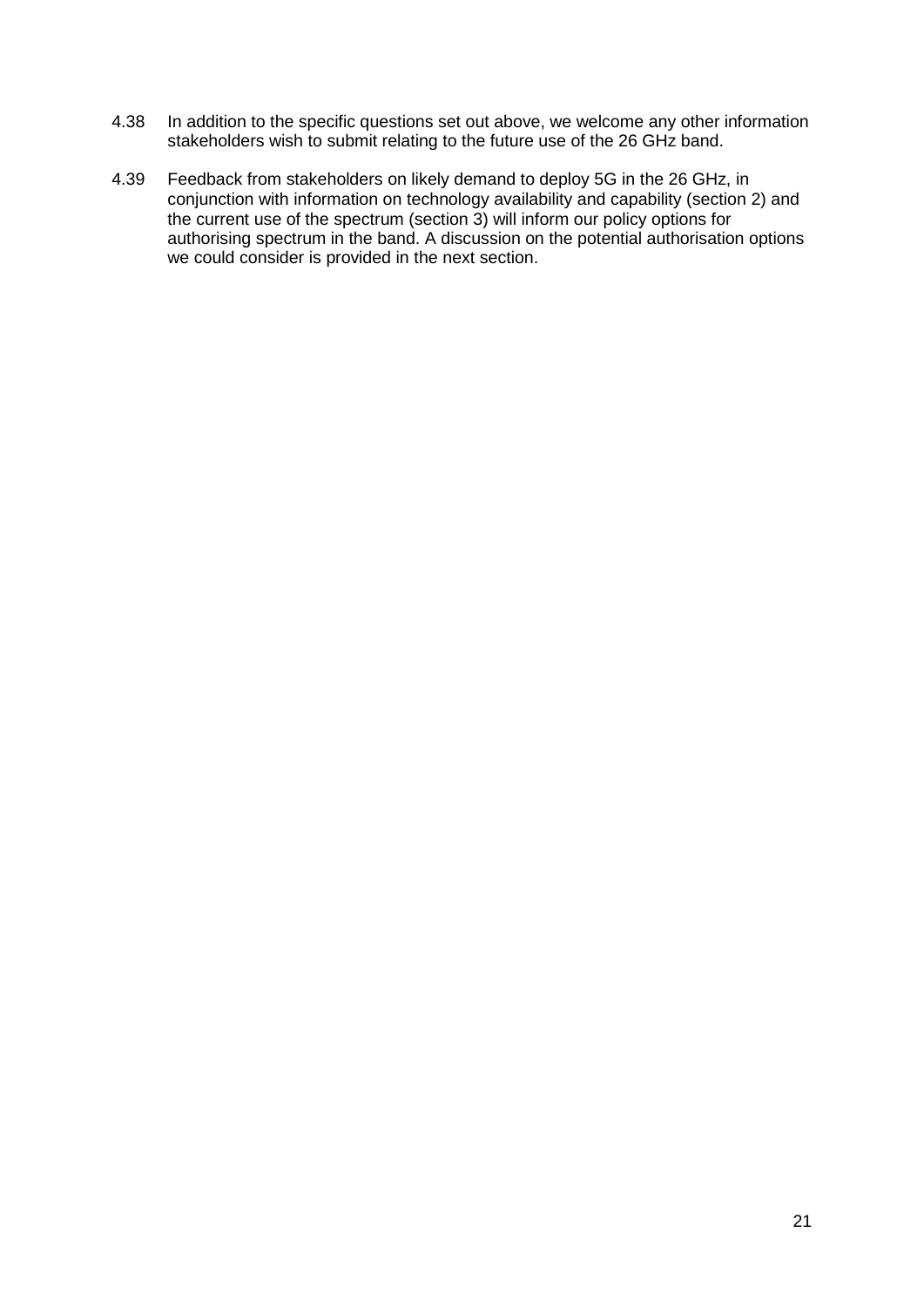#### **Section 5**

# <span id="page-22-0"></span>5 Spectrum Authorisation

- 5.1 Given the different characteristics of mmWave spectrum, and the potentially different services and deployment models that could be enabled by access to spectrum at 26 GHz, the traditional authorisation approach of national licences each with dedicated spectrum is unlikely to deliver optimal use of spectrum and meet the requirements of a diverse set of users.
- 5.2 This section provides an overview of some of the high level approaches we are considering for authorising spectrum at 26 GHz. We seek stakeholder views on the different authorisation approaches and how these could meet their deployment needs.

## **Authorisation approaches and objectives**

- 5.3 Ofcom has a number of duties that we take into consideration when deciding how to make spectrum available, these include the duties to secure and have regard to:
	- the optimal use for wireless telegraphy of the electro-magnetic spectrum;
	- the availability throughout the United Kingdom of a wide range of electronic communications services;
	- the desirability of promoting competition in relevant markets;
	- the desirability of encouraging investment and innovation in relevant markets;
	- the desirability of encouraging the availability and use of high speed data transfer services throughout the United Kingdom;
- 5.4 When making spectrum available we take into consideration all our relevant duties.
- 5.5 As outlined in previous sections, the 5G technology is being designed to enable the development of new use cases and business models. Consequently, new players, beyond the existing mobile network operators are likely to need access to spectrum to meet their specific requirements. For example, there could be demand from a large number of operators, each wanting to deploy a small number of 5G small cells to serve enterprise and industrial customers in different parts of the UK. This would represent a significant change in the demand profile seen in previous mobile spectrum releases and may warrant a change in our approach to spectrum authorisation.
- 5.6 The Wireless Telegraphy Act entitles Ofcom to use a wide range of licensing approaches to authorise spectrum use in different bands and for different applications.[22](#page-22-1) Below we provide an overview of three common approaches and highlight their relative strengths and weaknesses in meeting the needs of different services and network deployment models.

<span id="page-22-1"></span>**<sup>.</sup>** 22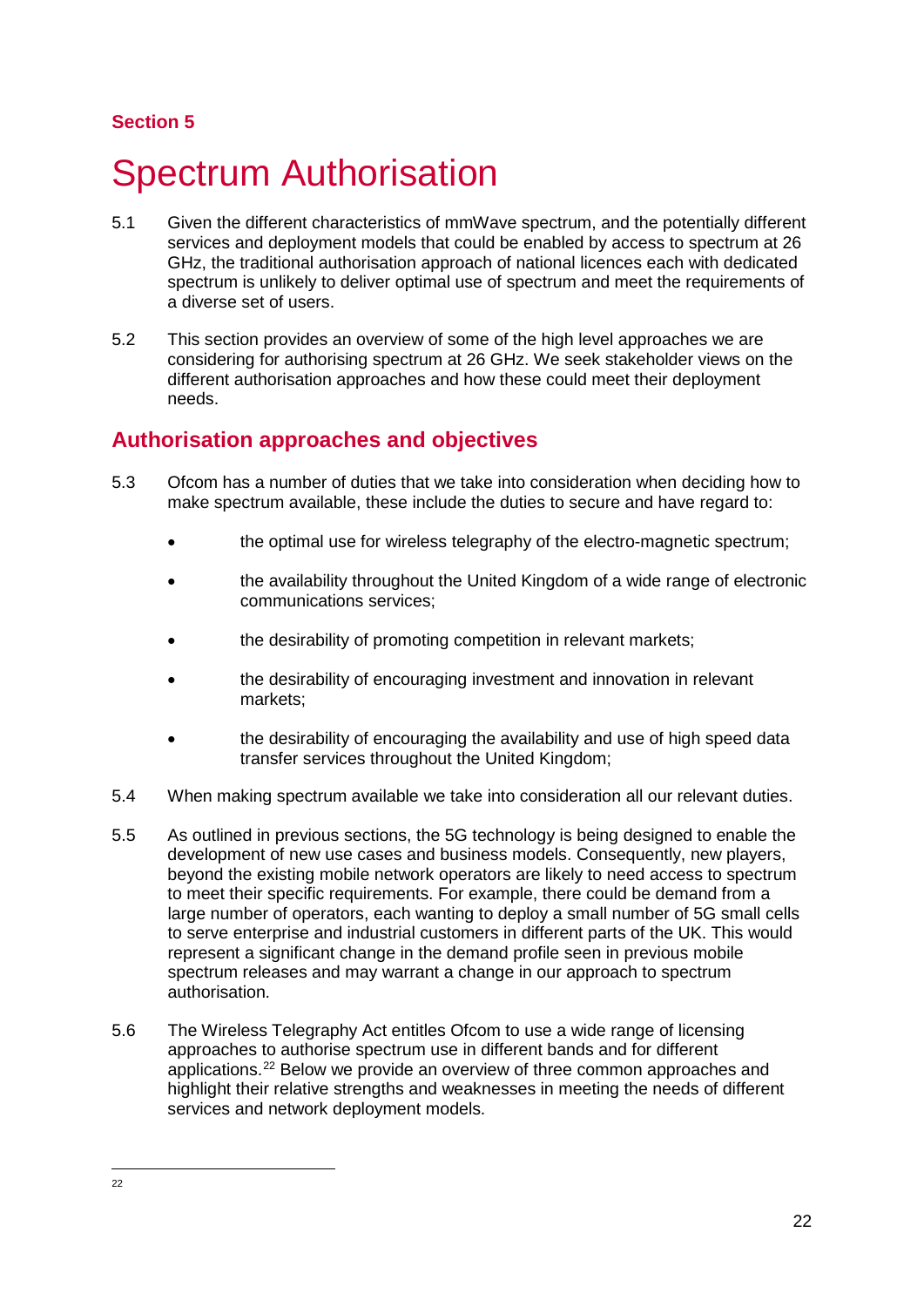#### **Licence Exempt (shared, uncoordinated)**

- 5.7 Where there is evidence that 5G small cells can be deployed in an uncoordinated manner without unacceptable degradation of QoS Ofcom will consider allowing licence exempt operation. Licence exemption would allow anyone to deploy 5G small cells (subject to them meeting technical parameters set out by Ofcom) without having to hold a spectrum licence or coordinate with neighbouring operators. The low barriers to entry associated with licence exemption can encourage high levels of competition and innovation.
- 5.8 The inherent characteristics of mmWave propagation and the potential development in 3GPP of protocols and mechanisms to reduce interference between 5G NR cells (as a part of the on-going 3GPP study item on licence-exempt operations for NR), as described in section 2, may make 5G small cells more suitable for licence exempt operation than current generation mobile technologies. Indoor deployments and use cases which do not require guaranteed quality of service may be particularly suited to a licence exempt approach, due to the reduced risk of inter cell interference and tolerance of services to periodic degradations in performance.
- 5.9 While 3GPP will study solutions that allow 5G cells from different operators to coexist, it is currently unclear whether 5G standards will be developed to allow uncoordinated 5G NR deployment alongside existing, non-5G, spectrum users or in a way that would allow new devices, that do not use the 3GPP standards, to also operate in the band. The ability to coexist with non 5G users may have implications for the introduction of 5G NR in the lower 26 GHz band.

#### **Shared, coordinated deployments**

- 5.10 Uncoordinated deployment of small cells, as would be the case in a licence exempt regime, risks a 'tragedy of the commons' situation in which operators are unable to deliver the required capacity and QoS due to excessive spectrum congestion and interference. The risk is increased when the number of unique channels available within the band is small.
- 5.11 A spectrum authorisation regime in which the deployment of each new 5G cell is coordinated with existing cells (and other spectrum users) is a commonly used approach to address the risks associated with licence exemption. Requests to use spectrum are typically considered on a first come, first served basis and are only approved if the deployment of the new cell will not unacceptably impact the performance of an existing cell.
- 5.12 This approach is well suited to encouraging innovation and competition as there are no theoretic limits to the number of operators that can participate.
- 5.13 There are a variety of approaches to running the coordination process. For example:
	- For some fixed links bands, Ofcom maintains a database of existing links and issues licences for new links once we are satisfied that they will not adversely impact existing users.
	- In the DECT guard band, twelve licences have been awarded to allow use of the band and these licensees are required to work together to coordinate deployments.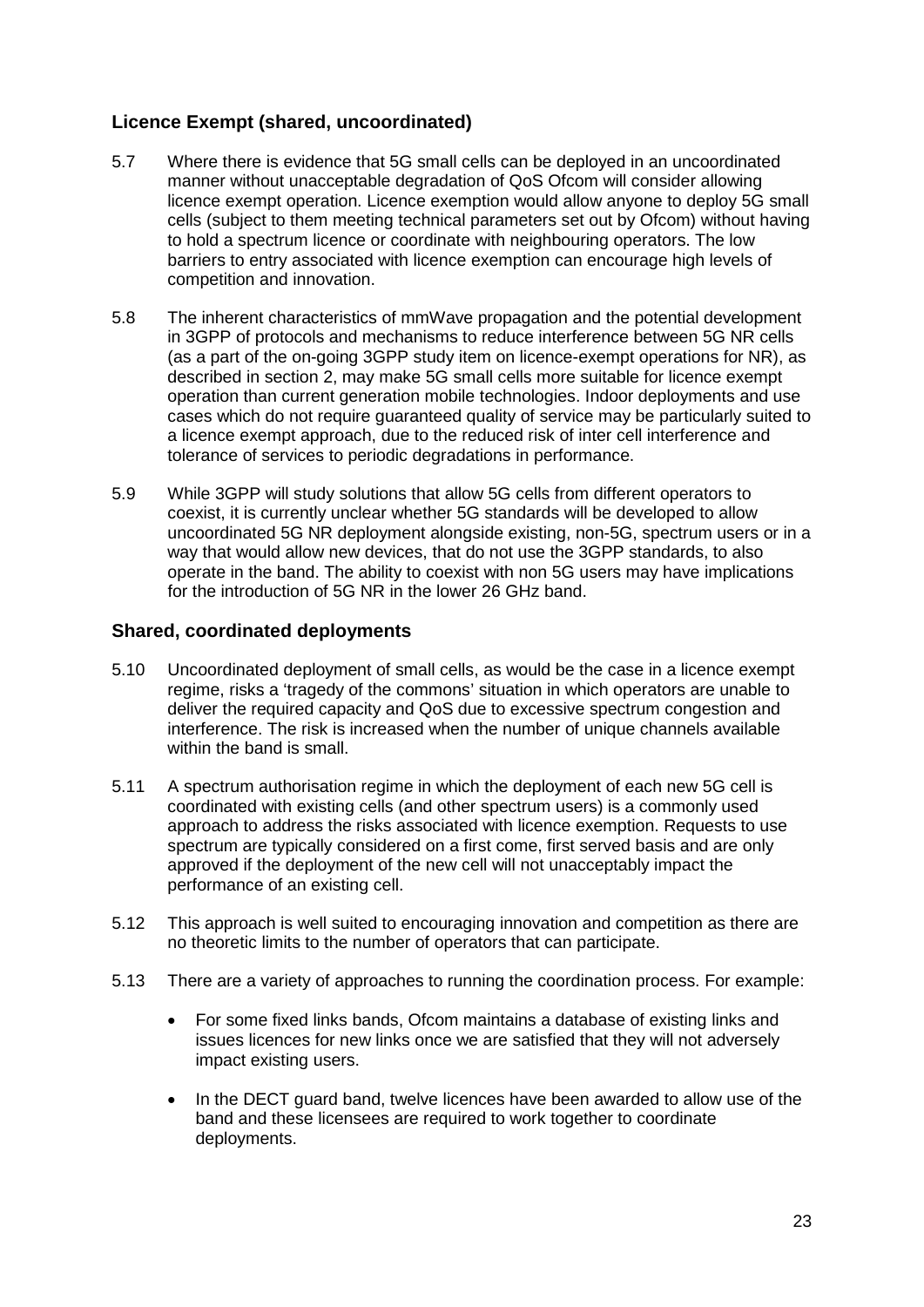- 5.14 Technology developments and costs reduction in geo-location technologies, spectrum sensing techniques and on-line databases are enabling more dynamic and flexible spectrum authorisation. Currently these are mostly used to allow new services to share with incumbent spectrum users (known as 'tiered sharing'), as is the case for TV White Space devices. [23](#page-24-0) However, they could theoretically be used to coordinate deployment of 5G cells by different operators.
- 5.15 Having a database of all cell locations would also allow Ofcom to monitor density of deployments in different parts of the UK, allowing us to plan future spectrum release or assess whether licence exempt approaches can be considered.
- 5.16 If there is demand to build mmWave 5G cells with very different deployment and technical characteristics, then coordination may become more complicated. For example, it's likely that indoor only deployments, outdoor deployments for mobile and outdoor deployments for FWA will require different separation distances between cells to manage interference and would need to be factored into the coordination process. It may also be appropriate to vary spectrum access charges to reflect the opportunity cost of the spectrum used by the different deployment scenarios.
- 5.17 The optimum solution for coordination will depend on the nature of demand e.g. how many players wish to use spectrum, the diversity of technical parameters for different service and deployments types, their capacity and quality of service requirements and the complexity of analysis required to coordinate deployments. While automated and dynamic systems are likely to optimise spectrum use and reduce delays in authorisation, their benefits may be negated by higher costs and longer development timelines when compared to simpler solutions. Responses to section 4 of this CFI are relevant to this consideration.

#### **Area Defined Licences**

**.** 

- 5.18 A first come, first served licensing approach can result in reduced investment certainty for an operator and sub-optimal use of spectrum. For example, an operator wishing to deploy a small cell network across a city centre to provide contiguous high capacity coverage and reliable intercell handover may be prevented from doing so due to fragmented, ad-hoc deployments by other operators.
- 5.19 Such an operator may prefer an area defined licence which allows them to deploy cells wherever they choose within a defined geographic area and fully manage their inter-cell interference (and hence quality of service). Within their defined area the operator does not need to coordinate with any other operator. This has been our preferred approach for releasing mobile spectrum to date, awarding UK wide licences via auctions.
- 5.20 Whilst this approach provides investment certainty for the small number of operators holding licences it risks reducing innovation and competition and can result in underutilisation of spectrum. For example, there may be parts of the UK or certain market segments that the licence holder chooses not to serve and spectrum remains fallow despite there being demand from other operators to use the spectrum.
- 5.21 Area Defined Licence, awarded via auction, are most appropriate in locations where demand for spectrum is likely to exceed supply. For 5G small cell deployments these locations are likely to be limited to city centres, railway stations and other areas of demand from the public. It may therefore be appropriate to define the licenced areas

<span id="page-24-0"></span><sup>23</sup> <https://www.ofcom.org.uk/about-ofcom/latest/media/media-releases/2015/tvws-statement>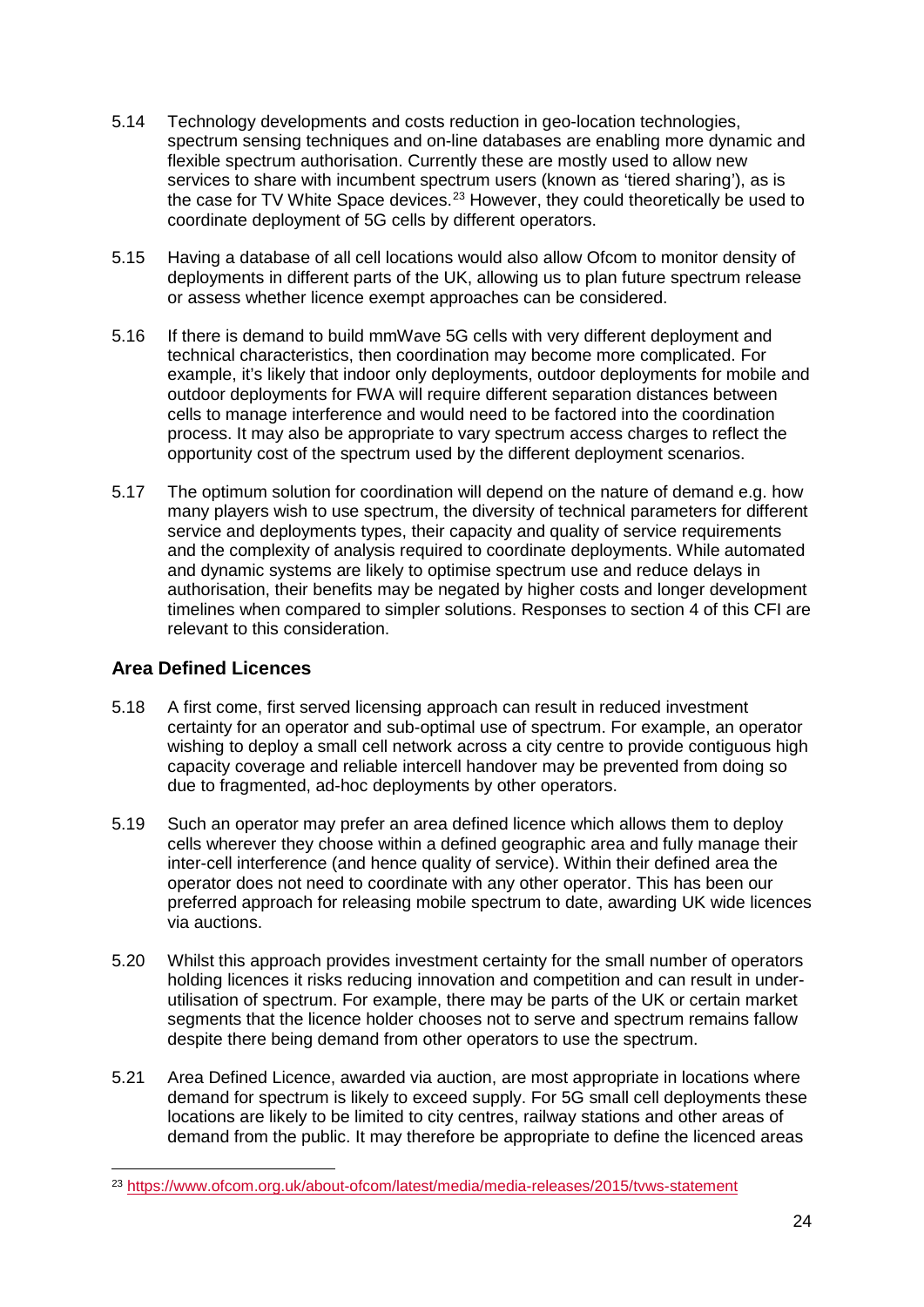based on existing high mobile broadband demand (as a proxy of areas of very high demand in the future) or areas of expected future growth rather than across the entirety of the UK. These areas could be aggregated to form auction lots e.g. all UK city centres grouped together.

- 5.22 However, there are risks with Ofcom pre-defining areas of expected high 5G demand. Overestimating the size of the areas could result in underutilisation of spectrum or reduced competition, whilst underestimating (or not anticipating the emergence of new hotspots) could result in sub-optimal investment or degraded quality of service due to fragmentation of networks.
- 5.23 An alternative way to ensure spectrum does not sit fallow, but avoid the risks of poorly defined licence areas, would be to issue UK wide area licences and then assess whether there are areas of unmet demand after a pre-defined period e.g. 5 years. Where unmet demand is identified, additional operators could be authorised to use the spectrum.

#### **Hybrid authorisation approaches**

5.24 It is unlikely that all stakeholders' needs can be met, nor benefits for consumers maximised, with a single licencing approach. A pragmatic option could be to allocate a small number of area defined licences in areas of high demand for part of the 26 GHz band, with the remainder available for individual, coordinated deployment. Outside of the defined licence areas, all the spectrum would be available for coordinated deployments. Such an approach would encourage innovation and competition while giving an option for a small number of operators to secure investment certainty and guaranteed quality of service in high demand areas. See figure 4.

#### **Figure 4 - Example hybrid authorisation approach**



- 5.25 Under this approach, the optimal split of spectrum between area defined licences and coordinated deployment (within the High Demand Areas) would be dependent on demand for each licence type and the value that can be delivered to consumers. Responses to section 4 of this CFI will provide a useful evidence base for assessing this.
- 5.26 Given the risks and uncertainty associated with licence exemption, it would be prudent not to allow it in the 26 GHz initially but review the situation in the future when there is more certainty over the capabilities of the 5G equipment to coexist with other spectrum users and there is evidence of real world cell deployments densities and quality of service requirements. It should be noted that there is a possibility to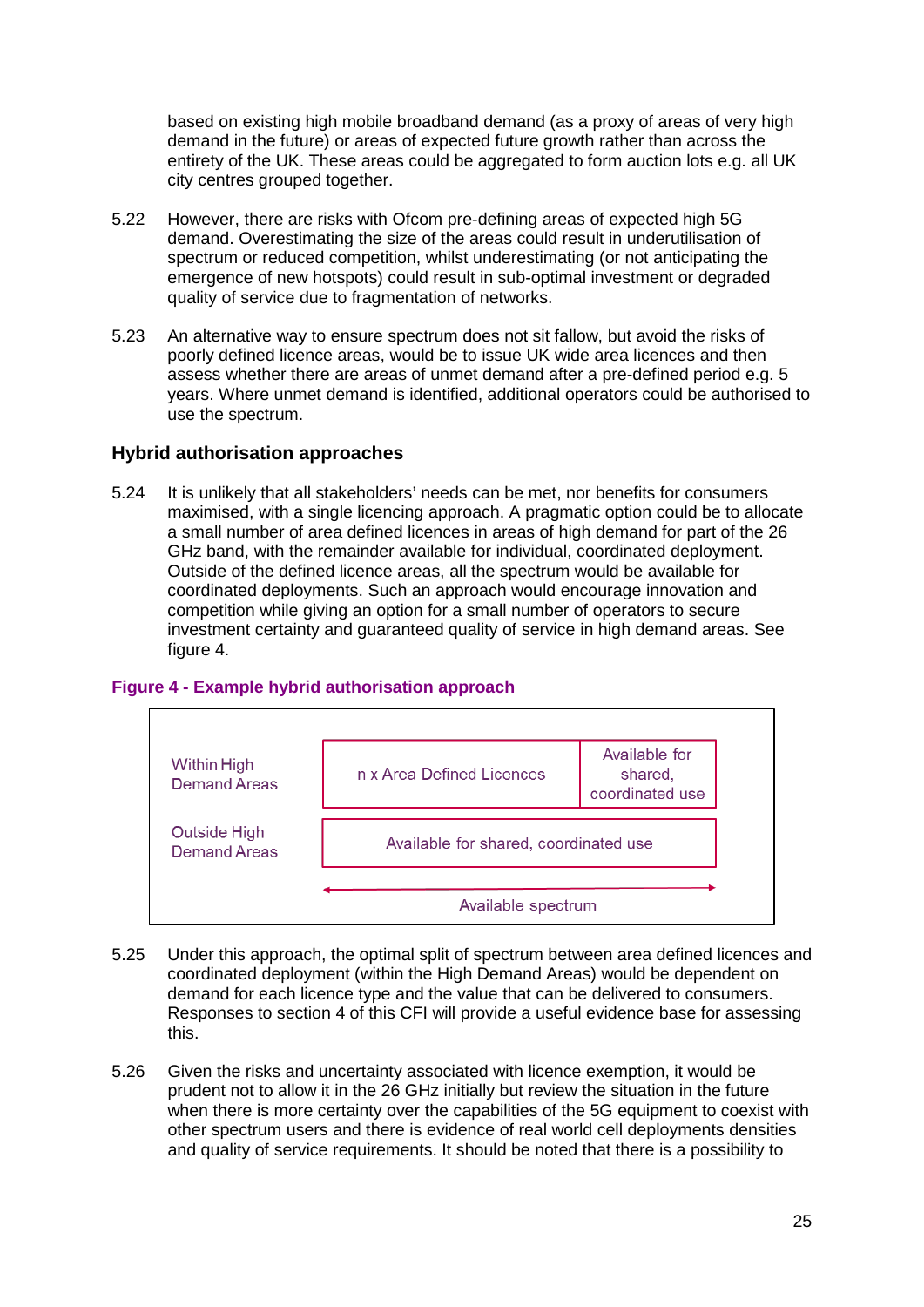consider making the 66 GHz– 71 GHz band available for licence exempt 5G deployments (see section 7).

#### **Channel bandwidth**

5.27 Responses to the CFI (see question 4.4) will also provide evidence that will inform our assessment of the minimum viable channel bandwidths for 5G small cells. Higher channel bandwidth increase the peak speed and capacity of a 5G cell and hence its commercial viability. However, higher channel bandwidths reduce the number of operators that can deploy cells in the same area.

## **Progressive Release**

- 5.28 To ensure UK consumers and citizens can benefit from 5G services as early as possible we will consider authorising access to the 26 GHz band progressively. For example, releasing of the upper 1 GHz of spectrum to support 5G deployment across the UK in the 2019/2020 timeframe and then the remainder of the band as soon as practicable.
- 5.29 In releasing the upper 1 GHz we would need to balance the innovation and competition benefits of providing access to numerous providers with the risk of over fragmenting the spectrum to the point where deployments are no longer commercially viable.
- 5.30 A progressive release of the upper and lower bands also introduces the risk of increased fragmentation of spectrum holding for individual operators who secure spectrum in both sub bands. It is currently unclear whether this would lead to inefficient use of spectrum or whether technologies will be developed to allow aggregation of these non-contiguous blocks.

## **Call for input**

5.31 We welcome stakeholder views on:

*Question 5.1: Should Ofcom consider licencing options other than the 3 examples set out above (licence exempt, shared coordinated and area defined) for the 26 GHz band? If so, what other options do you consider should be included?*

*Question 5.2: What methodologies could be used to pre-define 'high demand areas' for area defined licences?*

*Question 5.3: What mechanism could be used to coordinate cell deployments by different operators in shared spectrum?*

*Question 5.4: What methodologies could be used for determining the proportion of spectrum to allocate using area defined licences and coordinated deployment?*

*Question 5.5: Do you agree that the 26 GHz band should be released progressively? What risks do you envisage with such an approach and how can these be best mitigated?*

5.32 In addition to the specific questions set out above, we welcome stakeholder views on any other aspects of spectrum authorisation in the 26 GHz band.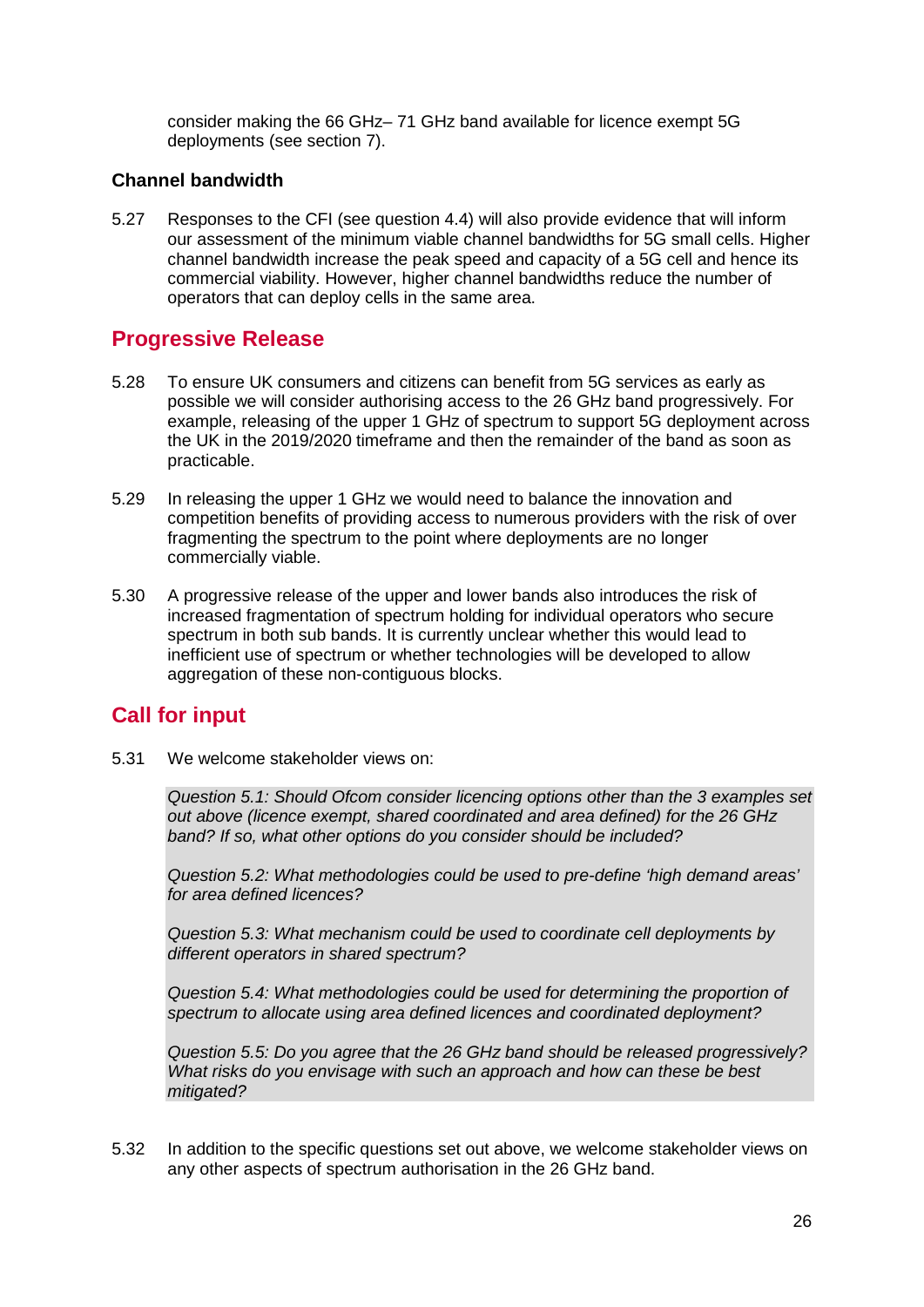5.33 The next section sets out how we intend to use the responses to this CFI and our plans to consult on firm proposals to prepare the band for the introduction of 5G and authorise its use.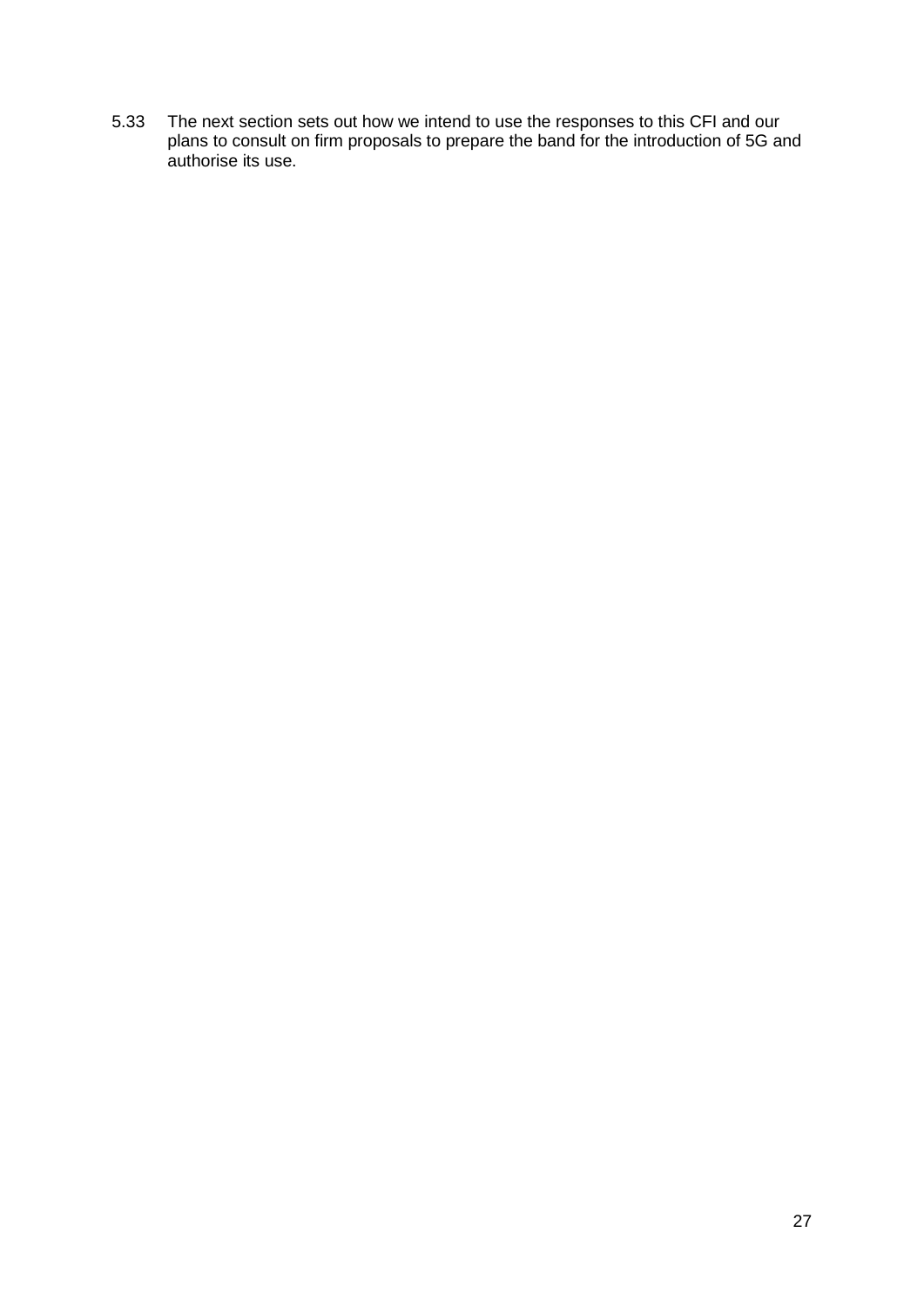#### **Section 6**

 $\overline{a}$ 

# <span id="page-28-0"></span>**Next Steps for 26 GHz**

- 6.1 This call for input closes on 22 September 2017. We welcome input from all interested stakeholders. In addition to written responses, we are happy to meet with stakeholders on a bi-lateral basis to discuss this CFI.
- 6.2 Stakeholders interested in gaining access to spectrum in the 26 GHz for test and development purposed can apply now for a non-operational licence. [24](#page-28-1) Given the limited use of the  $26.5 - 27.5$  GHz sub-band we expect to be able to issue nonoperational licences for these frequencies without delay.
- 6.3 Responses to the CFI, along with emerging findings from coexistence studies and international developments will inform our development of policy options for releasing and authorising spectrum in the 26 GHz. We plan to consult on these later in the year.

<span id="page-28-1"></span><sup>24</sup> <https://www.ofcom.org.uk/manage-your-licence/radiocommunication-licences>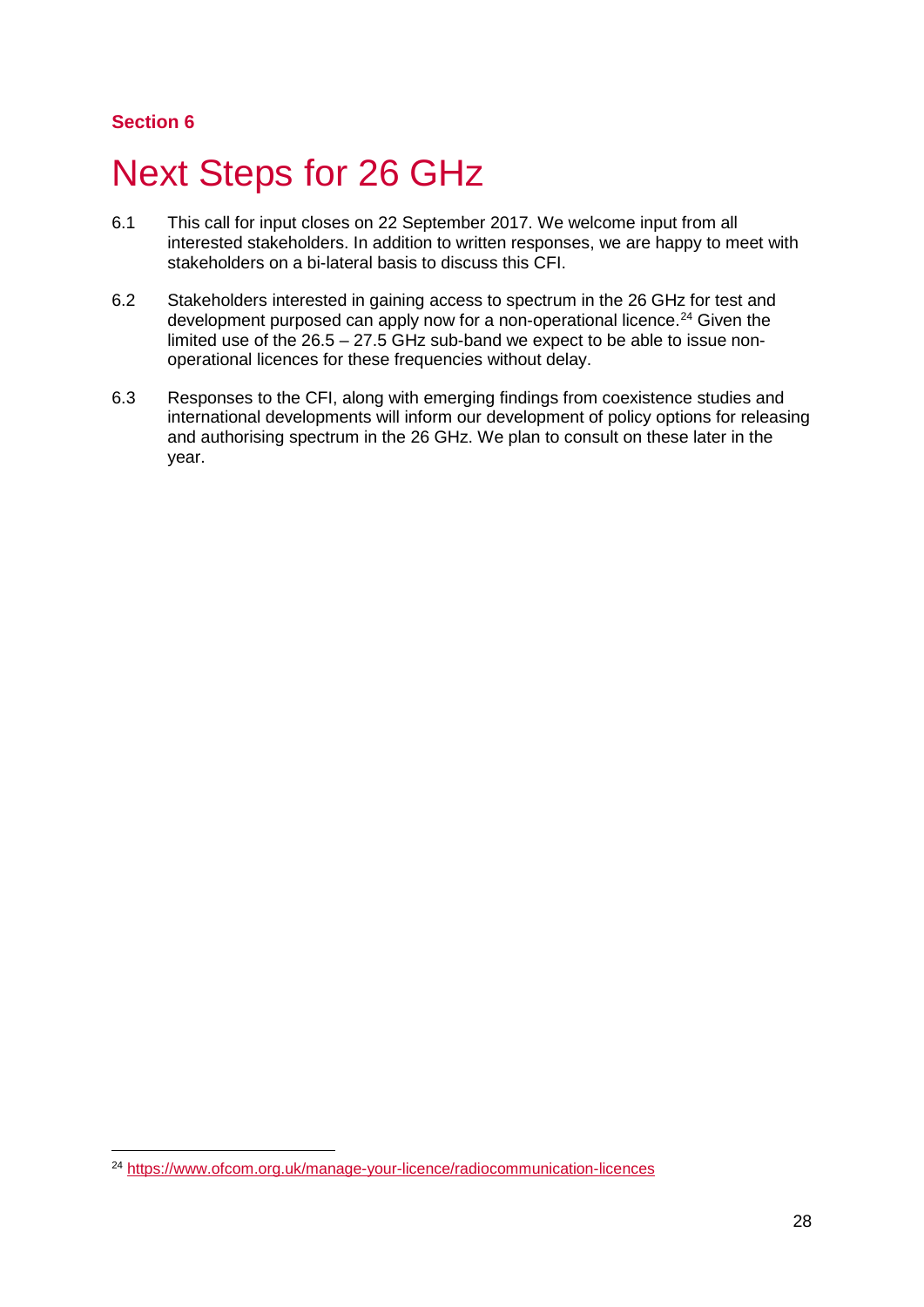### **Section 7**

# <span id="page-29-0"></span>7 Roadmap for further bands for 5G

- 7.1 As discussed in this CFI, we are already undertaking work to make 26 GHz available for 5G; it remains our highest priority band going into WRC-19 because we consider that it offers the greatest potential for global harmonisation at mmWave frequencies.
- 7.2 In our 5G update published in February, we committed to defining a UK roadmap for all bands being considered for 5G under for WRC-19 agenda item 1.13. In order to achieve progress at WRC-19, we consider that between now and the conference, attention needs to be focused on a smaller number of bands in order to increase the likelihood of agreeing globally harmonised ranges that will support the development of a global device ecosystem.
- 7.3 This section sets out our rationale for promoting 66-71 GHz as another priority band for study for 5G, and our view for that a tuning range covering the frequency range 37-43.5 GHz has strong potential to become a 5G band for harmonisation of equipment. We consider that 40.5 to 43.5 GHz should be identified as a priority band for study.

#### **Bands identified for discussion at WRC-19 for 5G**

- 7.4 A range of different mmWave frequency bands above 24 GHz are being studied in the ITU-R for potential use by 5G technology. This work will culminate at WRC-19 where (under Agenda item 1.13 of the conference) it is expected that a number of these bands will be selected and as a result these bands will be identified in the Radio Regulations for IMT.
- 7.5 The full list of bands being studied, as specified in Resolution 238 (WRC-15), is: 24.25-27.5 GHz, 31.8-33.4 GHz, 37-40.5 GHz, 40.5-42.5 GHz, 42.5-43.5 GHz, 45.5- 47 GHz, 47-47.2 GHz, 47.2-50.2 GHz, 50.4-52.6 GHz, 66-76 GHz and 81- 86

#### **Further bands identified for 5G by the RSPG**

- 7.6 In the first opinion on 5G, the RSPG identified three bands for 5G in Europe: 700 MHz; 3.4-3.8 GHz; and 26 GHz as the "pioneer" mmWave band. Further to these bands, the RSPG also highlighted 32 GHz (31.8 to 33.4 GHz) and 40 GHz (40.5 to 43.5 GHz) as promising bands for 5G.
- 7.7 The view of the RSPG is that 32 GHz could be made available relatively easily by many European administrations, taking into account the existing fixed deployment in this band. The first opinion also highlighted that 40 GHz is a viable option for 5G.
- 7.8 In addition to the 26 GHz band, CEPT has also confirmed that the 32 GHz and 40 GHz should be prioritised for study for WRC-19.

## **Our prioritisation of bands is based on several factors**

- 7.9 In defining our roadmap, we have taken into consideration the following factors:
	- Current use of the band in the UK, including: whether the band is actually being used; if there is the potential to share with incumbent uses or alternatively if the incumbent uses can be easily moved.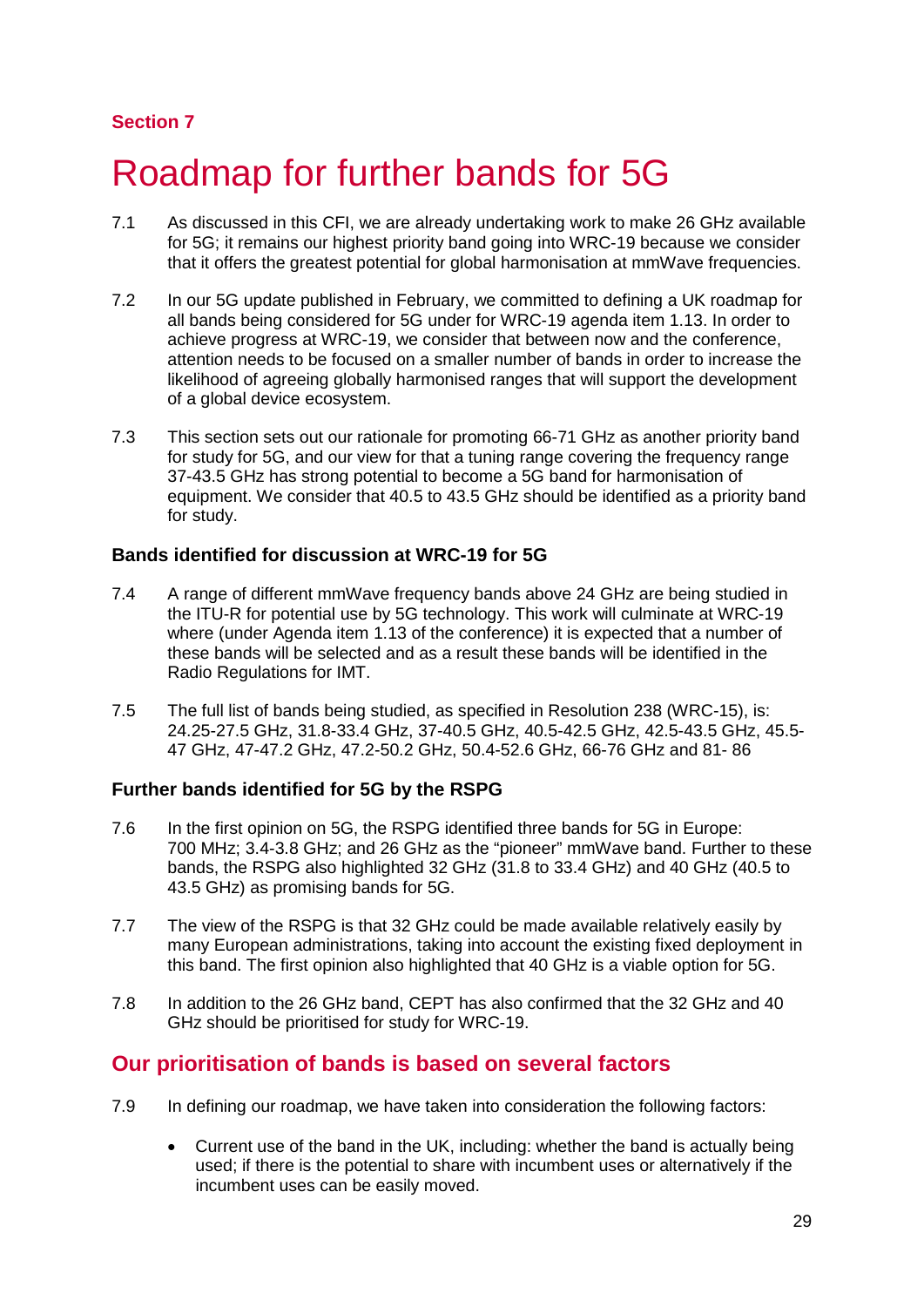- International views, specifically, is there sufficient international support to create scale and influence with equipment manufacturers, and particularly in key international markets (e.g. US, China, Europe)?
- Industry views, including R&D focus, and whether equipment is likely to be available in these frequency ranges.
- Adjacent bands, and whether these are likely to impose a constraint on use. For example, passive bands may require significant protection (e.g. guard bands and/or tight out-of-band emission requirements).
- Availability of an existing technology ecosystem that could make adding support for 5G easier. For example, the 66-71 GHz band is adjacent to the 60 GHz band where existing multi-gigabit devices are available.
- The needs of other sectors and spectrum users, particularly where the band is identified as a growth band for another service, or the band has a physical characteristic a particular service requires.
- Whether the band already has an allocation for mobile in the Radio Regulations.
- 7.10 Based on consideration of the above factors, we believe that the bands with significant potential are 66-71 GHz, and bands around 40 GHz (37-43.5 GHz). We detail our rationale for this prioritisation in the following sections.
- 7.11 We consider that 66-71 GHz should be a priority band for study under WRC-19 Agenda Item 1.13, and has the potential to be made available on a licence-exempt basis in the UK. It has the potential for global harmonisation for 5G as it is currently very lightly used in many countries and is immediately adjacent to spectrum used for multi-gigabit licence-exempt applications.
- 7.12 We plan to promote 37–43.5 GHz as a globally harmonised tuning range for 5G, with the sub-band of 40.5-43.5 GHz being best suited for 5G use in the UK and Europe. The benefit of identifying a wider tuning range that can be harmonised globally is that equipment manufacturers and vendors can serve the global market with the same products, thus maximising economies of scale, while allowing different administrations/regions the ability to identify the most appropriate frequencies within the range to be used for 5G. As highlighted by the first RSPG opinion on  $5G^{25}$ , it is likely that Europe will focus on the top part of the range (40.5-43.5 GHz).
- 7.13 Our view is that 32 GHz is a promising band for 5G in Europe, but because of the potential for global equipment harmonisation around 40 GHz, we consider 40 GHz is a higher priority. With harmonisation of equipment across the whole 37-43.5 GHz band administrations would have the flexibility to make available the sub-bands that best meet their own needs. This degree of flexibility would not be achievable at 32 GHz, where only 1.6 GHz of bandwidth is available and further restrictions of what frequencies are usable may be required to protect the adjacent passive band.
- 7.14 This roadmap is a snap shot of our current assessment of the bands. We will also continue to work with other European countries as part of the RSPG and in CEPT and contribute to international studies in the run up to WRC-19.

**.** 

<span id="page-30-0"></span><sup>25</sup> [http://rspg-spectrum.eu/wp-content/uploads/2013/05/RPSG16-032-Opinion\\_5G.pdf](http://rspg-spectrum.eu/wp-content/uploads/2013/05/RPSG16-032-Opinion_5G.pdf)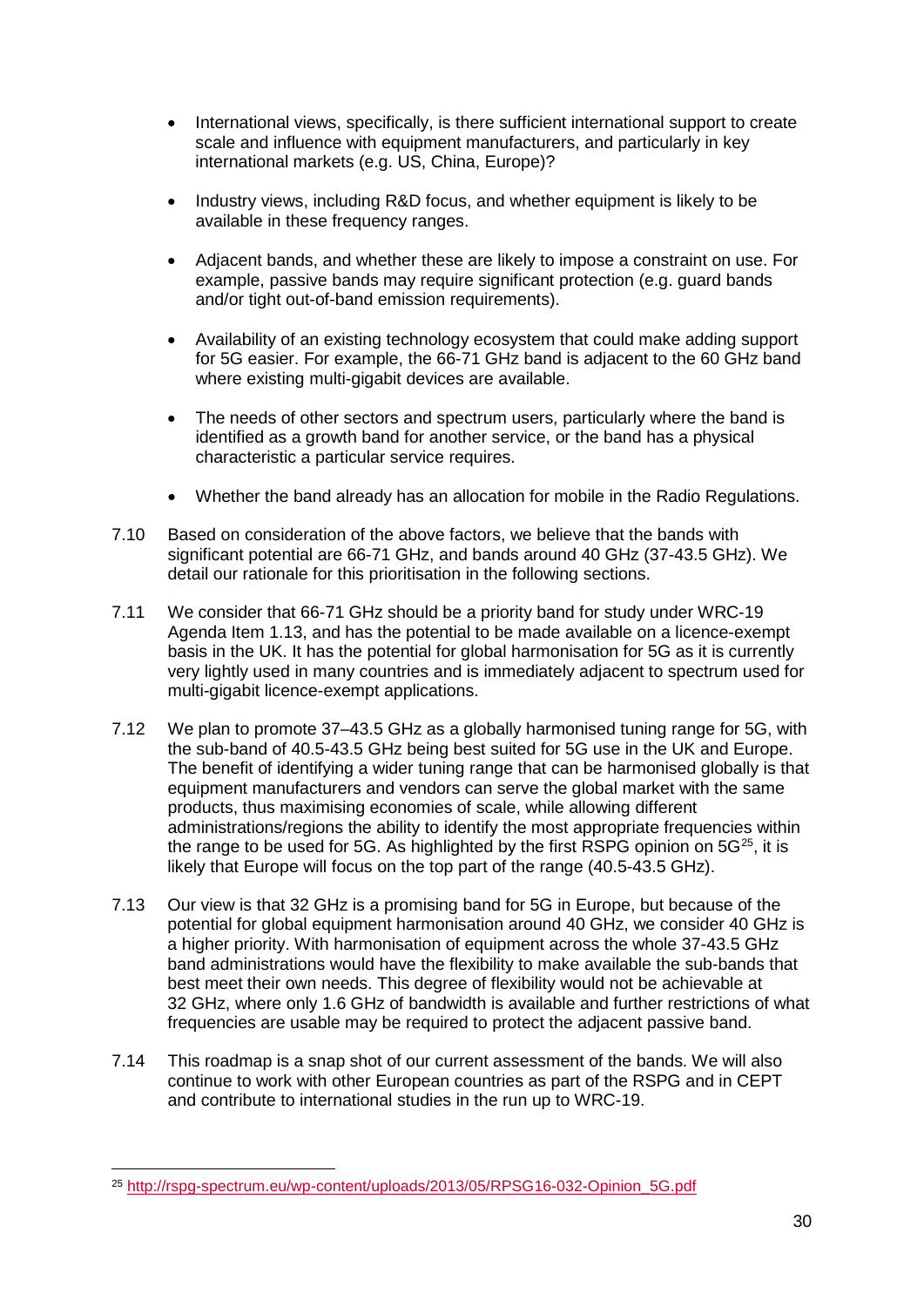## **66 to 71 GHz band: a priority band for 5G**

- 7.15 Based on our prioritisation exercise, we intend to promote 66-71 GHz as a priority for international study for 5G services.
- 7.16 66-71 GHz is part of the wider 66-76 GHz frequency range being studied for WRC-19 under Agenda Item 1.13. In the UK, 71 – 76 GHz is part of the 70/80GHz fixed links band. This band is being targeted by MNOs to meet the macro cell and small cell backhaul capacity requirements in urban areas in the short/medium term. The 70/80 GHz band is currently the fastest growing fixed link band in the UK. We have therefore taken the view that we should focus on promoting the 66-71 GHz portion of the band for 5G in the UK, rather than the wider 66-76 GHz frequency range, due to the strategic importance of the 70/80 GHz band for mobile backhaul.
- 7.17 The 66-71 GHz band was initially identified as a priority band for 5G in the March 2015 Quotient report we commissioned as part of our initial assessment of 5G bands.[26](#page-31-0) In our April 2015 Statement 2015 'Update on bands above 6GHz' we included the band in our list of "preliminary bands identified" for 5G.[27](#page-31-1)
- 7.18 Building on this initial assessment exercise, we consider 66-71 GHz should be promoted internationally as a priority band for study for 5G for the following reasons:
	- The band has no incumbent use in the UK. 66-71 GHz has allocations to the radionavigation and to the radionavigation-satellite services, our current understanding is that these are either not in use or not expected to be a major coexistence issue. The band is also allocated to inter-satellite and the mobilesatellite service, where similar conclusions apply.
	- There is existing international support for the band: The US has already made available 7 GHz of unlicensed spectrum available at 64 – 71 GHz and Canada is currently consulting on making the same frequency range available.<sup>[28](#page-31-2)</sup>
	- A recent CEPT questionnaire also found there was no reported use in other CEPT countries, increasing the possibility that other European administrations could also make the band available, creating further scale.<sup>[29](#page-31-3)</sup>
	- Its proximity to the 57-66 GHz band, which is being made available in many countries for licence-exempt use by multi gigabit applications, indicates that 5G equipment could potentially be available in this band relatively early by building on the existing multi-gigabit ecosystem.
	- The band already has a primary allocation for mobile in the Radio Regulations.
- 7.19 Therefore, our view is that this band has good potential to be globally harmonised for 5G and that it could be made available in the UK, as well as in many other countries

**.** 

<span id="page-31-0"></span><sup>26</sup> [https://www.ofcom.org.uk/\\_\\_data/assets/pdf\\_file/0014/31910/qa-report.pdf](https://www.ofcom.org.uk/__data/assets/pdf_file/0014/31910/qa-report.pdf)

<span id="page-31-1"></span><sup>&</sup>lt;sup>27</sup> Laying the foundations for next generation mobile services: update on bands above 6GHz. [https://www.ofcom.org.uk/\\_\\_data/assets/pdf\\_file/0028/57196/5g\\_cfi\\_update\\_and\\_next\\_steps.pdf](https://www.ofcom.org.uk/__data/assets/pdf_file/0028/57196/5g_cfi_update_and_next_steps.pdf) <sup>28</sup> http://www.ic.gc.ca/eic/site/smt-gst.nsf/eng/sf11298.html

<span id="page-31-3"></span><span id="page-31-2"></span><sup>&</sup>lt;sup>29</sup> Summary of responses to questionnaire on bands for AI1.13

[http://www.cept.org/files/4549/ECC%20PT1\(16\)133%20Annex%2031rev1%20Results%20of%20A1\\_](http://www.cept.org/files/4549/ECC%20PT1(16)133%20Annex%2031rev1%20Results%20of%20A1_13%20questionnaire.docx) [13%20questionnaire.docx](http://www.cept.org/files/4549/ECC%20PT1(16)133%20Annex%2031rev1%20Results%20of%20A1_13%20questionnaire.docx)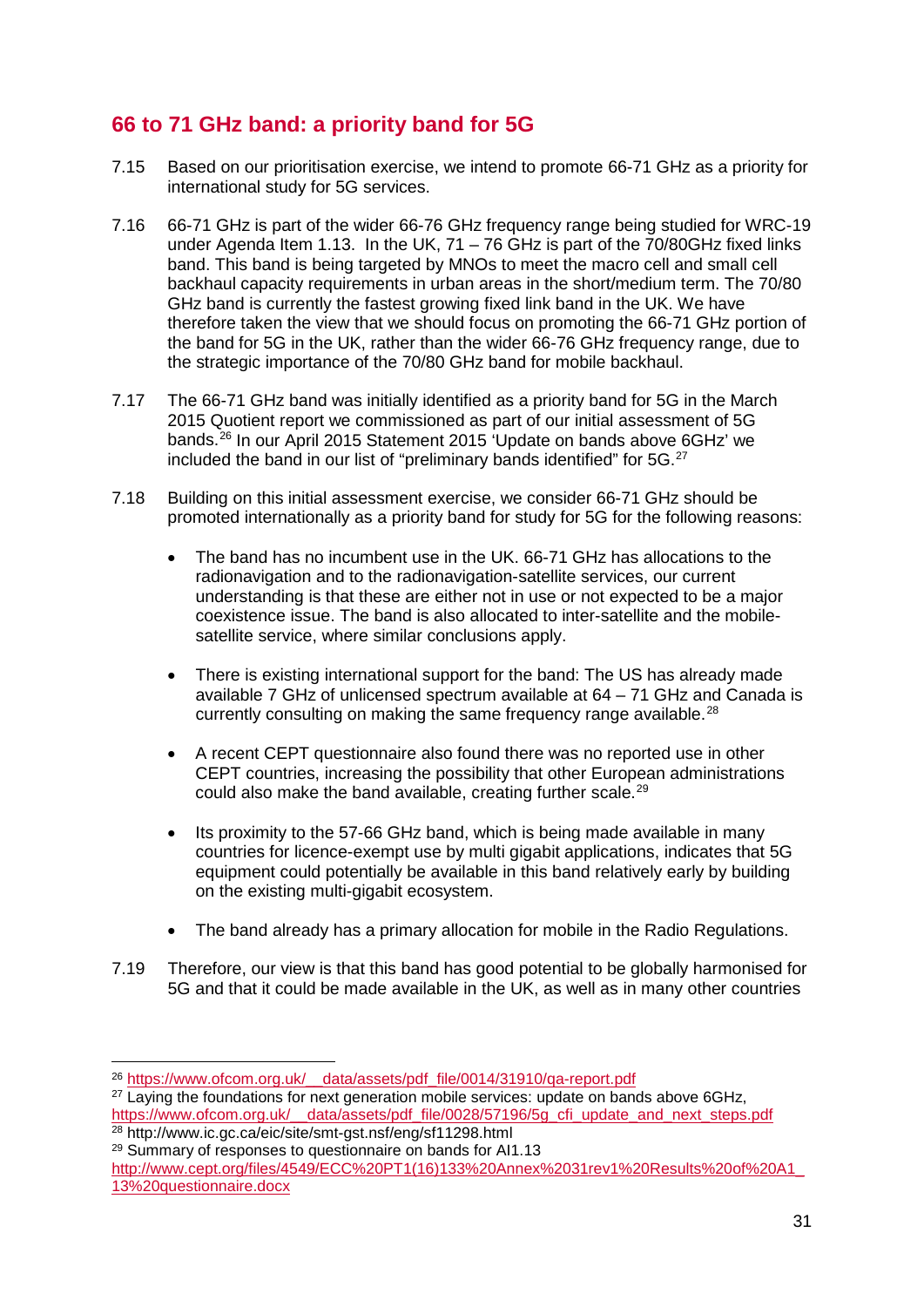worldwide, relatively easily as it is free from incumbents, and could potentially benefit from early availability of equipment.

7.20 The UK recently proposed that CPG endorses the proposal to include 66-71 GHz as a priority band for study under WRC-19 AI 1.13, and include relevant text into the CEPT brief. The CEPT position was subsequently amended to indicate that 66-71 GHz is also a focus for CEPT studies.

#### **Authorising access at 66 to 71 GHz**

- 7.21 In the February 5G Update, we said that we could consider the most appropriate authorisation approach for each band we identified for 5G. Our current assessment is that 66-71 GHz should be considered further to be made available on a licence exempt basis.
- 7.22 As we discuss in the February 5G Update, 5G will enable new use cases and business models, and consequently demand for spectrum is likely to come from a variety of players. We consider that licence exemption has the potential to promote innovation and competition, by enabling new players to enter the market.
- 7.23 The lack of incumbent use of the band removes any need to manage the deployment of 5G cells to avoid radio interference. In addition, current technologies in the adjacent 57-66 GHz band already incorporate techniques to avoid interference. This is one of the main reasons why a licence-exempt approach may be suitable for 5G deployment in this band.
- 7.24 As described in section 5, licence exemption does not give an operator full control over the quality of service they can deliver and this can vary depending on the activities of other operators. Degradation in quality of services can be mitigated in a variety of ways, including limiting transmission power, restricting deployment to indoor or requiring the use of particular 'polite' protocols.
- 7.25 We therefore plan to start work, in parallel with this CFI, to consider further the necessary regulation to facilitate 5G in the 66-71 GHz band, taking into account the current developments in the adjacent lower band (57-66 GHz) which is currently under review as part of our Fixed Wireless spectrum strategy work.

## **37 to 43.5 GHz: global harmonisation across a wider range to enable the development of device ecosystem**

- 7.26 We also consider that 37 43.5 GHz has the potential to become a globally harmonised band for 5G equipment and for this reason, 40.5 – 43.5 GHz, identified by the RSPG as a promising band for 5G in Europe, should become a priority band for study. The 37 to 43.5 GHz range covers three frequency bands being studied under WRC-19 Agenda Item 1.13: 37 to 40.5 GHz, 40.5 to 42.5 GHz and 42.5 to 43.5 GHz.
- 7.27 Historically, economies of scale have often rested on precise and inflexible harmonisation conditions. Ongoing technology developments mean that equipment will support bands over a wider tuning range, which could meet the specific requirements of different regions/countries whilst enabling global economies of scale.
- 7.28 This means that within each range identified, individual countries could make only a sub-set of the frequencies available, depending on their own needs and individual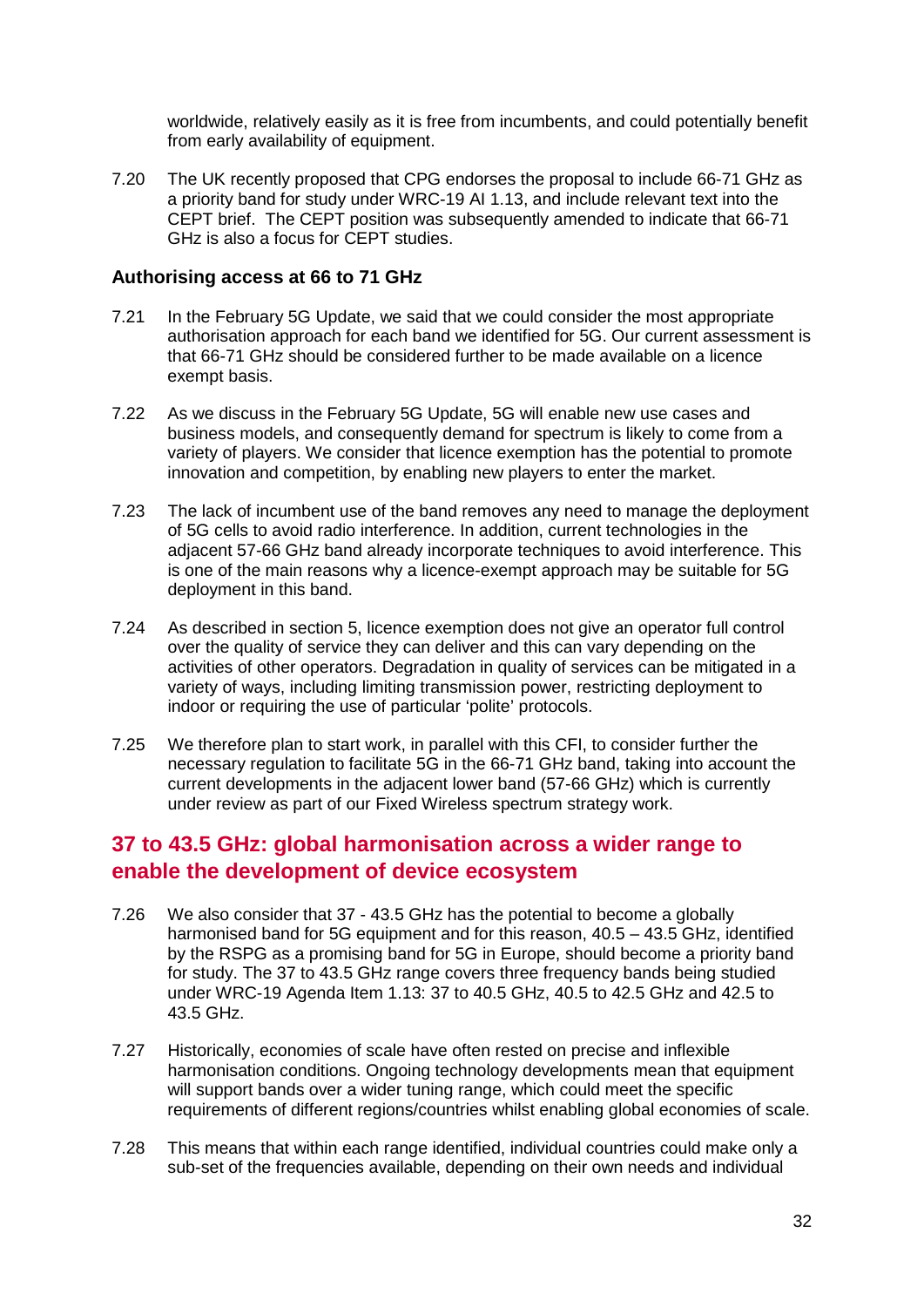circumstances, and manufacturers could build a single device that covers the entire tuning range. As demand develops, countries could make additional spectrum within the range available.

- 7.29 There is already significant international support across the 37 43.5 GHz range, increasing the potential for equipment economies of scale.
	- China is currently consulting on making the extended 37 42.5 GHz frequency range available. $30$
	- In the US 37 40.5 GHz is available for  $5G^{31}$  and Canada is currently consulting on also making it available.<sup>[32](#page-33-2)</sup>
	- In its first opinion on 5G, the RSPG identified 40.5 43.5 GHz as a "promising" band for 5G.<sup>[33](#page-33-3)</sup> We are recommending RSPG to consider the full 37-43.5 GHz band for harmonisation so that manufacturers can develop equipment covering the whole range and know that it can be sold and used worldwide. We note that 37 – 40.5 GHz band was not included in the European Common Position into WRC-15 or the RSPG Opinion, and in a questionnaire last year there was little support from European administrations, so it is likely that many European administrations will focus on making frequencies in the upper part of the band available.

#### **International Allocations**

- 7.30 At the international level the 37 43.5 GHz band has a number of different service allocations across the full frequency range.
	- **37 – 39.5 GHz**: 37-37.5 GHz has a primary allocation to fixed, mobile and space research (space to Earth). The rest of the range has primary allocations to fixed, mobile, and fixed-satellite (space to Earth), and a secondary allocation to earth exploration-satellite (space to Earth). It also has additional allocations to space research (space to Earth) on a primary basis in 37.5-38 GHz; mobile-satellite (space to Earth) on a primary basis in 39.5-40.5 GHz; and Earth explorationsatellite (Earth to space) and space research (Earth to space) on a primary basis in 40-40.5 GHz
	- **40.5-43.5 GHz:** The frequencies 40.5-42.5 GHz are allocated on a primary basis to the fixed, fixed-satellite (space to Earth), broadcasting and broadcastingsatellite services. There is a secondary allocation to mobile. ITU-R Region 2 (the Americas) also has a secondary allocation to mobile-satellite in 40.5-41 GHz. 42.5-43.5 GHz is allocated to fixed, fixed satellite (Earth to space), mobile and radio astronomy on a primary basis.

<u>.</u>

<span id="page-33-0"></span><sup>30</sup> <http://miit.gov.cn/n1146285/n1146352/n3054355/n3057735/n3057748/c5676741/content.html>

<span id="page-33-1"></span><sup>&</sup>lt;sup>31</sup> [https://apps.fcc.gov/edocs\\_public/attachmatch/FCC-16-89A1.pdf](https://apps.fcc.gov/edocs_public/attachmatch/FCC-16-89A1.pdf)

<span id="page-33-2"></span><sup>32</sup> <http://www.ic.gc.ca/eic/site/smt-gst.nsf/eng/sf11298.html>

<span id="page-33-3"></span><sup>33</sup> [http://rspg-spectrum.eu/wp-content/uploads/2013/05/RPSG16-032-Opinion\\_5G.pdf](http://rspg-spectrum.eu/wp-content/uploads/2013/05/RPSG16-032-Opinion_5G.pdf)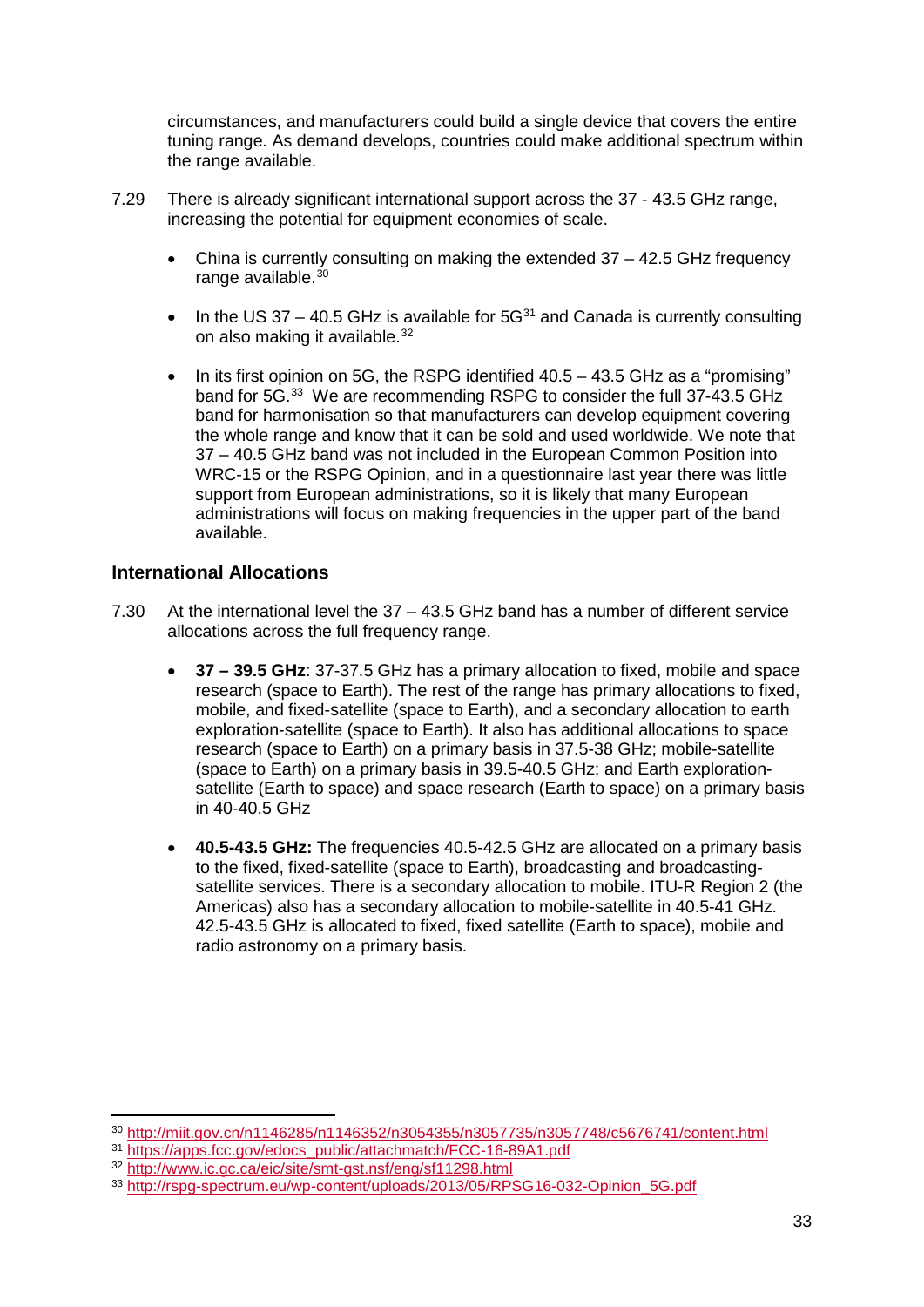#### **UK utilisation of 37 – 43.5 GHz**

| Figure 5 - UK Authorisations at 37 - 43.5 GHz / Grants of RSA for RA at 42.5-43.5 GHz |  |
|---------------------------------------------------------------------------------------|--|
|---------------------------------------------------------------------------------------|--|

|    |      |    |                    |    |      |                 |      |    |                                 |    |      | <b>RSA for RA</b> |      |
|----|------|----|--------------------|----|------|-----------------|------|----|---------------------------------|----|------|-------------------|------|
|    |      |    | <b>Fixed links</b> |    |      | <b>Military</b> |      |    | Block assigned (UKB, MBNL, MLL) |    |      |                   |      |
| 37 | 37.5 | 38 | 38.5               | 39 | 39.5 | 40              | 40.5 | 41 | 41.5                            | 42 | 42.5 | 43                | 43.5 |

- 7.31 In the UK, there are a number of different authorisations across the 37 43.5 GHz range:
	- 37.5-43.5 GHz has an international allocation to the fixed-satellite service, although our current regulations for Recognised Spectrum Access do not cover the 37.5-42.5 GHz band and we do not currently licence satellite Earth stations in the 42.5-43.5 GHz band. This band has been identified by the satellite community as being an important growth band for future feeder links and gateways. In our Space Spectrum Strategy we said that we are supportive of efforts to study ways in which 5G deployment in this band could effectively share (probably on a geographic basis) the spectrum with satellite feeder links.<sup>[34](#page-34-0)</sup>
	- 37-39.5 GHz is used for point to point links. There are currently just under 6,000 fixed links in this band, assigned on a link by link basis and managed by Ofcom. These links predominantly serve as backhaul for existing mobile networks in the UK.
	- Responsibility for granting permissions to use the frequencies in 39.5 40.5 GHz for military users currently rests with the MoD.
	- 40.5 43.5 GHz is block assigned on a technology/service neutral basis to three operators (UK Broadband Limited, MLL 40 GHz Limited, Mobile Broadband Network Limited as Agent of Everything Everywhere and Hutchison 3G UK Limited). This spectrum was auctioned in 2008. 40.5-43.5 GHz was designated in Europe for terrestrial MWS (Multimedia Wireless System), and was recently redesignated also for the fixed service.
	- There is currently only one RSA Radio Astronomy site in this band, issued to STFC and located in Cambridge. This operates within the auctioned spectrum, with a 50km exclusion zone. While the band is still open to applications, the risk of increased Radio Astronomy use of the band is low, as our regulations only allow applications from 6 existing sites.
- 7.32 The benefit of identifying the wider 37-43.5 GHz frequency range is that we can select frequencies across the range that suit UK utilisation. We will seek to make spectrum for 5G available when and even where necessary, in line with demand.

 $\overline{a}$ 

<span id="page-34-0"></span><sup>34</sup> [https://www.ofcom.org.uk/\\_\\_data/assets/pdf\\_file/0030/96735/Statement-Space-Spectrum.pdf](https://www.ofcom.org.uk/__data/assets/pdf_file/0030/96735/Statement-Space-Spectrum.pdf) (specifically, see paragraph 3.52)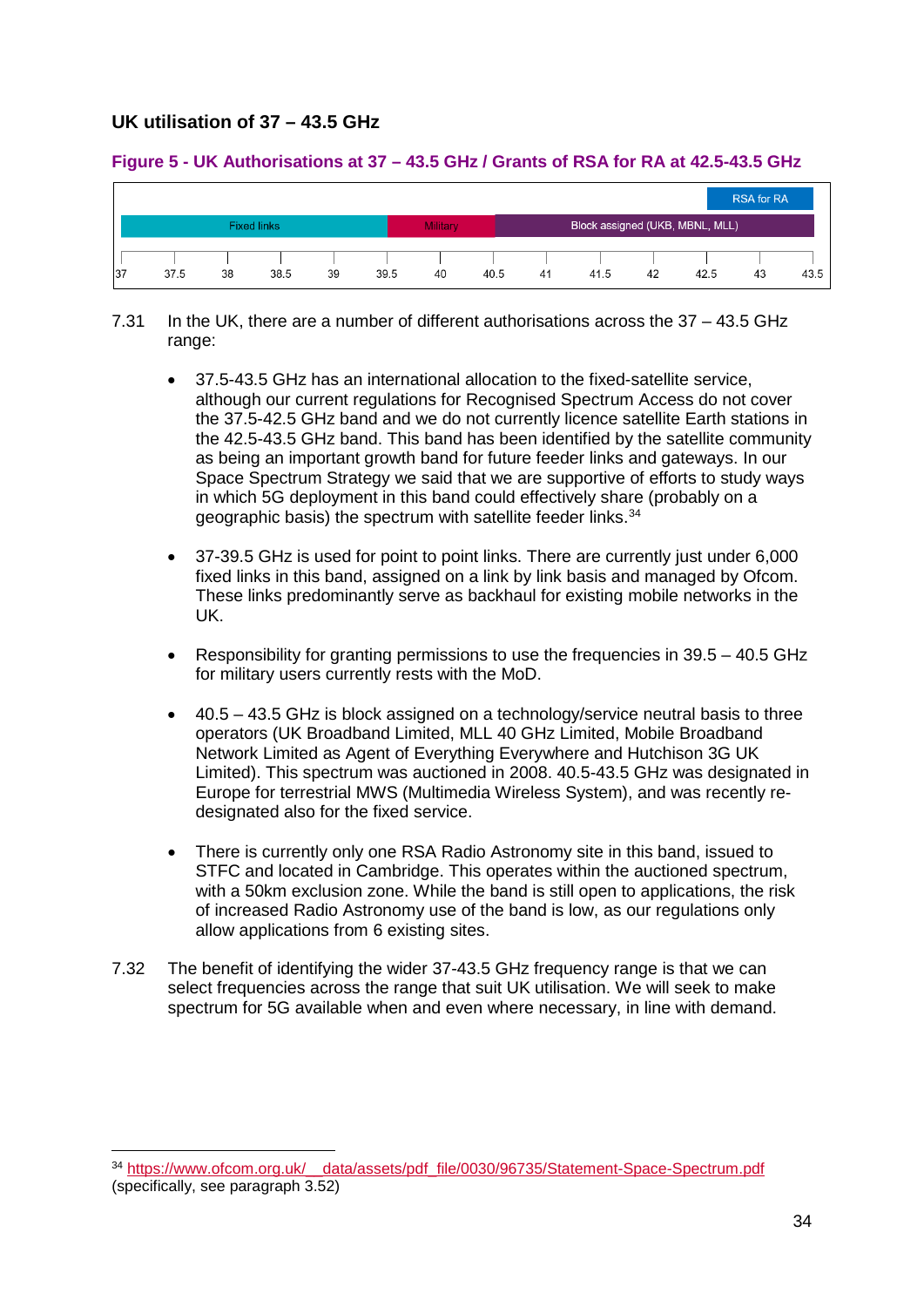## **Next steps**

- 7.33 We are engaged in the ongoing RSPG work on spectrum related aspects for nextgeneration wireless systems. As part of this we will promote the benefits of focusing on 40-43.5.5 GHz and 66-71 GHz.
- 7.34 We also continue to be engaged in the CEPT and ITU-R process to prepare positions on frequency bands for WRC-19 Agenda item 1.13. We will be focusing our engagement on the 24.25-27.5 GHz, 37-43.5 GHz and 66-71 GHz frequency bands.
- 7.35 We will start the process to consider the necessary regulation to facilitate 5G services in the 66-71 GHz band as part of our Fixed Wireless spectrum strategy work, taking into account the current developments in the adjacent lower band (57-66 GHz).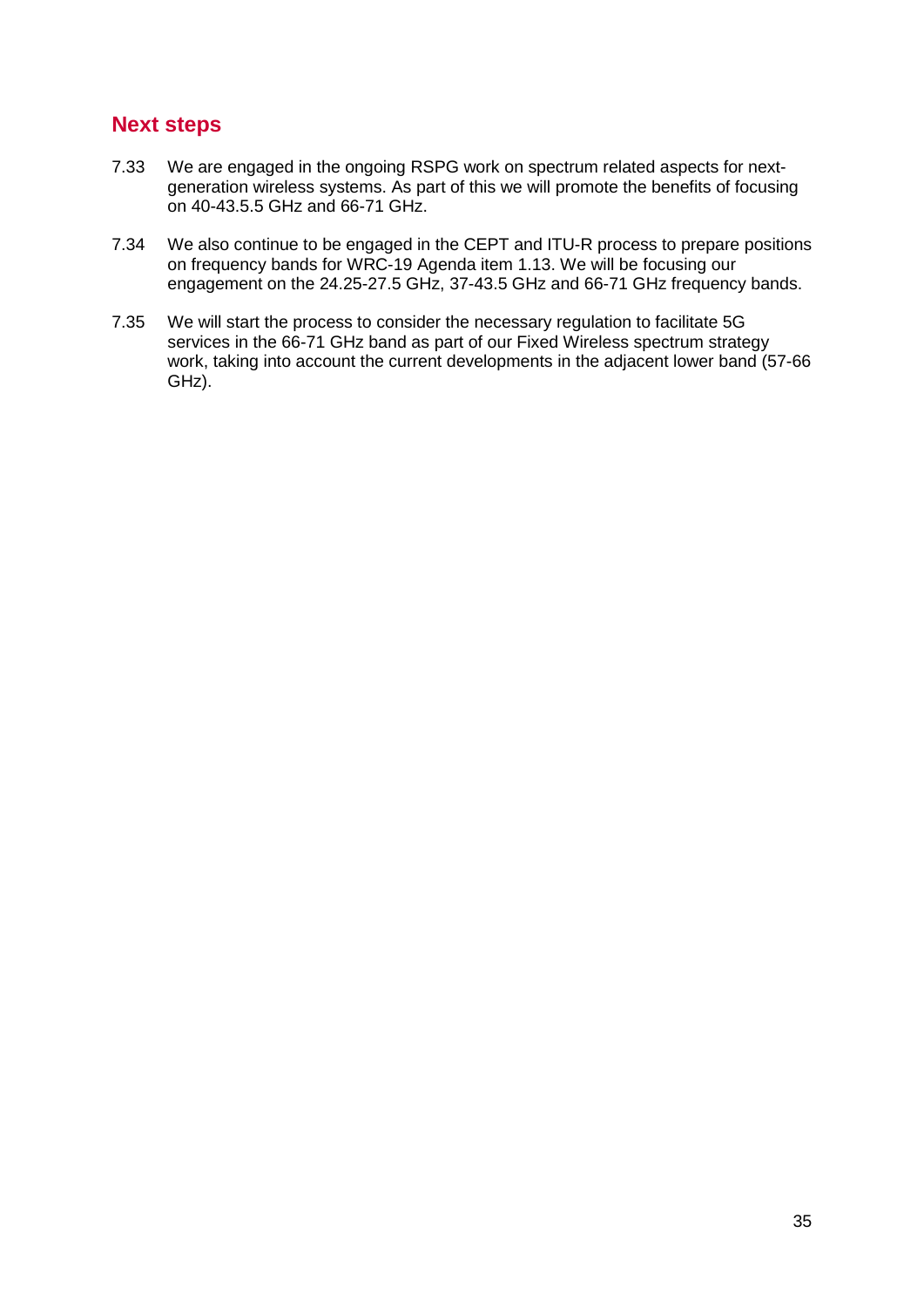**Annex 1**

# <span id="page-36-0"></span>2 Responding to this call for inputs

## **How to respond**

- A2.1 Ofcom would like to receive views and comments on the issues raised in this document **by 5pm on 22 September 2017**.
- A2.2 You can download a response form from [https://www.ofcom.org.uk/consultations](https://www.ofcom.org.uk/consultations-and-statements/category-2/5g-access-at-26-ghz)[and-statements/category-2/5g-access-at-26-ghz.](https://www.ofcom.org.uk/consultations-and-statements/category-2/5g-access-at-26-ghz) You can return this by email or post to the address provided in the response form. We also provide a cover sheet [https://www.ofcom.org.uk/consultations-and-statements/consultation-response](https://www.ofcom.org.uk/consultations-and-statements/consultation-response-coversheet)[coversheet\)](https://www.ofcom.org.uk/consultations-and-statements/consultation-response-coversheet) for responses sent by post; please fill this in, as it helps us to maintain your confidentiality, and speeds up our work You do not need to do this if you respond using the form.
- A2.3 If your response is a large file, or has supporting charts, tables or other data, please email it to Imogen.Buxton@ofcom.org.uk, as an attachment in Microsoft Word format, together with the cover sheet.
- A2.4 Responses may alternatively be posted to the address below, marked with the title of the consultation.

Imogen Buxton Ofcom Riverside House 2A Southwark Bridge Road London SE1 9HA

- A2.5 If you would like to submit your response in an alternative format (e.g.a video or audio file), please contact Imogen Buxton on 020 7981 3239, or email Imogen.Buxton@ofcom.org.uk.
- A2.6 We do not need a paper copy of your response as well as an electronic version. We will acknowledge receipt if your response is submitted via the online web form, but not otherwise.
- A2.7 You do not have to answer all the questions in the consultation if you do not have a view; a short response on just one point is fine. We also welcome joint responses.
- A2.8 It would be helpful if your response could include direct answers to the questions asked in the consultation document. The questions are listed at Annex 3. It would also help if you could explain why you hold your views, and what you think the effect of Ofcom's proposals would be.
- A2.9 If you want to discuss the issues and questions raised in this consultation, please contact Imogen Buxton on 020 7981 3239, or by email to Imogen.Buxton@ofcom.org.uk

## **Confidentiality**

A2.10 Calls for inputs are more effective if we publish the responses before the consultation period closes. In particular, this can help people and organisations with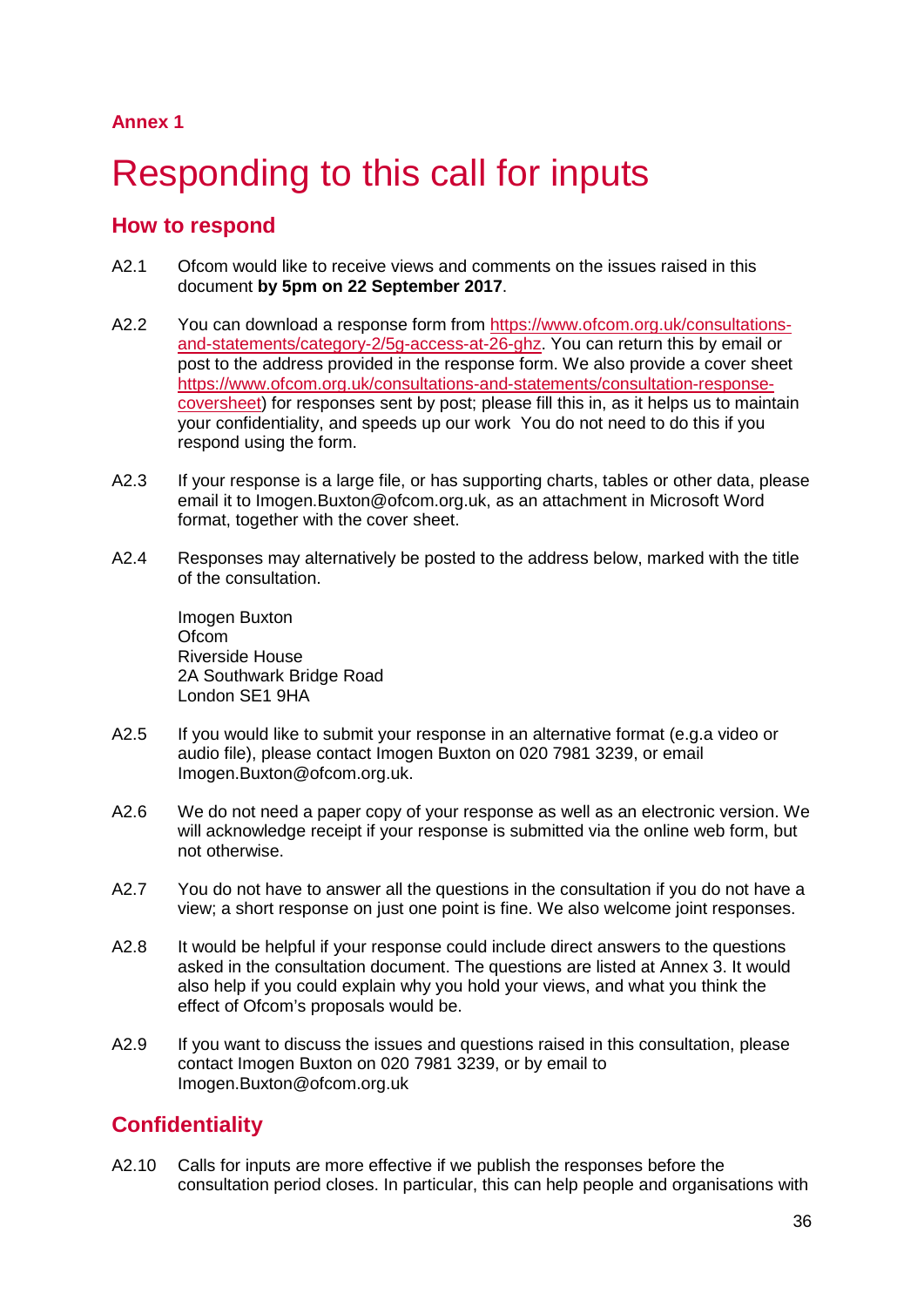limited resources or familiarity with the issues to respond in a more informed way. So, in the interests of transparency and good regulatory practice, and because we believe it is important that everyone who is interested in an issue can see other respondents' views, we usually publish all responses on our website, [www.ofcom.org.uk,](http://www.ofcom.org.uk/) as soon as we receive them.

- A2.11 If you think your response should be kept confidential, please specify which part(s) this applies to, and explain why. Please send any confidential sections as a separate annex. If you want your name, address, other contact details or job title to remain confidential, please provide them only in the cover sheet, so that we don't have to edit your response.
- A2.12 If someone asks us to keep part or all of a response confidential, we will treat this request seriously and try to respect it. But sometimes we will need to publish all responses, including those that are marked as confidential, in order to meet legal obligations.
- A2.13 Please also note that copyright and all other intellectual property in responses will be assumed to be licensed to Ofcom to use. Ofcom's intellectual property rights are explained further at [https://www.ofcom.org.uk/about-ofcom/website/terms-of-use.](https://www.ofcom.org.uk/about-ofcom/website/terms-of-use)

#### **Next steps**

- A2.14 Following the end of the period for inputs, Ofcom plans to publish a consultation later this year.
- A2.15 If you wish, you can register to receive mail updates alerting you to new Ofcom publications; for more details please see [https://www.ofcom.org.uk/about](https://www.ofcom.org.uk/about-ofcom/latest/email-updates)[ofcom/latest/email-updates](https://www.ofcom.org.uk/about-ofcom/latest/email-updates)

#### **Ofcom's consultation processes**

- A2.16 Ofcom aims to make responding to a call for inputs as easy as possible. For more information, please see our consultation principles in Annex 2.
- A2.17 If you have any comments or suggestions on how we manage our consultations, please call our consultation helpdesk on 020 7981 3003 or email us at [consult@ofcom.org.uk.](mailto:consult@ofcom.org.uk) We particularly welcome ideas on how Ofcom could more effectively seek the views of groups or individuals, such as small businesses and residential consumers, who are less likely to give their opinions through a formal consultation.

If you would like to discuss these issues, or Ofcom's consultation processes more generally, please contact Steve Gettings, Ofcom's consultation champion:

Steve Gettings Ofcom Riverside House 2a Southwark Bridge Road London SE1 9HA

Tel: 020 7981 3601 Email [steve.gettings@ofcom.org.uk](mailto:steve.gettings@ofcom.org.uk)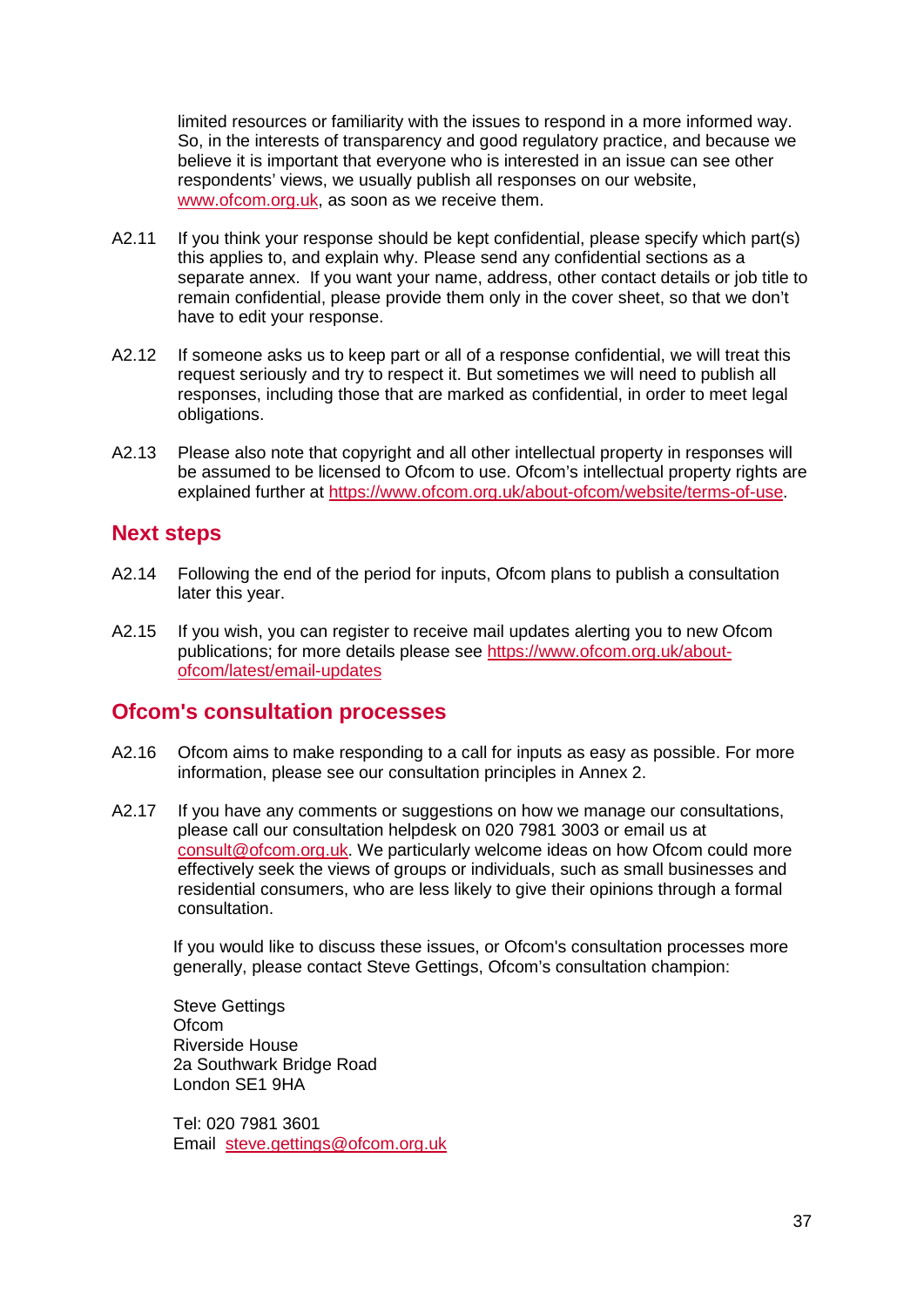#### **Annex 2**

## <span id="page-38-0"></span>**Ofcom's consultation principles**

## **Ofcom has seven principles that it follows for every public written consultation:**

#### **Before the consultation**

A3.1 Wherever possible, we will hold informal talks with people and organisations before announcing a big consultation, to find out whether we are thinking along the right lines. If we do not have enough time to do this, we will hold an open meeting to explain our proposals, shortly after announcing the consultation.

#### **During the consultation**

- A3.2 We will be clear about whom we are consulting, why, on what questions and for how long.
- A3.3 We will make the consultation or call for inputs document as short and simple as possible, with a summary of no more than two pages. We will try to make it as easy as possible for people to give us a written response. If the consultation is complicated, we may provide a short Plain English / Cymraeg Clir guide, to help smaller organisations or individuals who would not otherwise be able to spare the time to share their views.
- A3.4 We will consult for up to ten weeks, depending on the potential impact of our proposals.
- A3.5 A person within Ofcom will be in charge of making sure we follow our own guidelines and aim to reach the largest possible number of people and organisations who may be interested in the outcome of our decisions. Ofcom's Consultation Champion is the main person to contact if you have views on the way we run our consultations.
- A3.6 If we are not able to follow any of these seven principles, we will explain why.

#### **After the consultation**

A3.7 We think it is important that everyone who is interested in an issue can see other people's views, so we usually publish all the responses on our website as soon as we receive them. After the consultation we will make our decisions and publish a statement explaining what we are going to do, and why, showing how respondents' views helped to shape these decisions.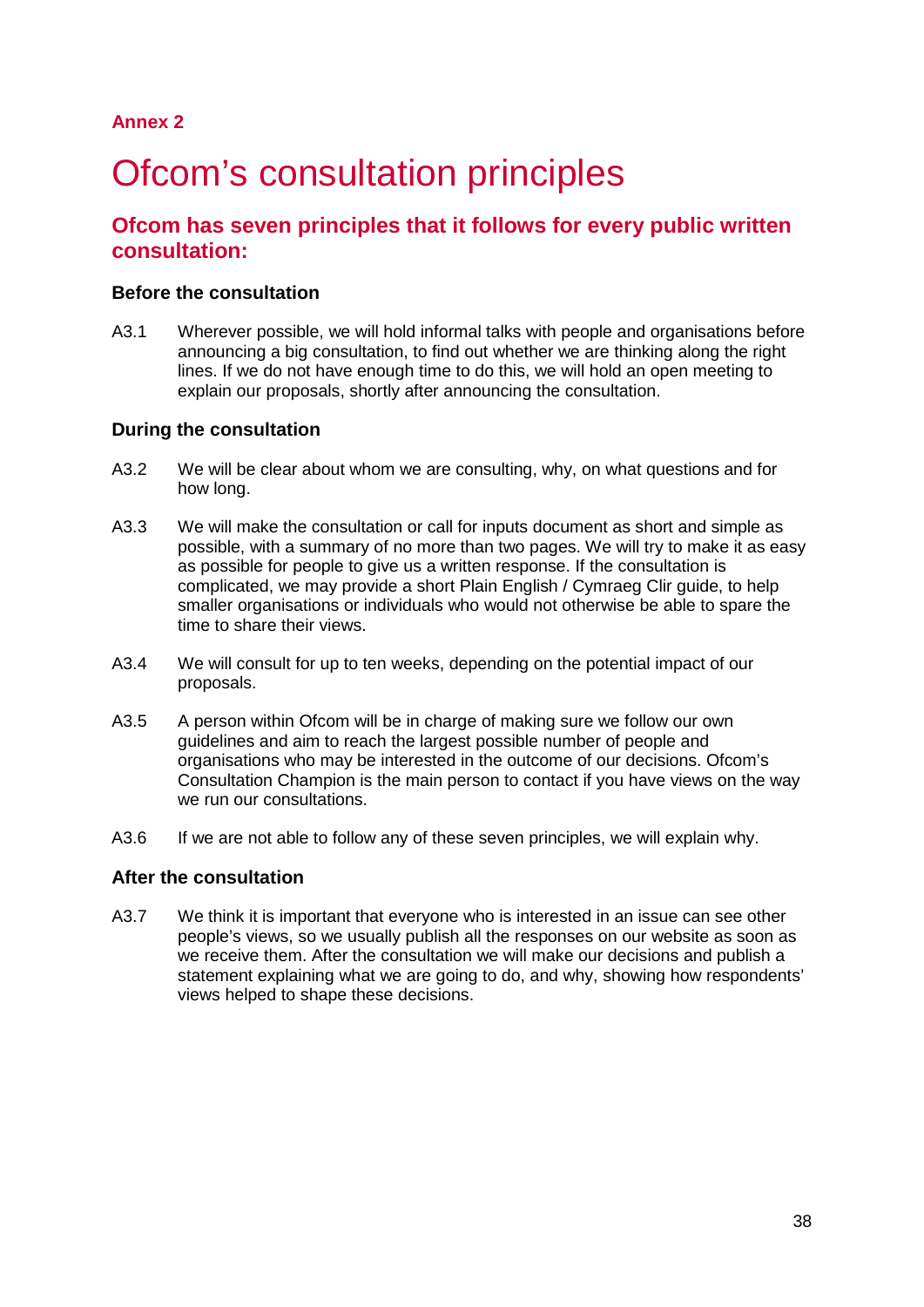## **Cover sheet for response to an Ofcom consultation**

| <b>BASIC DETAILS</b>                                                                                                                                                                                                                                                                                                                                                                                                                                                |  |  |  |  |
|---------------------------------------------------------------------------------------------------------------------------------------------------------------------------------------------------------------------------------------------------------------------------------------------------------------------------------------------------------------------------------------------------------------------------------------------------------------------|--|--|--|--|
| Consultation title:                                                                                                                                                                                                                                                                                                                                                                                                                                                 |  |  |  |  |
| To (Ofcom contact):                                                                                                                                                                                                                                                                                                                                                                                                                                                 |  |  |  |  |
| Name of respondent:                                                                                                                                                                                                                                                                                                                                                                                                                                                 |  |  |  |  |
| Representing (self or organisation/s):                                                                                                                                                                                                                                                                                                                                                                                                                              |  |  |  |  |
| Address (if not received by email):                                                                                                                                                                                                                                                                                                                                                                                                                                 |  |  |  |  |
| <b>CONFIDENTIALITY</b>                                                                                                                                                                                                                                                                                                                                                                                                                                              |  |  |  |  |
| Please tick below what part of your response you consider is confidential, giving your<br>reasons why                                                                                                                                                                                                                                                                                                                                                               |  |  |  |  |
| Nothing<br>Name/contact details/job title                                                                                                                                                                                                                                                                                                                                                                                                                           |  |  |  |  |
| Organisation<br>Whole response                                                                                                                                                                                                                                                                                                                                                                                                                                      |  |  |  |  |
| Part of the response<br>If there is no separate annex, which parts?                                                                                                                                                                                                                                                                                                                                                                                                 |  |  |  |  |
| If you want part of your response, your name or your organisation not to be published, can<br>Ofcom still publish a reference to the contents of your response (including, for any<br>confidential parts, a general summary that does not disclose the specific information or<br>enable you to be identified)?                                                                                                                                                     |  |  |  |  |
| <b>DECLARATION</b>                                                                                                                                                                                                                                                                                                                                                                                                                                                  |  |  |  |  |
| I confirm that the correspondence supplied with this cover sheet is a formal consultation<br>response that Ofcom can publish. However, in supplying this response, I understand that<br>Ofcom may need to publish all responses, including those which are marked as confidential,<br>in order to meet legal obligations. If I have sent my response by email, Ofcom can disregard<br>any standard e-mail text about not disclosing email contents and attachments. |  |  |  |  |
| Ofcom seeks to publish responses on receipt. If your response is<br>non-confidential (in whole or in part), and you would prefer us to<br>publish your response only once the consultation has ended, please tick here.                                                                                                                                                                                                                                             |  |  |  |  |
| Name<br>Signed (if hard copy)                                                                                                                                                                                                                                                                                                                                                                                                                                       |  |  |  |  |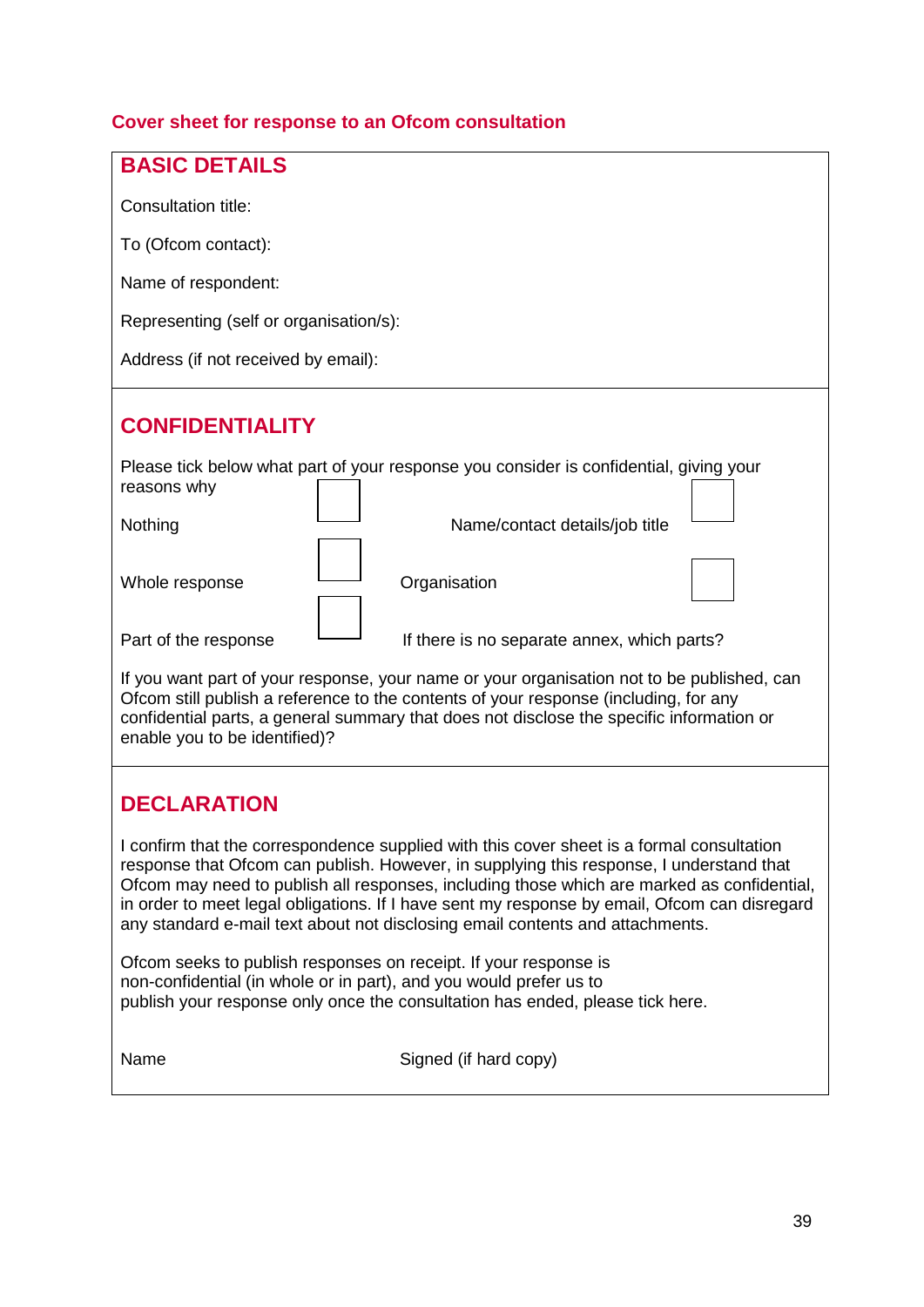#### **Annex 3**

## <span id="page-40-0"></span>**CFI questions**

## **Sub heading**

7.36 To note, question number are aligned to relevant sections, as such there is no question 1.

*Question 2.1: What are your planned timelines for commercial availability of network equipment and devices for the 26 GHz band? When will equipment for testing and trials be available? Please specify the specific mmWave tuning ranges supported and their timing.*

*Question 2.2: Given the 3GPP studies into NR-based operations in licence-exempt spectrum, when (if ever) do you expect to support licence exempt operation and/or coordinated sharing in the 26 GHz band in your products?* 

*Question 2.3: When do you expect to support standalone New Radio in the 26 GHz band in your products?* 

*Question 3.1: Are there any other aspects related to the existing use of 26 GHz not covered in this CFI that you believe need to be considered?*

*Question 3.2: What options for the existing services in the 26 GHz band do you believe need to be considered to allow for the introduction of new 5G services? Please give as detailed a response as possible along with all relevant information and explain how you would see any potential option you provide working in practice.* 

*Question 3.3: Should a moratorium be placed on issuing new licences in the 26 GHz band for existing services? E.g.to ensure that the 26 GHz band is not unnecessarily encumbered prior to the development of a new authorisation / licensing approach for 5G services?* 

*Question 4.1: What service would be delivered and to which consumer and/or organisations?*

*Question 4.2: Where in the UK would the 26 GHz spectrum be used to deliver services? For example, will deployments be focussed on: a) Areas of existing high mobile broadband demand?*

- *b) Rural areas?*
- *c) Rail and road corridors?*
- *d) Specific types of enterprise or industrial sites?*
- *e) Indoors or outdoors?*
- *f) Specific nations or regions of the UK?*

*Question 4.3: Where 5G cells are deployed, are they expected to be individual cells or as clusters of cells required to give wider areas of contiguous coverage? What would be the area of a typical contiguous coverage cell cluster?*

*Question 4.4: What capacity and bandwidth (i.e Channel Bandwidth in MHz) would be required at each cell to meet initial capacity requirements? How will this change over time?*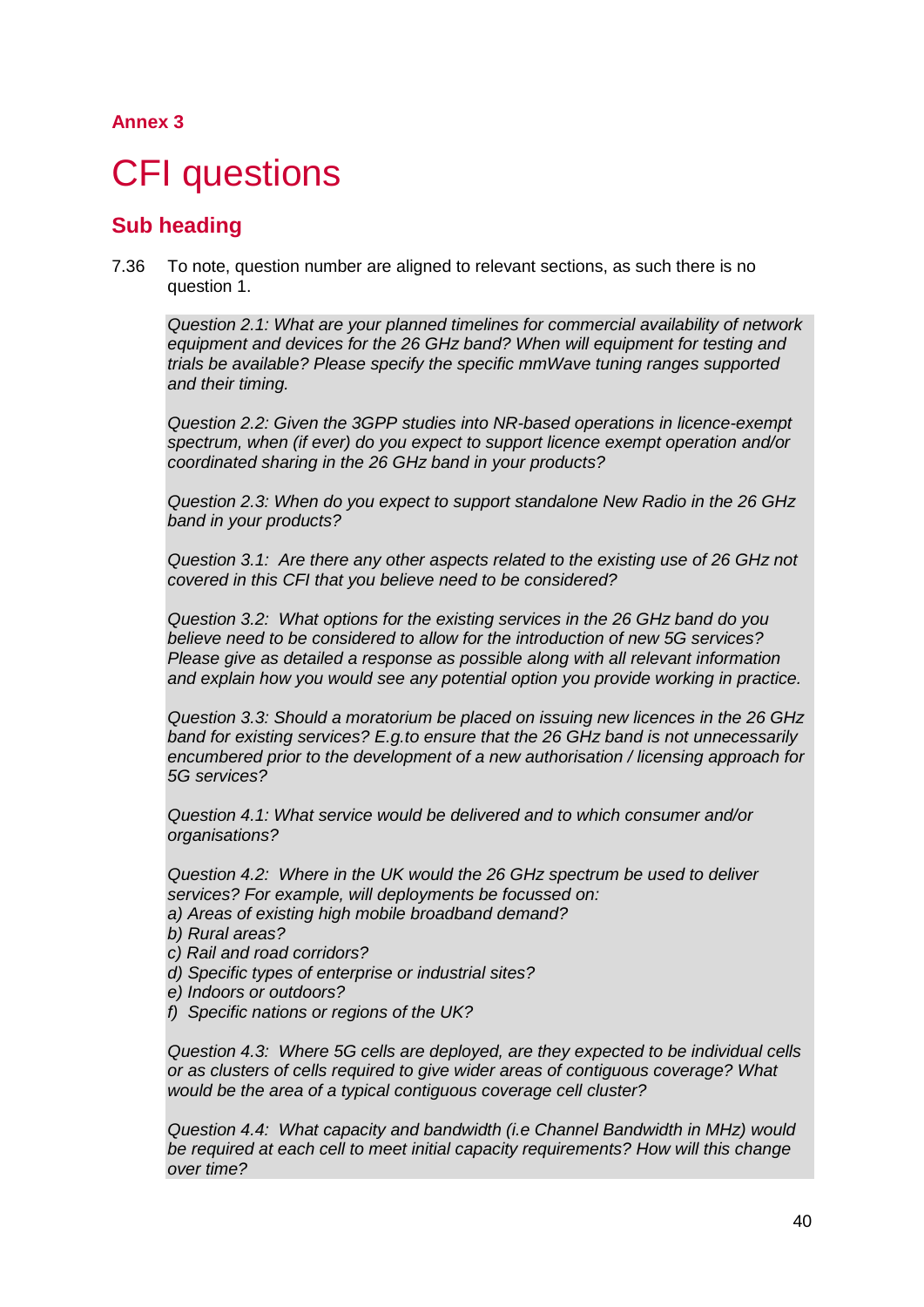*Question 4.5: What quality of service is required? How sensitive is the service being offered to variations in radio interference from other operator's 5G cells and other spectrum users?*

*Question 4.6: Will end users be fixed or mobile?*

*Question 4.7: What are the characteristics of 5G at 26 GHz which make this band particularly suited to the service you plan to deploy? What other spectrum bands could be used as an alternative, or in preference to, the 26 GHz band? To what extent could carrier aggregation and other techniques reduce your reliance on 26 GHz?* 

*Question 5.1: Should Ofcom consider licencing options other than the 3 examples set out above (licence exempt, shared coordinated and area defined) for the 26 GHz band? If so, what other options do you consider should be included?*

*Question 5.2: What methodologies could be used to pre-define 'high demand areas' for area defined licences?*

*Question 5.3: What mechanism could be used to coordinate cell deployments by different operators in shared spectrum?* 

*Question 5.4: What methodologies could be used for determining the proportion of spectrum to allocate using area defined licences and coordinated deployment?*

*Question 5.5: Do you agree that the 26 GHz band should be released progressively? What risks do you envisage with such an approach and how can these be best mitigated?*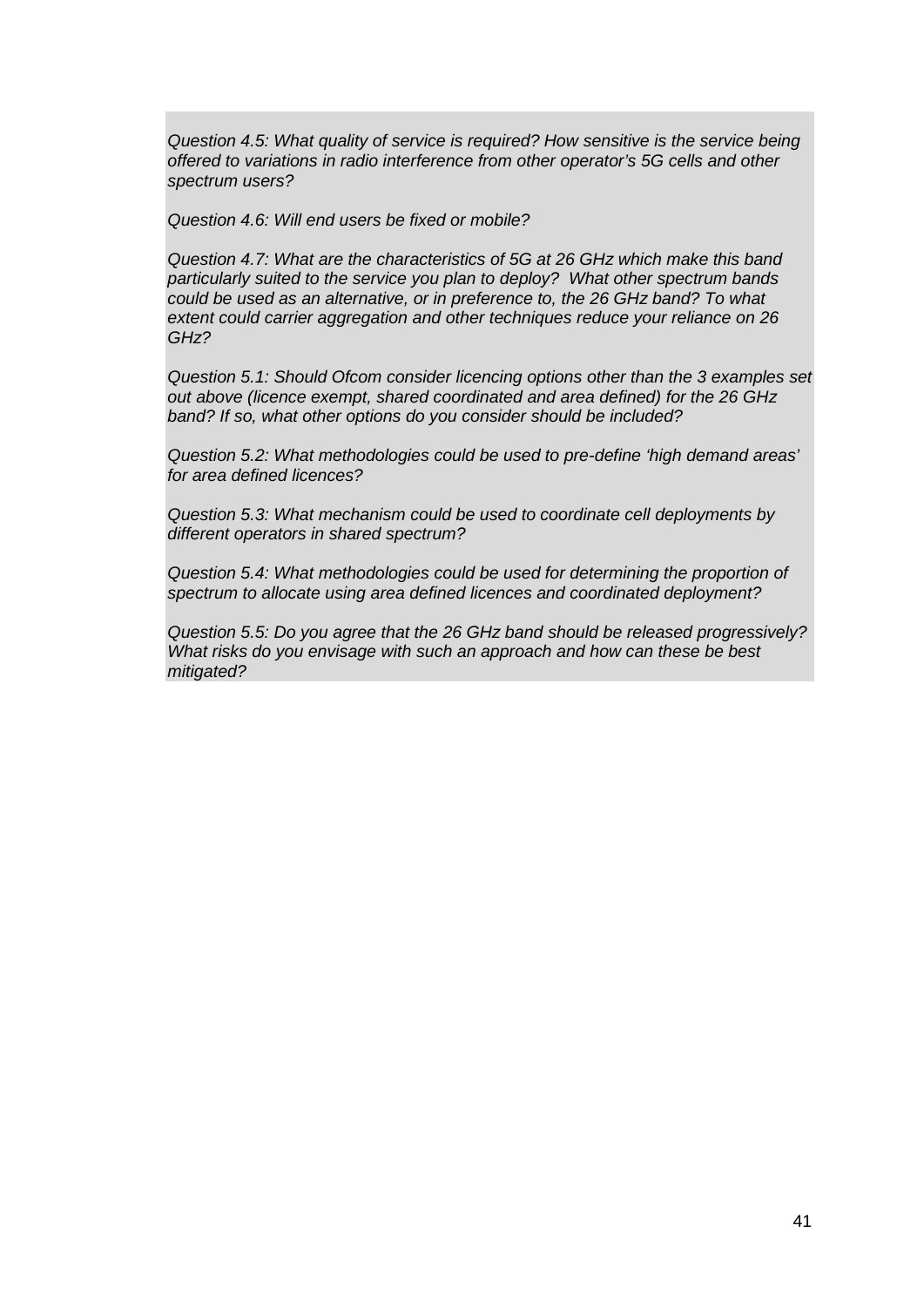**Annex 4**

# <span id="page-42-0"></span>Maps of existing users within the 26 GHz band

**Figure 6 – 24.5 GHz to 26.5 GHz Fixed links in the UK (June 2017)**